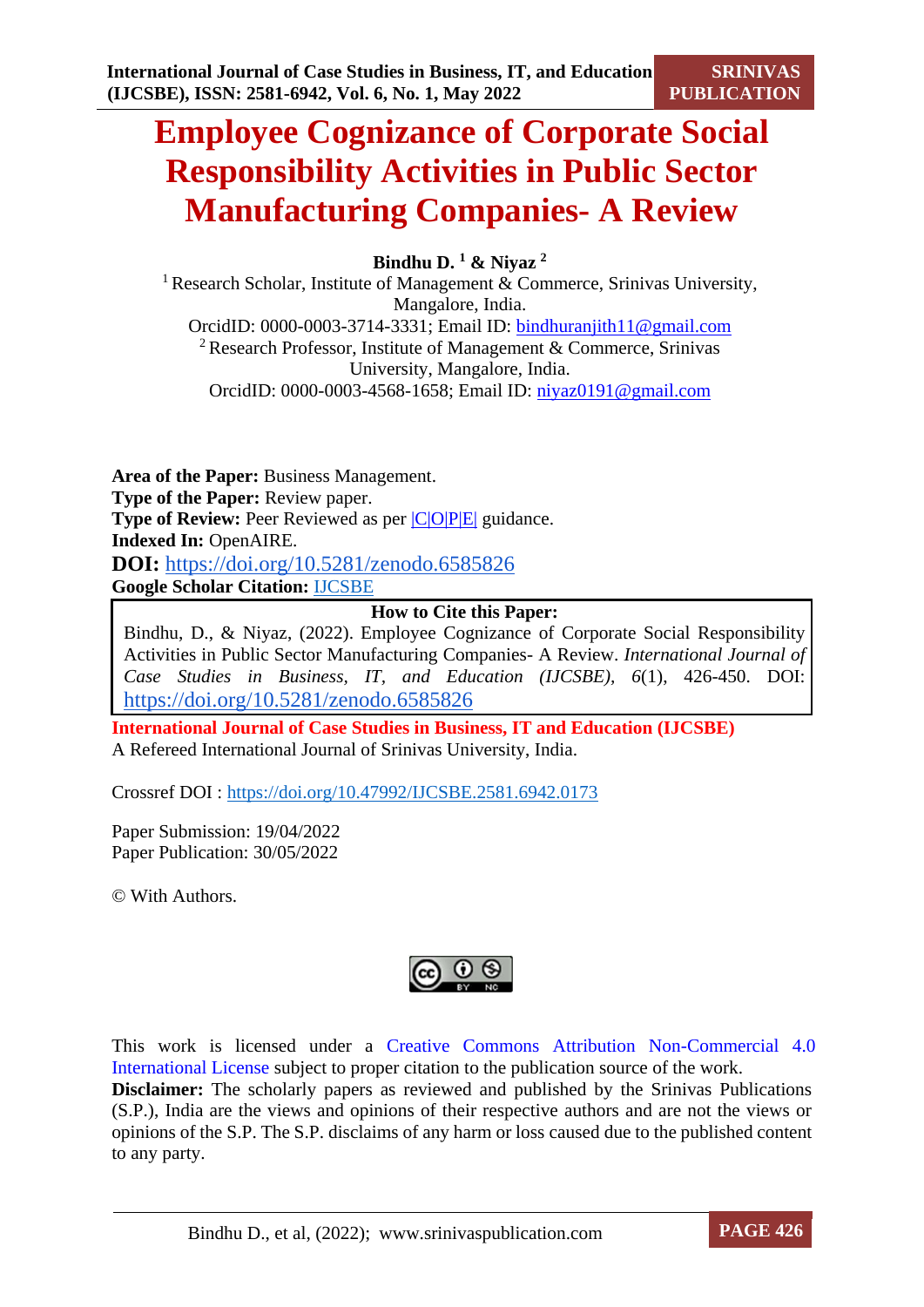# **Employee Cognizance of Corporate Social Responsibility Activities in Public Sector Manufacturing Companies- A Review**

# **Bindhu D. <sup>1</sup> & Niyaz <sup>2</sup>**

<sup>1</sup> Research Scholar, Institute of Management  $\&$  Commerce, Srinivas University, Mangalore, India. OrcidID: 0000-0003-3714-3331; Email ID: [bindhuranjith11@gmail.com](mailto:bindhuranjith11@gmail.com) <sup>2</sup> Research Professor, Institute of Management & Commerce, Srinivas University, Mangalore, India. OrcidID: 0000-0003-4568-1658; Email ID: [niyaz0191@gmail.com](mailto:niyaz0191@gmail.com)

# **ABSTRACT**

**Purpose:** *The concept of a company having societal and stakeholder duties is widely acknowledged, and its acceptance has exploded in the latest days. The goal of this study is to look into how to work attachment affects the relationship between employee perceptions of socially responsible acts and managerial commitment.*

**Methodology:** *This research article utilizes secondary data from research, journal papers, and scholarly research articles on the research subject area. This study focused on the domains which are influenced by the corporate sector's efforts in ethical business practices. The goal is to learn what employees think about their organization's corporate social sustainability initiatives.*

**Findings***: CSR has a significant influence on employee work engagement, according to the study's findings, corporate so8cial responsibility has the ability to enhance employee attitudes and behaviors while also helping businesses succeed, making it a win scenario. As a result, firms should prioritize CSR programs in order to benefit their workforce. Furthermore, four elements of CSR must be considered equally: economic, legal, ethical, and discretionary duties. Each dimension has an unavoidable ramification. The findings reveal that philanthropic responsibility has an impact on work attitudes, job satisfaction, and organizational commitment, even when it is not directly tied to employees, and that these elements operate as crucial mediators between CSR perception and employee behaviors. As a result, when engaging in CSR activities, corporations should consider employee participation levels. The purpose of this study is to establish a paradigm for better understanding the effect of corporate social responsibility (CSR) on workers' attitudes and behaviors at job.*

**Practical implications:** *According to the findings, companies that engage in corporate sustainability initiatives have a useful impact on employees' attitudes toward the company, resulting in higher levels of organizational belonging and job satisfaction, which is likely to boost productivity.*

**Originality/ Value:** *The research will help companies structure their CSR activities so that they have a balanced impact across multiple locations, as well as assess employee attitudes toward CSR processes.*

# **Paper Type:** Review paper

**Keywords:** Corporate Social Responsibility, Employee Perception, Organization, Job Satisfaction, Employees Attitude, ABCD Analysis.

# **1. INTRODUCTION :**

Corporate Responsibility was made a legal mandate in India for the first time. The following is an April 2014 amendment to The Company Act, 2013[1]. Profits can be invested in a wide range of areas, including the environment, health, gender equality, education, economic development, and community

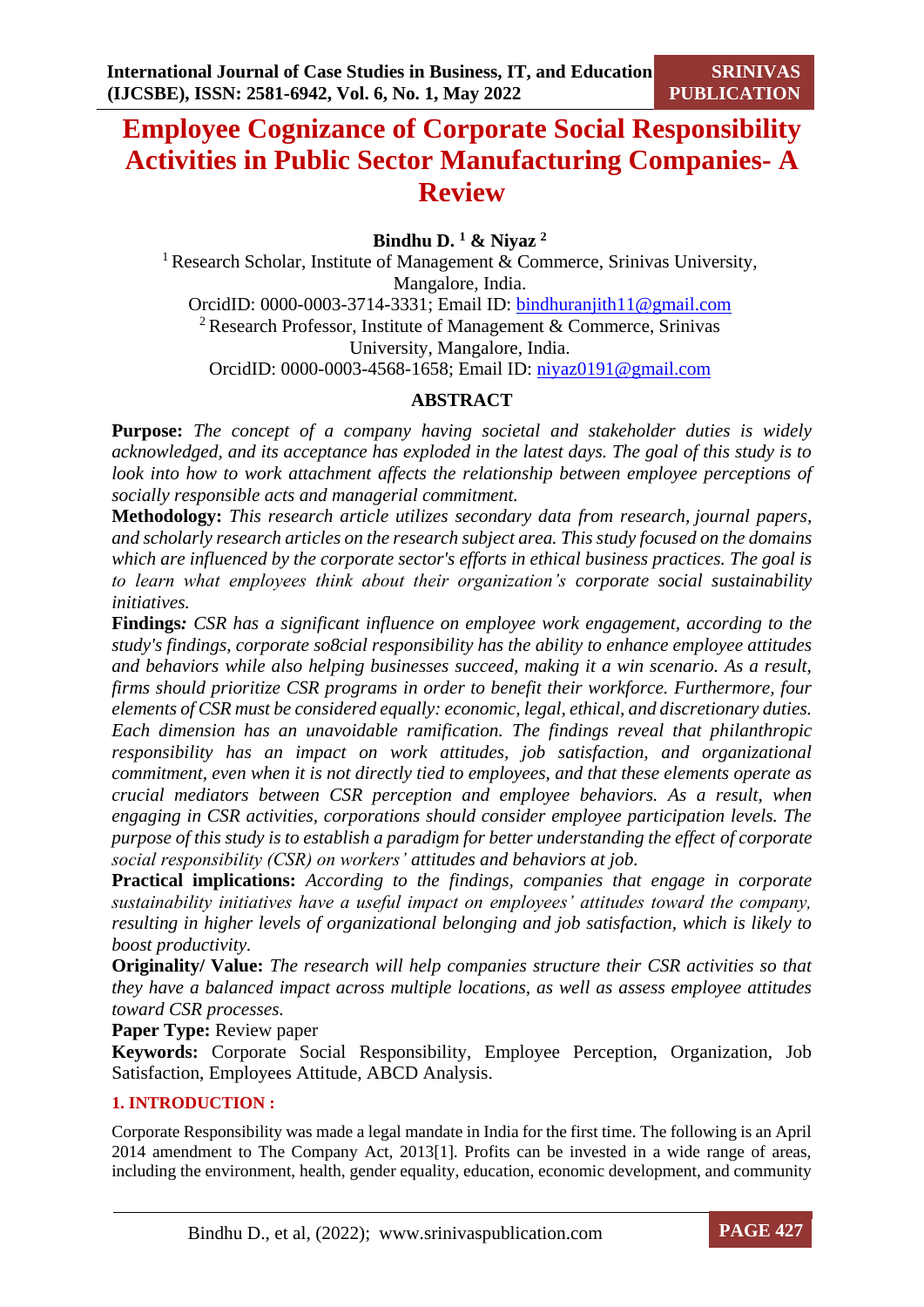**SRINIVAS PUBLICATION**

participation [2]. Instead of focusing just on growing profit margins, CSR urges companies to look more broadly about their responsibility to the communities in which they operate [3]. A company's Socially Responsible effort may include environmental preservation, employee welfare, social development objectives, and management effectiveness [4]. It is predicated on the notion that the Economic, Communal, and Ecological Dimensions, along with their relationship to the enterprise, are all given equal weight. They're also working with NGOs, neighbourhood self-government organisations, and the government to achieve high-quality results, better system definition, and parliamentary contributions [5]. A company's CSR should be considered and prioritised as a source of long-term competitive benefit rather than a practice in terms of charity [6]. CSR refers to a corporation's ongoing responsibility to treat its employees and their families with dignity and respect, while also contributing to economic success and improving the self-satisfaction of its employers and employees, including the surrounding community and society as a whole [7]. Ignorant execution capabilities have generated enormous chasms and increased the difficulty of using CSR. Regrettably, there are no widely agreed standards for evaluating the efficacy of the various group development projects currently in existence [8]. CSR has passed firms all over the world and has been promised to be a fundamental element of today's organisations [9]. CSR represents an organisation's objectives, vision, mission, culture, and policies [10]. It specifies what an organisation strives for in terms of compensation and how it seeks for them. As a result, corporate social responsibility, or Employees want a job that allows them to make a commitment to society in any way [11]. Employees, in other words, seek to be pro-social and want to play a role that is meaningful and relevant far outside the workplace. Additionally, any organisation that makes a significant contribution to pro-social goals has a significant impact on customer loyalty than those that do not. Furthermore, due of underlying motivation, the morale of accomplishing well at work is high [12]. However, there is an underlying premise that immersing disenchanted employees in CSR initiatives and allowing them to take self-driven responsibility will reinforcing positive. Social responsibility is essential to a company's success. However, little research has been done on employees' perceptions on CSR and how that affects their loyalty to the company [13]. On the other side, businesses are concerned with high staff turnover, absenteeism, and poor employee enthusiasm for their jobs and organisations. CSR should be utilised to develop employee ties with enterprises and increase employee and organisational performance, according to employee behaviour and socially responsible researchers [14]. Employee commitment has also been demonstrated in research to have a positive influence on organizational commitment. Every firm considers employee commitment to be a vital success factor. Social responsibility is being used as a deliberate tool to build strong bonds with employees. Leading businesses use corporate social responsibility to cultivate strong relationships with both external and internal stakeholders, including employees [15].

#### **1.1 COMPANIES ACT, 2013:**

The Companies Act of 2013, which took effect in India in 2013, established a number of new regulations, including a mandatory CSR program. The Ministry of Corporate Affairs announced it on April 1, 2014, in accordance with Section 135 and Schedule VII of the Companies Act, as well as the Companies (Corporate Responsibility Policy) Rules, 2014. (CSR Rules) [16].

#### **1. Applicability:**

Before a firm may apply for CSR, it must have a net worth of at least Rs 500 crore, the revenue of at least Rs 1000 crore, and a net profit of at least Rs 5 crore, according to Section 135 of the Companies Act. Significantly, the CSR Rules stipulate that CSR standards apply to both Indian and foreign corporations with India-based branches and project offices [17].

# **2. CSR Committee and policy:**

To be eligible, a corporation must spend a minimum of 2% of its average net earnings over the previous three fiscal years on CSR efforts. A Board of Directors (Board) committee (CSR committee) constituted of three or more directors will also be required of the qualified company [18]. The CSR committee will develop and implement to the Board a policy that outlines the actions to be undertaken (CSR Policy) as well as the budget to be allocated. The CSDR committee's proposals will be reviewed by the Board of Directors, who will then approve the company's CSR policy [19].

#### **3. Activities under CSR:**

Defending the human immunodeficiency virus, acquired immune deficiency syndrome, malaria, and other diseases, assuring environmental sustainability, enhancing vocational skills, social business

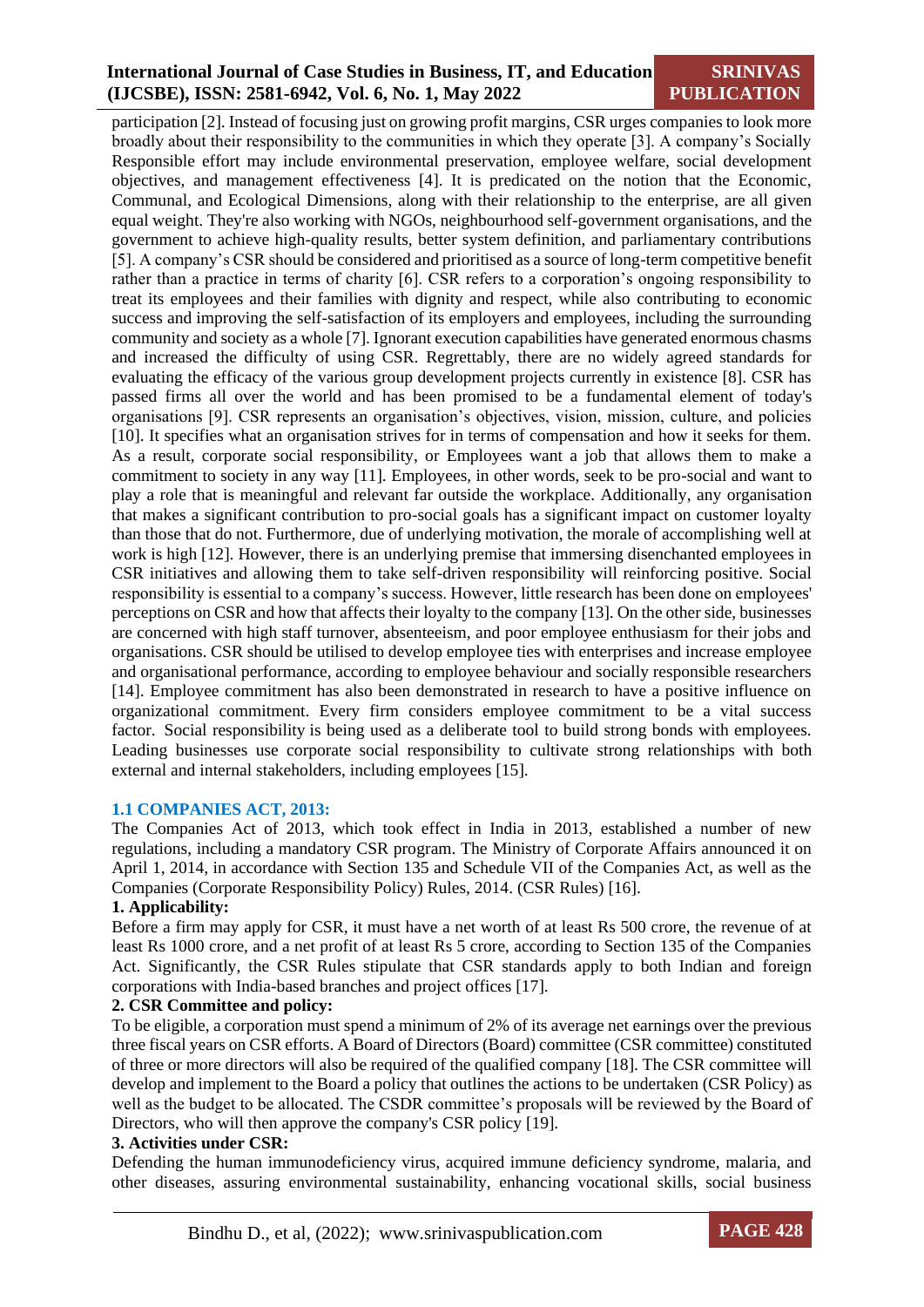**SRINIVAS PUBLICATION**

projects, and contributing are just a few of the CSR activities that the corporation might engage in. According to a 2013 study, the environment is the most influential factor [20].

# **4. Disclosures under CSR:**

The disclosure techniques assessed ranged from a complex and well-established system to "a brief mention of CSR" in the annual report. Director's CSR reporting will improve globally, but the data contained inside it will need to be harmonised (according to the mandate's framework, firms must present the following in the Director's Report (a component of the annual report):

**(**i) The Company has identified a CSR project or activity.

(ii) With regard to Schedule VII, the sector in which the CSR project is covered.

(iii) Local divisions, districts, and states where operations or programmes were carried out

(iv) Annual estimated expenditure for each activity undertaken by the organisation.

(v) Absolute total expenditure on projects or programmes (direct project/program investment as well as other overhead generated).

(vi) Whether the money was spent directly or through a partner or implementing agency. It is not necessary to spend money on CSR activities, but it is necessary to report on them. If the corporation does not spend the prescribed planned amount, the company must justify its actions. The Institute of Corporate Affairs (IICA), in collaboration with the Bombay Stock Exchange (BSE India), is developing an SCR Index that will rank corporations based on their CSR initiatives. This CSR Index is intended to serve as a guide for stakeholders — investors, creditors, employees, customers, and the government – in determining the authenticity with which a company conducts its business and the level of social ownership.

The government had planned to spend roughly Rs 20,000 crores on social development through corporate social responsibility (CSR). This amount is little in comparison to the government's investments in social development, but the goal is to use the corporate's managerial knowledge, innovation, and up-to-date technology for the nation's development. As a result, corporate social responsibility is no longer an afterthought; it has become a significant differentiator [21] [22].

# **1.2 Various Activities Categorized under CSR:**

(i) Extreme hunger and poverty must be eliminated.

(ii) Education is encouraged.

(iii) Promoting gender equality and empowering women.

(iv) Reducing child mortality and improving maternal health

(v) The human immunodeficiency virus (HIV), acquired immune deficiency syndrome (AIDS), malaria, and other diseases are being regularly challenged.

(vi) Ensuring environmental sustainability.

(vii) Employment enhancing vocational skills.

(viii) Promoting social business projects.

(ix) Contribution to the Prime Minister's National Relief Fund or any other fund established for socioeconomic development and relief by the federal or state governments.

(x) Contribution to funds for the welfare of Scheduled Castes, Scheduled Tribes, other underprivileged groups, minorities, and women.

# **1.3 CSR Activities as per the Mandate:**

Table 1: CSR activities in accordance with the Mandate

| $\overline{\mathbf{S}}$ . | <b>CSR Activities in accordance with the</b> | <b>CSR Activities comprehended for the study</b> |
|---------------------------|----------------------------------------------|--------------------------------------------------|
| $\overline{\text{NO}}$    | mandate                                      |                                                  |
|                           | Promoting of Education                       | Promotion of Education                           |
| 2                         | Combating diseases such as the human         |                                                  |
|                           | immunodeficiency virus, acquired immune      |                                                  |
|                           | deficiency syndrome, malaria, and others     |                                                  |
| $\mathcal{R}$             | Reducing child mortality and improving       | Promotion of healthcare                          |
|                           | maternal health                              |                                                  |
|                           | Employment enhancing vocational skills       |                                                  |
| $\overline{\mathcal{L}}$  | Eradicating extreme hunger and poverty       | Livelihood enhancement                           |

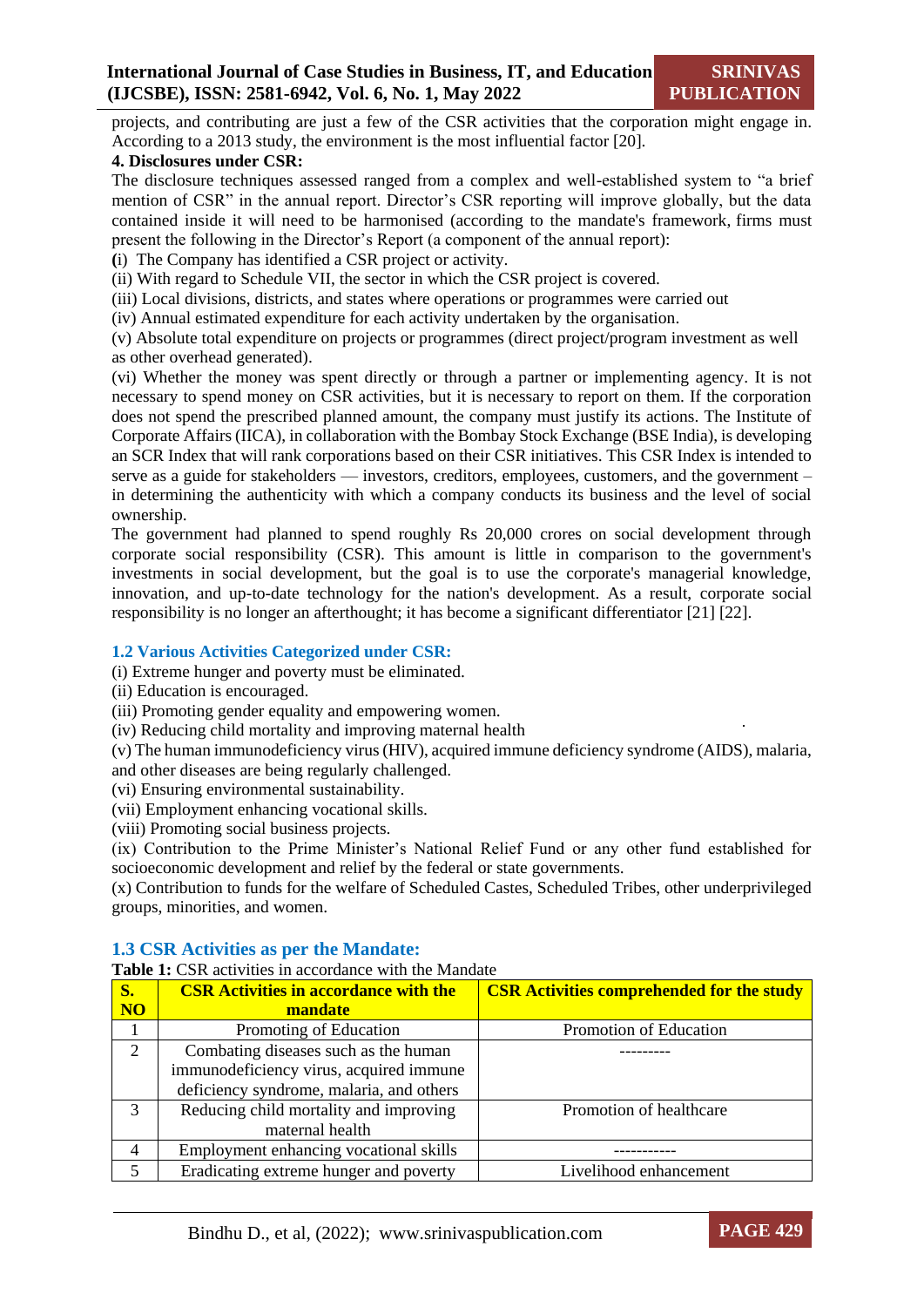| 6      | Women's empowerment and gender               |                                       |  |
|--------|----------------------------------------------|---------------------------------------|--|
|        | equality                                     |                                       |  |
| $\tau$ | encouraging activities involving social      | Socio Economic Development            |  |
|        | enterprise                                   |                                       |  |
| 8      | Ensuring environment sustainability          | Ensuring environmental sustainability |  |
| 9      | Subscriptions to the Prime Minister's        | Contribution to Government through    |  |
|        | National Relief Fund or any other federal or | donations to various Funds            |  |
|        | state-created fund for socioeconomic         |                                       |  |
|        | development and relief.                      |                                       |  |
| 10     | Contribution to finances for the welfare of  | Miscellaneous                         |  |
|        | Scheduled Castes, Scheduled Tribes, other    |                                       |  |
|        | underprivileged communities, minorities,     |                                       |  |
|        | and women.                                   |                                       |  |

# **1.4 Mandatory Disclosures/ Actions:**

- (1) Creating a CSR policy and including it in the Annual Report.
- (2) The formatting of a CSR committee.
- (3) The three-year average net profit is reported.
- (4) Amount of CSR spending that must be met (i.e., 2 percent of 3 years average net profits)
- (5) Information on CSR spending over the course of the fiscal year.
- (6) Considerations for not investing in CSR projects.
- (7) CSR operations and monitoring are in accordance with the company's CSR aims and policy.

CSR Activities have been re-categorized to decrease the number of variables in the study, as seen in the table above. For the sake of analysis, similar acts have been grouped together to reduce the number of variables. This understanding is based on our knowledge of the company's specific activities, as disclosed in the Financial Statement [23] [24].

# **2. OBJECTIVES :**

- (1) To analyse the development and changing trends of CSR activities
- (2) To study employee's perceptions and awareness of the company's CSR initiatives.
- (3) To analyse critically examination of CSR efforts and their influence on employee commitment.
- (4) To investigate the benefits to employees of participating in CSR activities.
- (5) To identify the research gap between present employee perceptions of CSR activities and intended employee perceptions of CSR activities in the organisation.
- (6) To conduct ABCD Listings under the purview of the proposed research topic.

# **3. RESEARCH METHODOLOGY :**

This is an exploratory study based on secondary data gleaned from journals and peer-reviewed scholarly articles from the year 2000-2021. The descriptive research design is employed for the study, and it is based on the study's objectives. This research technique is employed to boost the research investigation's accuracy and depth. The study relied heavily on secondary sources. Data is acquired from a number of sources, including scholarly research articles, and books.

# **4. RELATED RESEARCH WORKS :**

Reviewing the available literature is the main purpose of this research paper. It helps to understand and analyse the contributions made by researchers so far. These contributions are reviewed and addressed in descriptive and tabular form below. It contains an outline of the development of CSR and its changing trends, as well as contributions from various academics for CSR initiatives mostly carried out by Indian enterprises and focusing on health, education, the global compact, and women's empowerment. It will give the organisation a good reputation among its staff and customers.

#### **4.1 Descriptive Focus:**

According to the author, a firm has four classes of responsibilities to fulfil: "economic, legal, ethical, and discretionary responsibilities". The economic duty of a firm requires it to focus on creating a profit

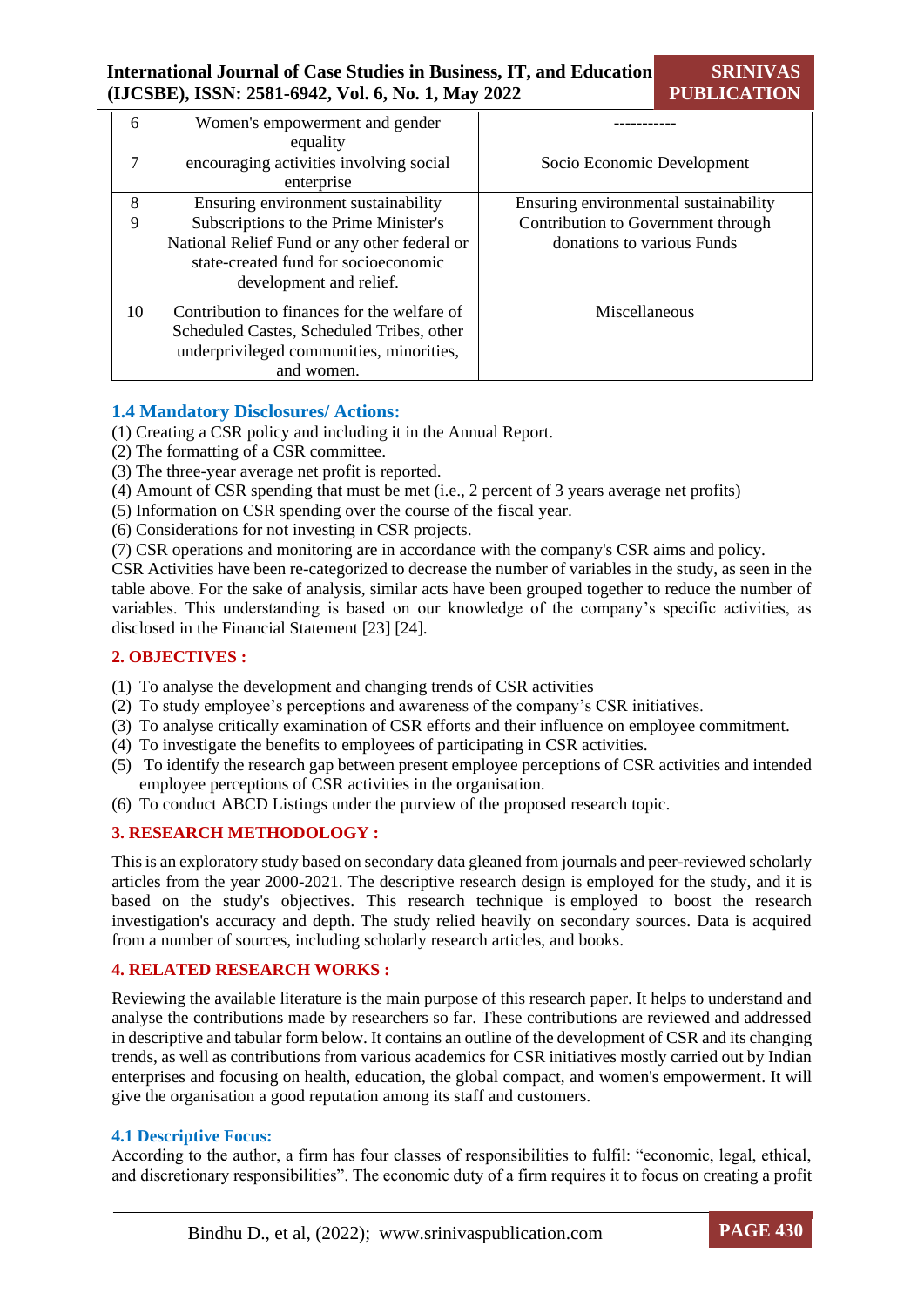for its shareholders. In terms of legal obligations, the corporation must follow the norms and regulations of the government when conducting business. Ethical responsibility relates to management's efforts that are free of bias, whereas discretionary responsibility refers to firms' moral obligation to contribute to society's progress (Carroll, 2000) [25].

According to the findings of the study, there is no need to increase public awareness of CSR programmes in order for CSR to be more effective. Companies are not obligated by the Firms Act to spend 2% of their turnover on CSR, but they must report on it. The private sector investigates these issues, and a budget is set aside each year to address the problems in rural areas. The Indian government may be unable of supplying its inhabitants with basic amenities. It is also evident that the government's primary goal is not the well-being of society. In order to contribute to society, the private sector must also take initiative. The study demonstrates that business corporations, governments, and individuals earn money from society, and that this money must be returned to society in some form (Pomering, 2009) [26].

Based on current knowledge from both academic and popular literature, this study intends to identify CSR activities and present a research agenda for responsible business practices in India's small-medium sector. According to the data, the majority of Indian research has been qualitative and exploratory. According to the poll, implementing CSR and ethical practices is crucial to achieving balanced growth in a country like India, because small and medium-sized firms contribute considerably to the economy and are geographically spread. Because there is a paucity of scholarly research in this sector, the researcher feels that examining intra-country parallels and variations in the adoption of CSR activities by small and medium-sized businesses could be a helpful exercise for regulators. (Srinivasan, 2009) [27].

Four Growing Trends in Corporate Responsibility sought to explain three crucial characteristics of CSR trends that have changed over the centuries. To begin with, the affiliation among business and society has changed. As a result of global environmental and social issues, they have recently become closer. Second, the businessman's strategy for expanding his company had a significant social influence. CSR management accompanied their new concepts, ideas, and breakthroughs, which were reflected in their products and services. External parties that interfere with the firm's activity, such as outside agencies and the firm's own ambitions ultimately influence CSR improvements (Pradhan & Ranjan 2011) [28]. This study on "Corporate Social Responsibility in India" narrates the current condition of corporate sustainability in India as well as the challenges it faces. One of India's major issues is that 1) the public at large is still unaware, and 2) there seems to be a lack of openness. 3) Inadequate government policy 4) CSR initiatives are not well-received by the media. 5) CSR initiatives are not well-received by the public. 6) The corporation is unwilling to spend money on CSR. 7) In India, there are no proper guidelines for CSR. 8) There is indeed a lack of education; 9) CSR is not strictly controlled (Maan, 2014) [29].

According to the author of this study report, corporate responsibility is not a new concept. In the past, only a few companies did anything for the development of society. They think that all stakeholders are an essential component of every company organisation. If they are better served, the organisation will surely be able to survive. The goal of this research is to appreciate the significance (Choi, 2014) [30]. In order to improve understanding of the current state of CSR operations, the author investigated CSR activities in a few Indian firms. According to the findings, organizations that have been using CSR policies for a long period have been more effective than others. In order to ameliorate the situation, the report suggested that civil society groups and the government work together in this area (Vastradmath, 2015) [31].

This research shows that, despite the fact that CSR is a relatively young topic of study, many corporations are active in CSR activities, with a particular focus on women's empowerment and green and clean environments. The article emphasized the commendable efforts made by prominent FMCGs. The importance of CSR and significance to society and the company can't be ignored Hence leading companies need to think about their social responsibility and take more and more impressive steps to give back to society (Sridevi, 2015) [32].

The company act of 2013 will put a strong regulatory emphasis on CSR operations, and it will be mandatory for all companies doing business in India. So, while it is beneficial to economic development, how should shareholders consider it when evaluating a company? According to the

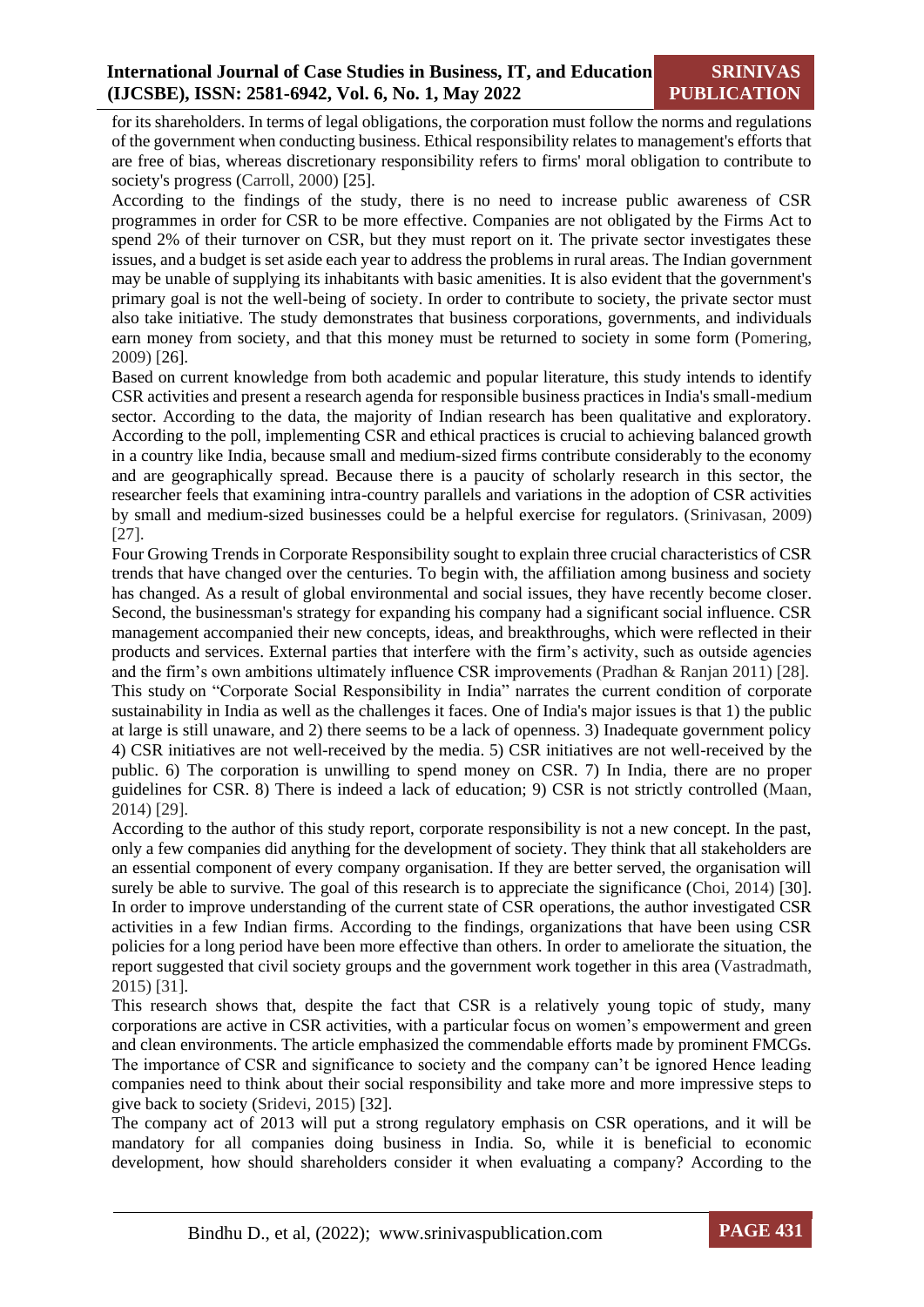author, investors should use a framework based on four important factors to evaluate a company's CSR efforts: integrity, strategic orientation, efficiency, and disclosure (Krichewsky, 2017) [33].

The study "Corporate Social Responsibility: The Disclosure-Performance Gap" attempted to determine whether there is a disconnection between CSR statements and actual behaviour. For which ten international hotel groups in the European market's CSR policies and practices were studied. Ecosavings drive environmental performance, labour restrictions are based on local legislation, corporate systems may not always reflect actual operations, and socio-economic policies are more inwardlooking, ignoring consumer interaction and destination. Larger hotel groups have more complete policies than smaller hotel groups, which have focused only on environmental management; yet, there is a broader gap in implementation for larger hotel groups than for smaller hotel groups because they follow through on their promises (Kumar & Kidwai, 2018) [34].

CSR is a relatively recent area in management research. Many companies in India have implemented CSR activities to meet societal requirements. According to the author, the IT and auto sectors are more likely than the FMCG industry to participate in CSR projects. According to the writers, India has entered or undergone a revolutionary transition through participating in new CSR projects (Lakshmi, 2018) [35].

This research examines the significance of a firm's influence to CSR initiatives for society's long-term growth. It also demonstrates how CSR has become a legal requirement for the organisation. The research also demonstrates the origins and significance of CSR, as well as a full explanation note of the Companies Act of 2013. According to the findings of the study, there is no need to increase public awareness of CSR programmes in order for CSR to be more effective. Companies are not obligated by the Firms Act to spend 2% of their turnover on CSR, but they must report on it (Rahman, 2019) [36].

They employed the case study of Bharat Petroleum Business Ltd, a public sector corporation, in their research. According to the research, there is a broad link between the organization and society. The sole reason for the existence of an organization is because of society. The society's resources/inputs, such as material and human, were exploited by the organization. The organization, on the other hand, delivers services to society. According to the BPCL case study, the corporation has taken numerous measures in order to assist society (Phadnis, 2020) [37].

According to the researchers, the quality of voluntary environmental declarations is positively related to firm size and corporate environmental impact. Environmental disclosures can be given voluntarily by companies with a large number of shareholders (Okolocha, 2020). [38].

The purpose of this study, according to the author, is to determine the impact of digital marketing on the organization's CSR performance. This research helped to shape strategies for maximising the value of CSR investments through the application of digital technology. The essay also looks at how corporate social responsibility (CSR) might help with product and service marketing. Secondary data is used in this investigation. The study's goal in terms of sustainability and publicity was to uncover ways to keep the organization's goodwill alive. CSR activities have become easier to launch and promote as a result of digitisation (Stojanovic, 2020) [39].

# **5. NEW RELEATED ISSUES :**

# **5.1 Overview of CSR activities and employee perception:**

Below Table 2 shows the examination of the perception of employees and awareness of the company's CSR initiatives. Employee impression of CSR activities is measured in this study as the degree to which employees believe a company supports initiatives with a social purpose. It also investigates how employee views of CSR initiatives influence employee attitudes such as work satisfaction and organizational duties.

| <b>S. No</b> | <b>Area</b>                                | <b>Contribution</b>                                                                                                                                                                                                                                                                      | <b>Authors</b><br><b>Name</b>    |
|--------------|--------------------------------------------|------------------------------------------------------------------------------------------------------------------------------------------------------------------------------------------------------------------------------------------------------------------------------------------|----------------------------------|
|              | Employees<br>organizational<br>performance | Only a few research have looked into CSR's impact on<br>employee attitudes and behavior, despite the fact that<br>certain theoretical models of CSR expressly include<br>employees as a factor in analyzing results. The subject of<br>whether CSR-driven attitudes and behaviors affect | Ali, I., et al<br>$(2010)$ [40]. |

**Table 2:** Contribution of different authors for employee perception towards CSR initiatives

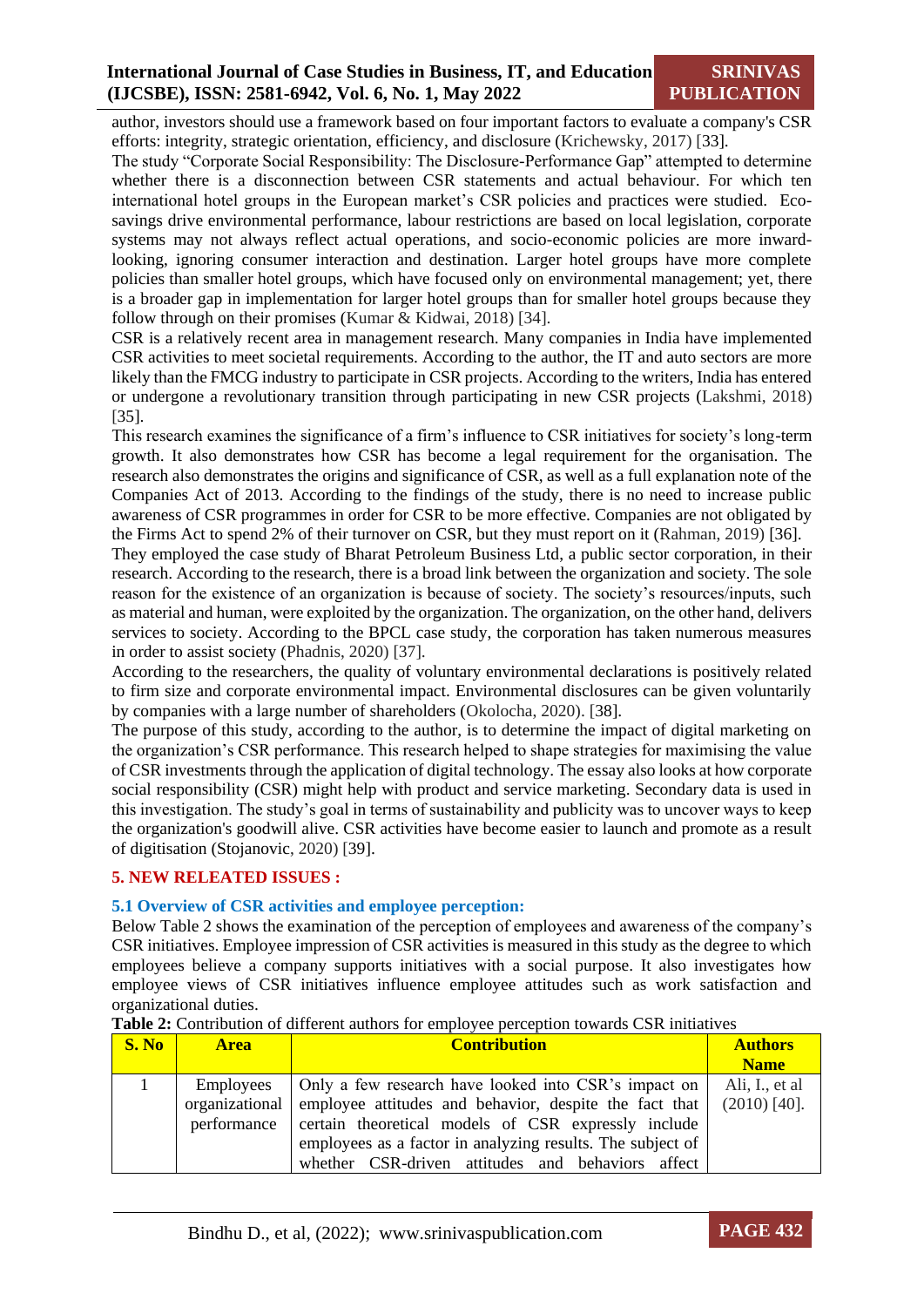|                |              | employee organizational performance and, as a result,<br>corporate financial performance has remained unanswered.    |                |
|----------------|--------------|----------------------------------------------------------------------------------------------------------------------|----------------|
| $\overline{2}$ | Employee     | Another significant element of CSR activities is employee                                                            | Muller &       |
|                | involvement  | participation. Consumers notice when a company puts                                                                  | Kräussl        |
|                | in CSR       | individuals first and focuses on making big improvements                                                             | $(2011)$ [41]. |
|                | activities   | in the communities it works with and serves, as per                                                                  |                |
|                |              | researcher. There are various types of initiatives such as                                                           |                |
|                |              | environmental programmes, philanthropic efforts, ethical                                                             |                |
|                |              | labour practises, and volunteering programmes. In reality,                                                           |                |
|                |              | studies show that when corporations support social or                                                                |                |
|                |              | environmental concerns, 93 percent of customers say                                                                  |                |
|                |              | they're a good company. CSR became popular among                                                                     |                |
|                |              | multinational organisations that supported CSR principles                                                            |                |
|                |              | and practices. In the food service industry, CSR is crucial                                                          |                |
|                |              | since it satisfies basic human needs while also having a                                                             |                |
|                |              | substantial impact on public health. CSR programmes have                                                             |                |
|                |              | become an important part of the food and beverage                                                                    |                |
|                |              | industry's operations, especially for businesses with high-                                                          |                |
| 3              |              | value consumer brand.                                                                                                |                |
|                | Employee     | Internal CSR communication that is effective allows firms<br>to better understand and impact employee perceptions by | Albdour &      |
|                | engagement   | increasing<br>employee engagement,<br>dedication,<br>and                                                             | Altarawneh     |
|                |              | enthusiasm, which leads to new chances for success and                                                               | $(2012)$ [42]. |
|                |              | development.                                                                                                         |                |
| $\overline{4}$ | Impact of    | CSR's impact on a company's financial success has been                                                               | Iqbal, N., et  |
|                | CSR on       | studied for decades by researchers. The vast bulk of                                                                 | al (2012)      |
|                | employees    | research has focused on the link between corporate social                                                            | $[43]$ .       |
|                |              | responsibility and overall organisational success, as                                                                |                |
|                |              | reputation,<br>evaluated<br>by<br>competitiveness,<br>and                                                            |                |
|                |              | sustainability. However, there has been little research on                                                           |                |
|                |              | the effect of CSR on employees. Depending on the sort of                                                             |                |
|                |              | stakeholder intended to be appeased, internal and external                                                           |                |
|                |              | CSR, as well as actions within and outside the organisation,                                                         |                |
|                |              | can all be loosely classified as CSR. According to a few                                                             |                |
|                |              | studies conducted over the last decade, employees are                                                                |                |
|                |              | worried about organisational measures that aid external                                                              |                |
|                |              | stakeholders, which they consider as an important                                                                    |                |
|                |              | component of developing a positive social image.                                                                     |                |
|                |              | According to social identity theory, people in the<br>organization achieve their goal of enhancing their self-       |                |
|                |              | esteem if that organisation is seen as particularly                                                                  |                |
|                |              | prestigious by society, requiring employees to identify with                                                         |                |
|                |              | their organisation. Employee's identification with their                                                             |                |
|                |              | company is influenced by the apparent external prestige of                                                           |                |
|                |              | exterior CSR.                                                                                                        |                |
| 5              | Employee     | For a variety of reasons, the relevance of corporate                                                                 | Vinerean, S.,  |
|                | satisfaction | responsibility to workers is expanding in the business                                                               | et al (2013)   |
|                |              | sector, one of which is that successful organisations must                                                           | $[44]$ .       |
|                |              | hire and retain the best people. Companies may increase                                                              |                |
|                |              | employee productivity and satisfaction by creating a                                                                 |                |
|                |              | favourable work environment and implementing internal                                                                |                |
|                |              | marketing activities. Workers that are happy and attached                                                            |                |
|                |              | to the company will tell their friends and family about how                                                          |                |
|                |              | amazing it is to work there.                                                                                         |                |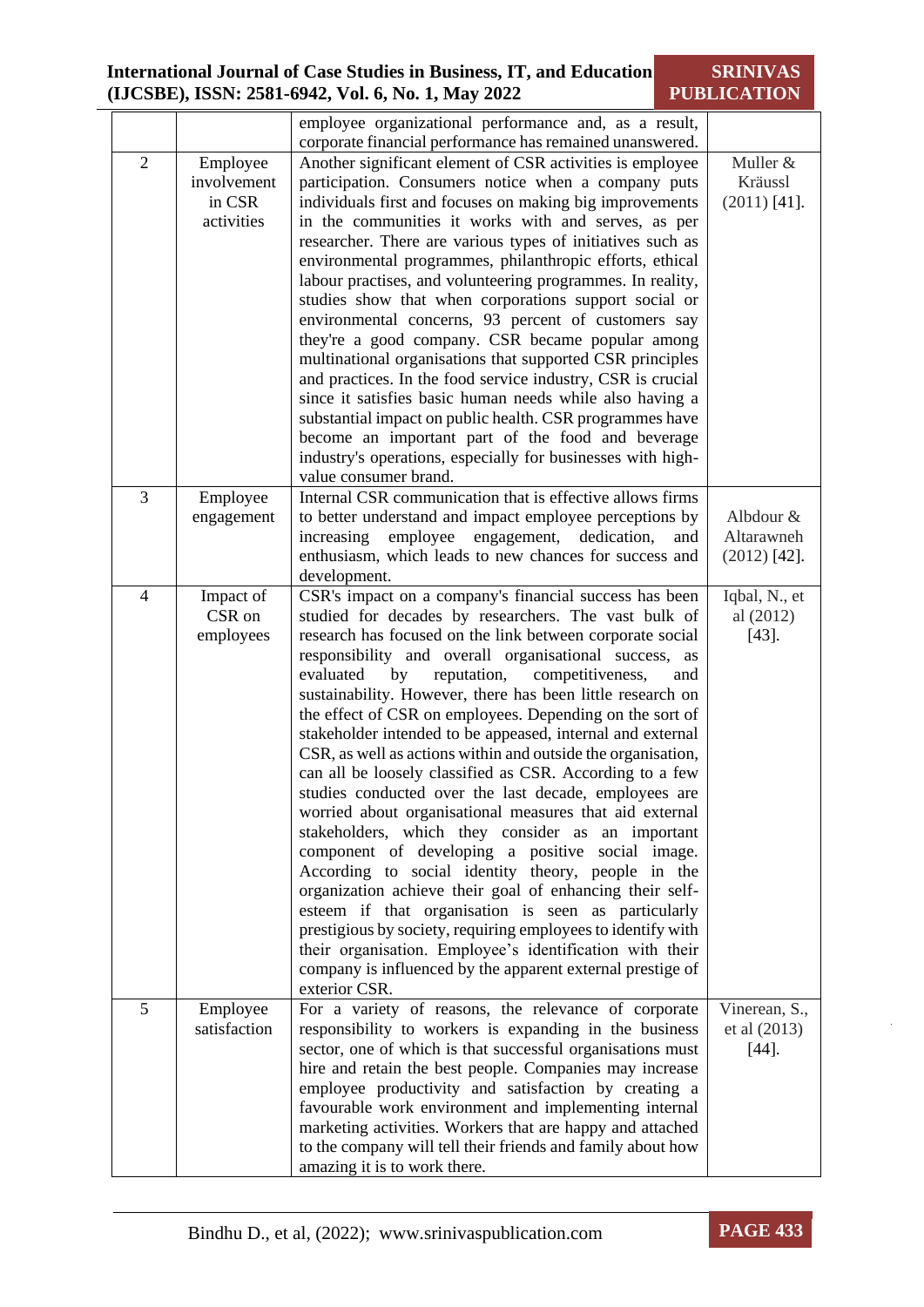| 6              | Employee<br>motivation<br>and training                        | In this study, the beneficial influence of employee's<br>dedication to their firm was identified as a benefit of CSR<br>implementation. According to the study, the motivation<br>and training of employees impact the quality of a product<br>or service. Increased employee motivation and sufficient<br>training enable a company to develop positive connections<br>with internal stakeholders, resulting in higher profit<br>margins. The author of this study recognised employee<br>participation in CSR programmes as a source of<br>motivation. Attachment to one's employment can also<br>serve as a source of motivation. Congruence between one's<br>actual and ideal vocations, identification with one's chosen<br>career, and a reluctance to seek alternate employment in an<br>organisational context are all signs of attachment to one's<br>job.     | Ayub, A.<br>$(2013)$ [45].                   |
|----------------|---------------------------------------------------------------|-------------------------------------------------------------------------------------------------------------------------------------------------------------------------------------------------------------------------------------------------------------------------------------------------------------------------------------------------------------------------------------------------------------------------------------------------------------------------------------------------------------------------------------------------------------------------------------------------------------------------------------------------------------------------------------------------------------------------------------------------------------------------------------------------------------------------------------------------------------------------|----------------------------------------------|
| $\overline{7}$ | Internal<br>stakeholders<br>and<br>consequent<br>improvements | As an advantage of CSR adoption in an organization, the<br>author cited the positive influence of employees' dedication<br>to the employer. The motivation and training of workers,<br>according to the study, determine the quality of a product<br>or service. Increased employee motivation and sufficient<br>training enable a corporation to develop positive<br>connections with internal stakeholders, resulting in<br>increased profit margins. The author of this study<br>recognized motivation as a result of employees'<br>participation in CSR initiatives. Job attachment can also be<br>a source of motivation. Integration between one's real and<br>ideal vocations, identification with one's chosen vocation,<br>and a reluctance to seek replacement employment in an<br>organizational environment are all signs of attachment to<br>one's career. | Park, B. I., et<br>al (2014)<br>$[46]$ .     |
| 8              | Employee<br>engagement<br>and<br>performance                  | When there is a higher good linked with it, employees are<br>more motivated and eager to go the extra mile to make the<br>firm succeed. That task becomes more meaningful, and the<br>organisation becomes more competitive as a result.<br>Increase employee documentation with the organisation;<br>improve retention and organisational assurance; establish a<br>more desirable business culture for prospective employees;<br>improve employee engagement and performance; and<br>increase innovation through CSR efforts.                                                                                                                                                                                                                                                                                                                                         | Slack, Corlett<br>& Morris<br>$(2015)$ [47]. |
| 9              | Employee's<br>commitment<br>in<br>organization                | According to the author of this article, employees' feelings<br>about their company's CSR project have been found to<br>increase their intent to stay with their current employer and<br>their overall commitment to the corporation. Employee<br>engagement involves a wide range of positive attitudes,<br>such as how much they appreciate their company, how<br>willing they are to make personal sacrifices for it, and how<br>they regard their own future and success as inextricably<br>connected to the achievement of the firm.                                                                                                                                                                                                                                                                                                                               | Ramdhani,<br>A., et al<br>$(2017)$ [48].     |
| 10             | Employee's<br>job<br>satisfaction                             | In the Saudi banking industry, researchers looked at the<br>relationship between external CSR practices (particularly<br>for the community) and employee job satisfaction,<br>employee engagement (both work and organizational<br>engagement), and organizational citizenship behaviors.<br>Employee perceptions of CSR and job engagement were                                                                                                                                                                                                                                                                                                                                                                                                                                                                                                                        | Asrar-ul-Haq,<br>M., et al<br>$(2017)$ [49]. |

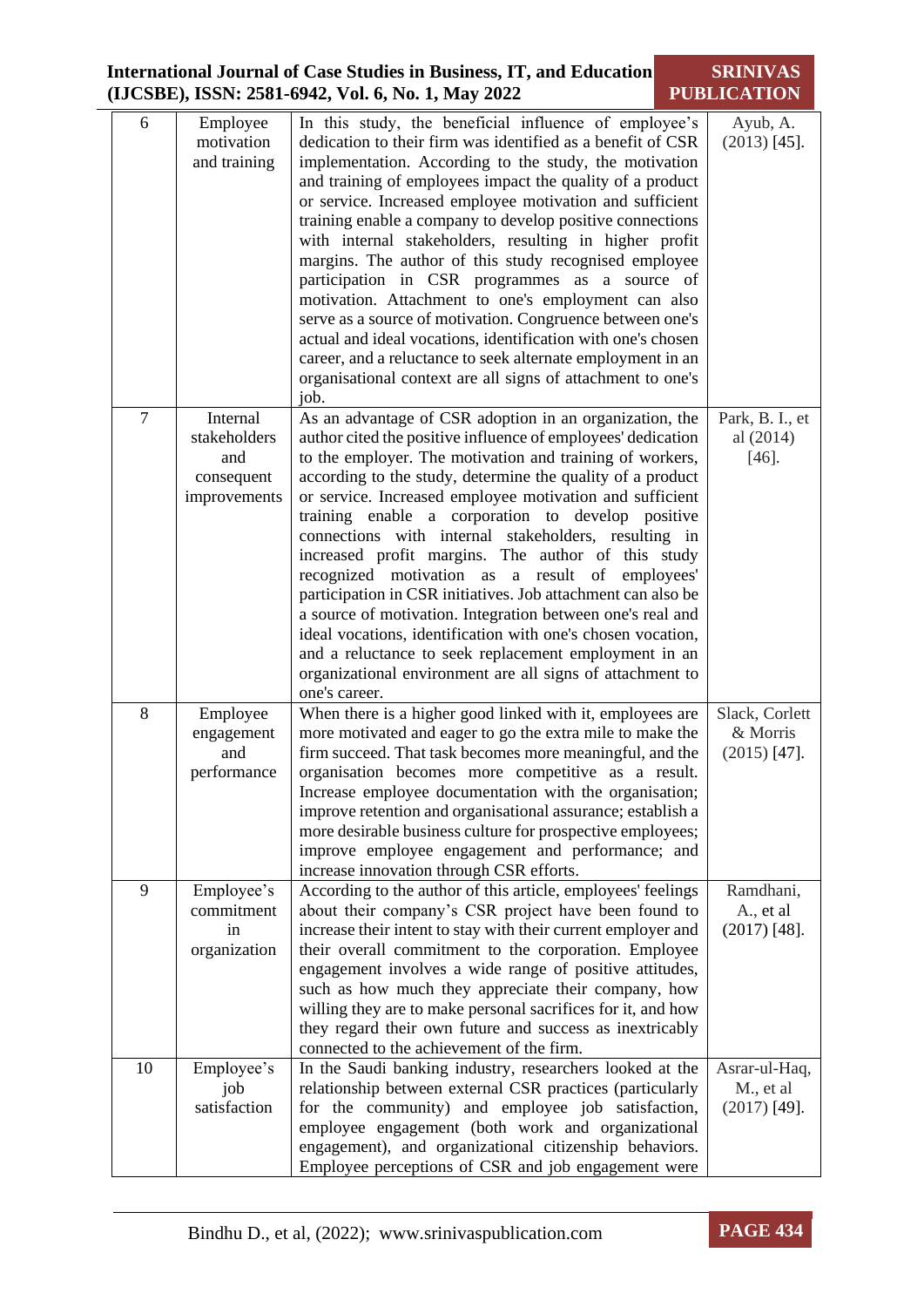totally mediated by work satisfaction, whereas employee perceptions of CSR and organizational engagement were only somewhat mediated by it. 11 Employee engagement in organization identity In their study "Linkage between perceived corporate responsibility and employee engagement: Mediation effect of organisational identity". They discovered a link between employee engagement and corporate social responsibility perception. They looked into the effects of internal and external CSRs on employee satisfaction. Employee CSR and environmental conservation are examples of internal CSR, whereas external CSR includes CSR to customers, the government, the community, and business partners. Structure equation modelling was used to support their proposed model, which demonstrated how perceived external and internal CSRs influenced employee engagement through the mediating effect of organisational identity. Zhou, Luo & Tang (2018) [50]. 12 Role of employees in CSR activities CSR research is becoming increasingly frequent, with an emphasis on the impact on a variety of stakeholders including as workers, clients, stockholders, suppliers, and the government. Despite the fact that most CSR study emphases on external investors such as consumers and investors, and ignores the importance of employees as crucial stakeholders in any sustainable organisation, employees are the most important stakeholder group in any CSR research. Rupp, D. E., et al (2018) [51]. 13 Factors stimulated on employee perception The author presented a paradigm that describes how a change in employees' attitudes and behaviours as a result of a shift in their view of CSR affects an organization's performance, society, and the environment. This study concludes and adds to the body of knowledge by claiming that CSR has an impact on corporate outcomes through influencing employee behaviour. Employees' judgments about their relationship with their company should be impacted by their CSR perspective, which is supposed to serve as a benchmark for fairness. Employee attitudes and behaviour are influenced by their perceptions of fairness. CSR would have an impact on not only employee commitment, but also a variety of other attitudes and behaviours, such as organisational citizenship. Companies are pursuing CSR initiatives in order to meet external demand and enjoy the benefits. Employer branding is aided through CSR activities, which increase the commitment of present employees while also raising the attraction of prospective employees. Jain, S. (2013) [52]. 14 Employee engagement and CSR activities He expressly stated that corporate responsibility has a positive impact on employee engagement in his study article "Employee Engagement and CSR: Transactional, Relational, and Developmental Techniques," and as a result, he described three techniques to including employees in the organization's CSR activities. While engaging employees in CSR, it investigated motivation, identity, and a sense of purpose in the organisation. He investigated three methods for involving employees in Ali, H. Y., et al (2020) [53].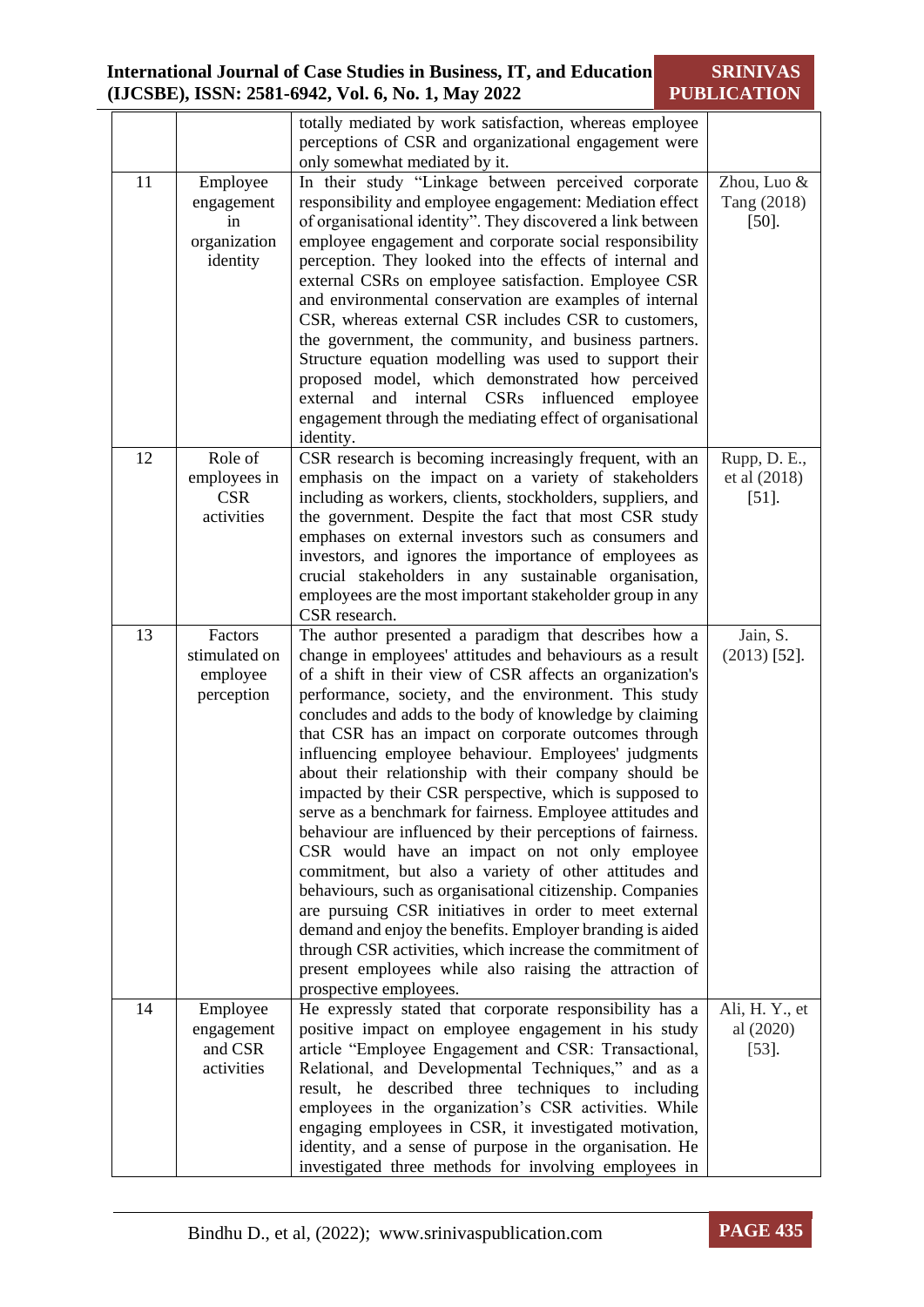| 15 | Employee's<br>well-being<br>and<br>motivation | <b>CSR</b><br>activities:<br>transactional, relational,<br>and<br>developmental. A transactional method is used when a<br>corporation implements a programme to meet the needs of<br>employees who want to work for CSR. A "relational"<br>method emphasises a psychological contract focusing on<br>CSR between the employer and the employee, while a<br>"developmental" approach is used to strengthen employers'<br>ability to activate employee's social responsibility. He<br>noticed that all of the above methods of immersing<br>employees in CSR boosted employee motivation and made<br>them feel proud of themselves.<br>Employee well-being and motivation are enhanced by CSR<br>programs, according to the author of this article. They can<br>and do aid in employee retention, devotion, and inspiration,<br>all of which contribute to higher levels of motivation and<br>innovation. Employees desire to enjoy their work<br>environment. Employees who have invested in their<br>company are less inclined to look for new work. Skilled<br>people prefer to work for companies that do not exploit<br>their workers. A better workforce results from having more<br>employment possibilities. Employees on the front lines are | Abdelmotaleb<br>& Saha<br>$(2020)$ [54]. |
|----|-----------------------------------------------|-----------------------------------------------------------------------------------------------------------------------------------------------------------------------------------------------------------------------------------------------------------------------------------------------------------------------------------------------------------------------------------------------------------------------------------------------------------------------------------------------------------------------------------------------------------------------------------------------------------------------------------------------------------------------------------------------------------------------------------------------------------------------------------------------------------------------------------------------------------------------------------------------------------------------------------------------------------------------------------------------------------------------------------------------------------------------------------------------------------------------------------------------------------------------------------------------------------------------------------------------------|------------------------------------------|
|    |                                               | also the best at spotting inefficiencies and suggesting<br>remedies.                                                                                                                                                                                                                                                                                                                                                                                                                                                                                                                                                                                                                                                                                                                                                                                                                                                                                                                                                                                                                                                                                                                                                                                |                                          |

## **5.2 Overview of CSR efforts and their influence on employee commitment:**

Below table 3 contains a plan for conducting a thorough study of CSR efforts and their impact on employee commitment corporate social responsibility programs may be one of the most successful strategies to boost employee commitment. According to studies, CSR programs contribute to increased levels of employee engagement by meeting an essential need among employees.

**Table 3:** Contribution of different authors to CSR efforts and their influence on employee commitment.

| S. No        | <b>Area</b>    | <b>Contribution</b>                                      | <b>Author Name</b> |
|--------------|----------------|----------------------------------------------------------|--------------------|
| 1            | Employees      | Employee certainty that the company will be helpful      | Marrewijk, M.      |
|              | ambitions and  | and beneficial in the future is referred to as corporate | V., et al.         |
|              | involvement in | trust. The relationship that exists between a firm and   | $(2004)$ [55].     |
|              | enterprise     | its employees is often referred to as organizational     |                    |
|              |                | trust. Employee procedural fairness, honest and open     |                    |
|              |                | communication, the firm as an involved and               |                    |
|              |                | informative<br>managing<br>workplace<br>party,           |                    |
|              |                | relationships, and employee objectives involvement       |                    |
|              |                | are all elements that can be investigated in this study. |                    |
| $\mathbf{2}$ | Employee's     | Actions taken in the name of social responsibility       | Vyas &             |
|              | perception     | send a strong message to employees about a               | Shrivastava        |
|              | towards CSR    | company's ethics and integrity, especially for firms     | $(2011)$ [56].     |
|              | activities     | that are regarded as trustworthy. Relational factors     |                    |
|              |                | such as trustworthiness may impact employee              |                    |
|              |                | impressions of corporate social responsibility           |                    |
|              |                | actions.                                                 |                    |
| 3            | Employees      | Emotional commitment is defined as an employee's         | Musa & Rahman      |
|              | attachment to  | commitment to, involvement with, and commitment          | $(2015)$ [57].     |
|              | its            | to the organization, according to the author. It's a     |                    |
|              | organizations  | term for a person's emotional commitment to a            |                    |
|              |                | company, which is usually the outcome of pleasant        |                    |
|              |                | work experiences.                                        |                    |

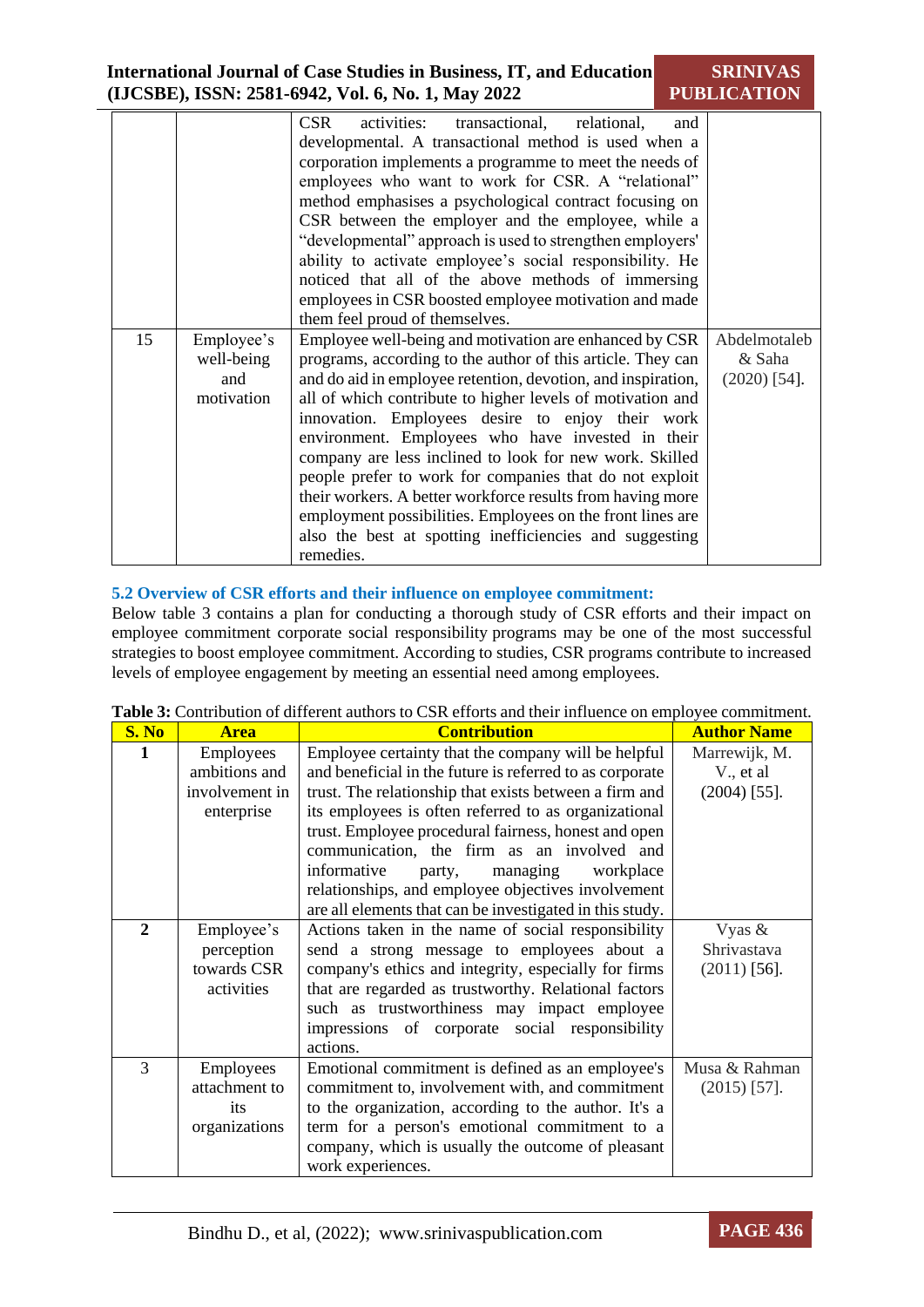| International Journal of Case Studies in Business, IT, and Education | <b>SRINIVAS</b>    |
|----------------------------------------------------------------------|--------------------|
| (IJCSBE), ISSN: 2581-6942, Vol. 6, No. 1, May 2022                   | <b>PUBLICATION</b> |

| 4 | Values and    | Employees will be able to stay with a company if    | Valentine $&$    |
|---|---------------|-----------------------------------------------------|------------------|
|   | ethics for    | they perceive their values align with the company's | Godkin (2017)    |
|   | employees     | and they feel treated fairly. Individual perception | $[58]$ .         |
|   |               | will be influenced by ethical norms that are        |                  |
|   |               | observed, respected, and lived, as well as the      |                  |
|   |               | organization's fair and just treatment.             |                  |
| 5 | Psychological | The emotional connection that exists between an     | Li, Y. B., et al |
|   | perception of | individual employee and the firm is known as work   | $(2020)$ [59].   |
|   | employees     | engagement. This can include an employee's          |                  |
|   |               | dedication to the company, desire to embrace the    |                  |
|   |               | company's values and goals, and accomplishment of   |                  |
|   |               | the company's goals.                                |                  |

# **6. FACTORS INFLUENCING ON EMPLOYEE PERCEPTION ON CSR ACTIVITIES :**

## **6.1 Employee awareness of CSR activities :**

Companies have economic, legal, ethical, and charitable duties, according to CSR. A communally responsible company aims to make a turnover while also abiding by the law, practicing morals, and behaving in a way that reimbursements society [60]. CSR approaches fluctuate from a broad interpretation of "activities that appear to serve some societal good, beyond the firm's interests and that which is required by law" to a restrictive definition centred on maximising shareholder profit [61]. In order to take part as an industrial structure, these two conceptions highlight the breadth of varying degrees of responsibility given to a business. In addition to a corporation's role as an economic organisation, these two conceptions indicate a range of differing degrees of commitment entrusted to it [62]. CSR, on the other hand, encompasses a wide variety of intellectual and behavioural problems concerning the role of business in society, thus it's important to grasp the concept in its whole [63]. The current study uses a societal approach, describing social responsibilities (CSR) as a corporation's activities and standing in relation to its perceived societal or stakeholder obligation. A firm must behave in order to "defend and advance both the welfare of society as a whole and the interests of the organisation," according to this definition [64]. As a result, the amount to which an employee feels a organization supports activities linked to a social purpose is described as the employee's impression of CSR activities [65]. Employee impressions of CSR activities are modelled as a latent second-order factor with three dimensions: environmental, philanthropic, and ethical CSR activities, according to this research [66].

#### **6.2 Philanthropic CSR :**

Corporate social responsibility encompasses business philanthropy. Corporate philanthropy includes acts aimed at society to address government benefits needs in education, the arts, culture, medical, or science, as well as humane responses to natural calamities [67][68]. A company's community strategy, which includes direct actions and projects, is referred to as "corporate philanthropy". These acts can be considered as a controllable business plan, and businesses must select how to focus them and to whom they should be targeted [69]. Through improved intellectual and collective worth, corporate philanthropy can create shared value, or social value, by boosting communal well-being and raising employee pleasure. Moreover, given the interconnectedness of business and society from the standpoint of the common good economy, a business model that not only seeks economic value but also considers the triple bottom line and elemental balancing is recommended [70][71]. Businesses will be able to survive and grow in the long run as a result of this, as well as promote the common good and collaboration. Corporate philanthropy, according to stakeholder theory, should not be regarded of as a collection of resources given to the community, but as a component of firm performance that extends beyond the bottom line and meets the broad interests and needs of a number of stakeholders [72]. As a result, this not only expresses a willingness to address community needs, but also serves as a tool that the corporation can manage by considering the opinions of its major stakeholders. Companies, in this opinion, should manage corporate philanthropy in such a way that it not only addresses the needs of individuals who are directly impacted by their efforts in the community, but also fosters relationships with a diverse variety of constituencies. Enlisting stakeholders such as employees and shareholders in

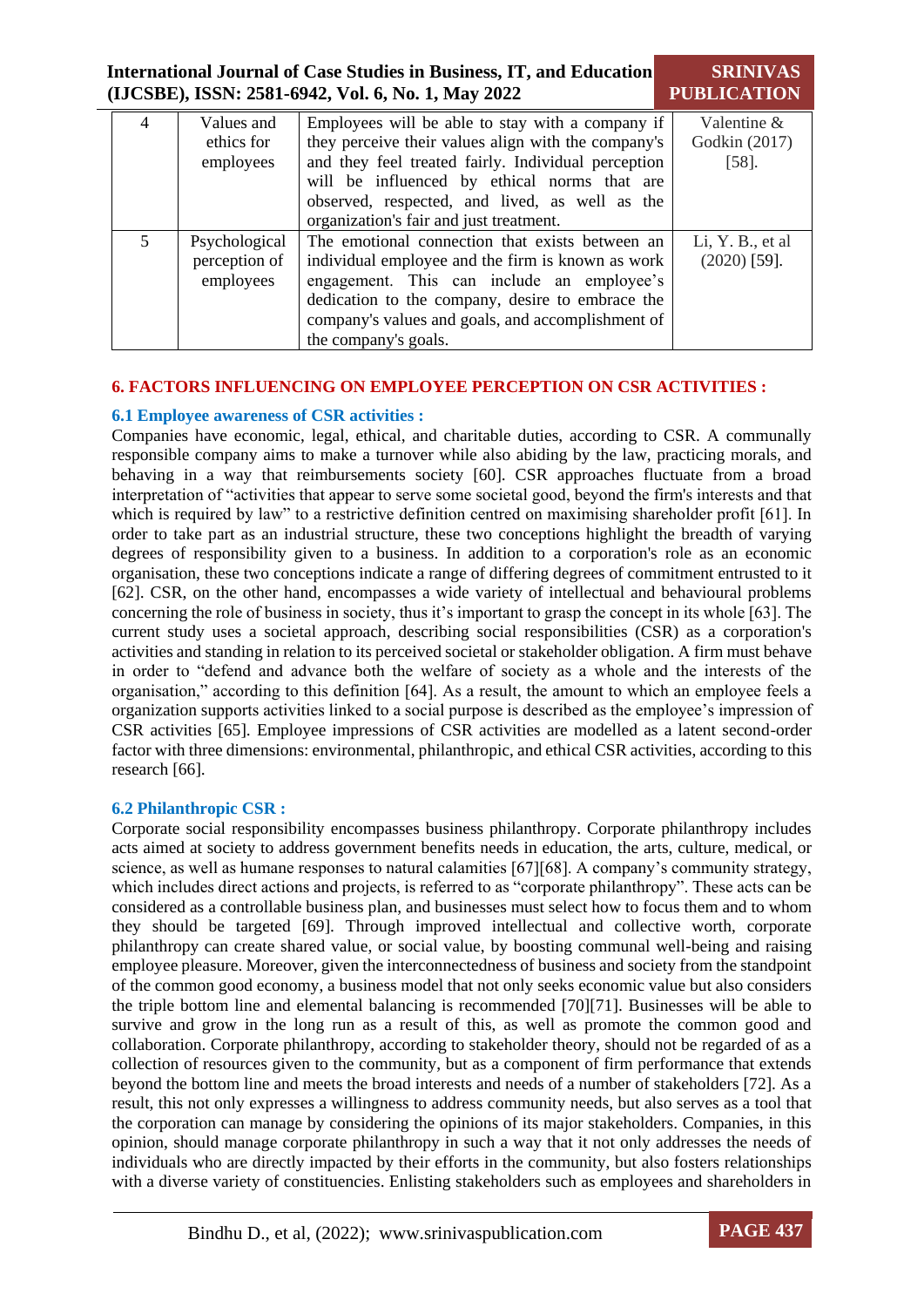## **SRINIVAS PUBLICATION**

corporate philanthropy, which is typically included in the external component of CSR because it is community-oriented, would, according to the former position, improve the company's internal social performance [73][74]. The concept we suggest is that through corporate philanthropy, a firm not only reacts to its community responsibilities, but also evaluates how they impact the remainder of its relationships with key stakeholders. In this regard, this behaviour is more of a necessity for controlling the stakeholders' bottom-up activities than a top-down strategy [75]. In this way, corporate philanthropy addresses societal needs while also strengthening relationships with key stakeholders, resulting in greater fiscal and non-fiscal performance, as well as long-term firm viability. When viewed from this strategic viewpoint, corporate philanthropy can be managed in a variety of ways [76]. It might be topdown, such as discretionary gifting based on management preferences, or bottom-up, such as managing stakeholder expectations or taking into account the consequences of an organization's activities. In the latter situation, corporate philanthropy can be utilised as a signal to align management with stakeholders' expectations and aims. Despite receiving less emphasis in the research, this last alternative is critical to consider when employing philanthropy as a strategic tool. Organizations must successfully explain their firm plan, aiming to understand and acquire the trust of stakeholders while also responding to their initiatives in some way [77][78]. According to this viewpoint, corporate philanthropy is a product of the corporation's interactions with its constituents. According to the article, in order for a corporate philanthropy project to have an impact on the organisation as a whole, it is necessary to balance top-down efforts with bottom-up initiatives, i.e., taking into account the firm's stakeholder's opinions and attitudes [79].

#### **6.3 Ethical CSR :**

In fact, ethical responsibility circumvents legal constraints by building an ethical ethos that firms may adhere to on a daily basis. It portrays the company as moral and dedicated to doing what is right, just, and fair [80]. As a result, ethical duty encompasses behaviours such as respecting people, avoiding harm to society, and preventing social injury, which is not always codified in legislation but is nevertheless expected of businesses by members of the community [81]. Religious convictions, ethical ideals, and civil liberties commitments drive such accountability. However, one limitation of this type of responsibility is its fuzzy description, which makes it difficult for enterprises to deal with it in a tangible manner [82].

#### **6.4 Environmental CSR :**

The obligation of a firm to act in a way that protects the environment is referred to as environmental responsibility. Numerous prominent investors assess a company's environmental sustainability before investing in its stock [83]. Corporate environmental responsibility is concerned with environmental issues in the context of corporate responsibility. Corporate environmental sustainability is often defined as a technique for governments to include environmental problems into their actions in order to decrease waste and discharges, boost asset productiveness, and eliminate practises that impair the country's natural resources [84][85]. Its entire concept is based on the current circumstances (global warming, biodiversity destruction, etc.) and changes into a pillar of progress for some administrations that avidly participate [86]. The regulation of natural resource use in order to reduce environmental and financial consequences is referred to as corporate environmental responsibility [87].

#### **6.5 Organizational commitment of employees on CSR activities :**

Researchers in organisational literature have paid a lot of attention to how employees perceive their work environment [88]. Individual performance has been predicted using a behavioural interpretation of an organization's processes, such as OCB. [89]. Employee CSR perception refers to employee's subjective assessments and perceptions of a company's CSR actions, which may differ from the company's real CSR practises [90-91]. Employee perception is a subjective term that describes how employees understand an organization's actions and decision-making process [92-93]. Employee attitudes and behaviours change as a result of this viewpoint. "The degree to which an individual identifies with and participates in a particular organisation" is how organisation commitment is described [94]. According to them, an employee with this attitude believes in the company's goals and ideals, is prepared to put in considerable effort on behalf of the company, and has an intense tendency to stay with the company [95]. Affective, normative, and continuation commitment were recognised as

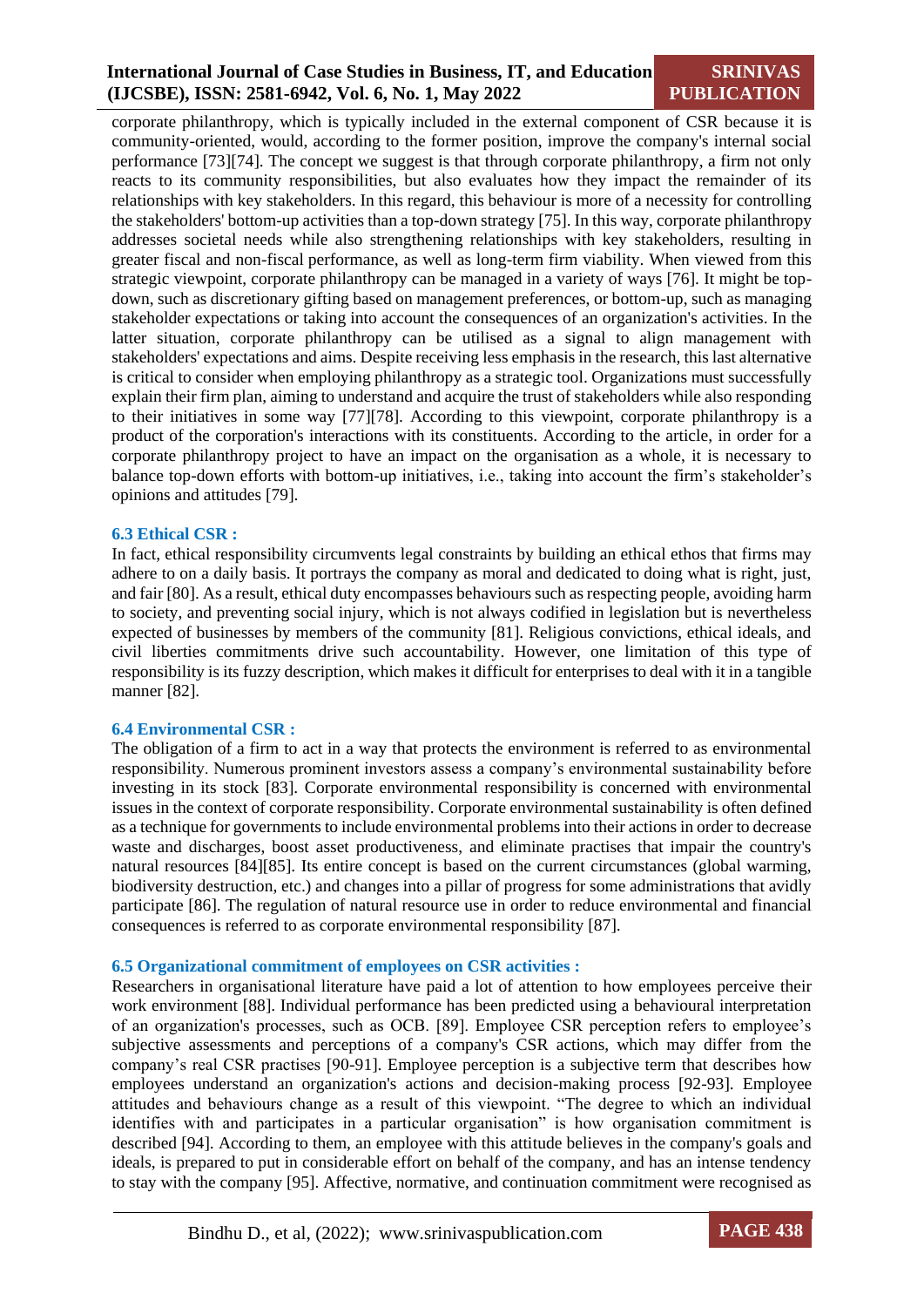**SRINIVAS PUBLICATION**

the three categories of commitment [96]. Affective commitment, on the other hand, is said to provide a more comprehensive approach to thinking about the nature of the employee connection because it is based on the individuals' "psychological bond" and "loyalty to the organisation" [97]. When employees understanding that a firm is being socially responsible, they are proud of it and want to be associated with it, which leads to increased loyalty to the company [98][99]. Previous research on how CSR is perceived and how organisations adhere to it According to research findings, employee organisational involvement is inflated in organisations perceived to be socially responsible [100].

# **7. IDEAL & DESIRED STATUS :**

This research will aid in understanding how employees who participate in CSR activities contribute to corporate commitment. The current study focuses on employees' perceptions of CSR initiatives in public sector organizations. According to a recent study, a company's long-term success is dependent on getting the cooperation of a diverse set of stakeholders. Stakeholders are groups or persons who have the capacity to influence or be influenced by the organization's mission or aims, according to stakeholder theory. The core idea of this theory is that a company's ability to incorporate stakeholders' expectations and requirements into its business plan is critical to its success and survival. Stakeholders provide vital resources and benefits for an organization's successful operation and survival. As a result, a good balance between the interests of stakeholders and the interests of managing the organization's actions is essential. Employees are often acknowledged as one of an organization's most significant stakeholders. Employees have a critical part in the success or failure of their organisation since they can be impacted by and affect their organization's actions. As a result, a proper balance between stakeholders' interests and those of managing the organization's actions is required. Employees are often acknowledged as one of an organization's most significant stakeholders. Employees play a crucial part in the success or failure of their business because they can be impacted by and affect their firm's actions. This highlights the importance of employee responsiveness to and engagement with CSR for the effective delivery of CSR operations. As a result, employee involvement is becoming increasingly vital in the implementation of effective CSR operations.

### **8. RESEARCH GAP :**

The association between CSR and employee performance has piqued the curiosity of numerous academics, who have investigated it from diverse perspectives. Despite the fact that numerous studies have focused on CSR and employees, few researchers have conducted thorough reviews of the current research. A systematic review is one of the most reliable methods for organising and reviewing existing literature. It is critical to conduct a systematic review of previous research [101]. In comparison to a systematic review, a formal literature review runs the risk of being incomplete, is highly susceptible to reviewer bias, and rarely examines differences in study quality [102]. The current research conducts a thorough literature evaluation on CSR and employee performance in order to add to the existing body of information. A systematic review is one of the methods for doing a more thorough review of existing literature. Among several studies on corporate social responsibility methods, only a few studies on employee attitudes toward CSR processes have been completed in India. Furthermore, as the preceding research demonstrates, no substantial and noteworthy study on the driving forces of ethical business practices in India, with a particular focus on organizational views between public and private firms, has been conducted too far [103].

#### **9. RESEARCH AGENDAS :**

#### **(1) Constraints and complications in CSR comprehension:**

After reviewing and synthesizing the current literature on hurdles to CSR implementation as well as CSR in commerce, five key impediments to CSR implementation in shipping were identified. There are two types of barriers: those that are special to a company and those that are specific to an industry. Small, various aspects that have a different impact on CSR adoption from one organisation to the next are known as firm-specific hurdles. Change management, as well as changes in organisational culture and leadership, can help a company influence, control, and manage these obstacles to some level. On the other hand, industry-specific barriers are macro and consistent features that all enterprises in the same industry, in this example the shipping industry, must deal with on a daily basis. The majority of these impediments are psychological in nature [104].

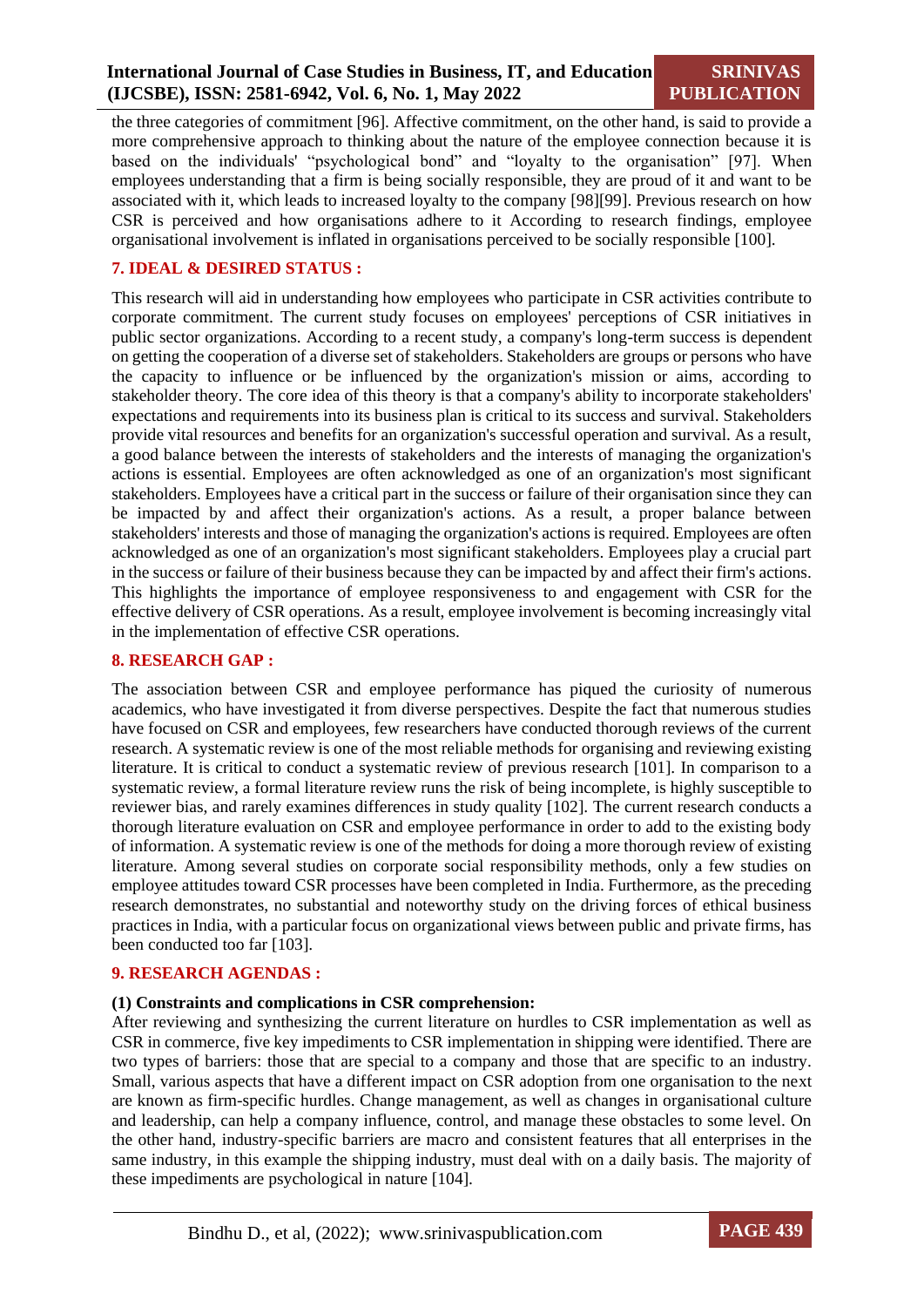# **(2) Employee cognizance of CSR activities:**

According to CSR, corporations have economic, legal, ethical, and charitable responsibilities. A socially responsible business seeks to make a profit while also adhering to the law, upholding ethical standards, and acting in a way that helps society. CSR concepts span from a broad definition of "activities that appear to serve some societal good, beyond the firm's interests and that which is required by law" to a restrictive definition centred on maximising shareholder profit. Beyond its role as an economic organization, these two notions indicate the range of varying degrees of responsibility given to a corporation [105]. Because CSR involves a wide range of ethical and normative questions about business's role in society, it is critical to grasp the term in its whole. The current study adopts a social approach to CSR, defining it as a company's operations and position with respect to societal or stakeholder responsibility. According to this view, a business must seek to safeguard and enhance both society's overall well-being and its own interests. As a result, the degree to which employees believe a firm supports activities tied to a social purpose is termed in this study as employee's performance of CSR initiatives. In this study, employee attitudes about CSR activities are modelled as a latent secondorder component with three dimensions: environmental, philanthropic, and ethical CSR activities [106]. **(3) Analyse how employees feel about CSR practices and how they relate to the organization's** 

#### **commitment:**

Employee perspectives of socially responsible activities include philanthropic, ethical, and environmental issues, as well as employee perceptions of social responsibility. In accordance with social responsibility rules, the company's engagement in corporate social responsibility activities will extend corporate social responsibility efforts to employees in a fair and consistent manner [107].

# **(4) Examine the function of organizational commitment as a mediating factor in employee perceptions of CSR practices:**

Corporate social responsibility actions serve as a significant signal to employees about a company's ethics and integrity, particularly for organizations that are seen as trustworthy. Employee perceptions of corporate social responsibility activities might be mediated by relational characteristics such as commitment [108].

### **(5) Employee Perception of Corporate Social Responsibility and Turnover Intentions :**

Employees who intend to leave their existing occupations are said to have a high turnover rate. Employees that are deeply rooted in the organization as a result of pride are more inclined to stay. so that they can continue to assist it in achieving its objectives as a result of the social feelings experienced, this mechanism is akin to "facilitative action" (i.e., pride due to strengthened perceptions of CSR). More broadly, OE is a deep psychological link that binds employees to their companies, acting as a stabilizing force that drives people to stay in their existing jobs. It is found that global perceptions of OE predicted turnover above and beyond objective integrated theoretical forces [109].

# **10. RESEARCH PROPOSALS :**

After exhaustive analysis and review of available research literature, the paper impulses the entail of carrying out extensive mega research on understanding the employee awareness of CSR activities on organizational commitment:

(a) **Proposed title** (comprehensive): Employee Cognizance of CSR activities on organizational commitment.

(b) **Geography:**

Dakshina Kannada District

(c) **Target respondents:** 

Employees of Public Sector Companies

- (d) **Objectives:**
- (1) To analyse changing trends and improvements of CSR activities.
- (2) To understand the employee awareness of CSR activities to an organizational commitment.
- (3) To investigate the benefits to employees of participating in CSR activities.

(4) To analyse and suggest the measures to fill the gap between employee insight of CSR activities in organizational commitment.

#### **11. ABCD LISTING OF EMPLOYEE PERCEPTION TOWARDS CSR ACTIVITIES :**

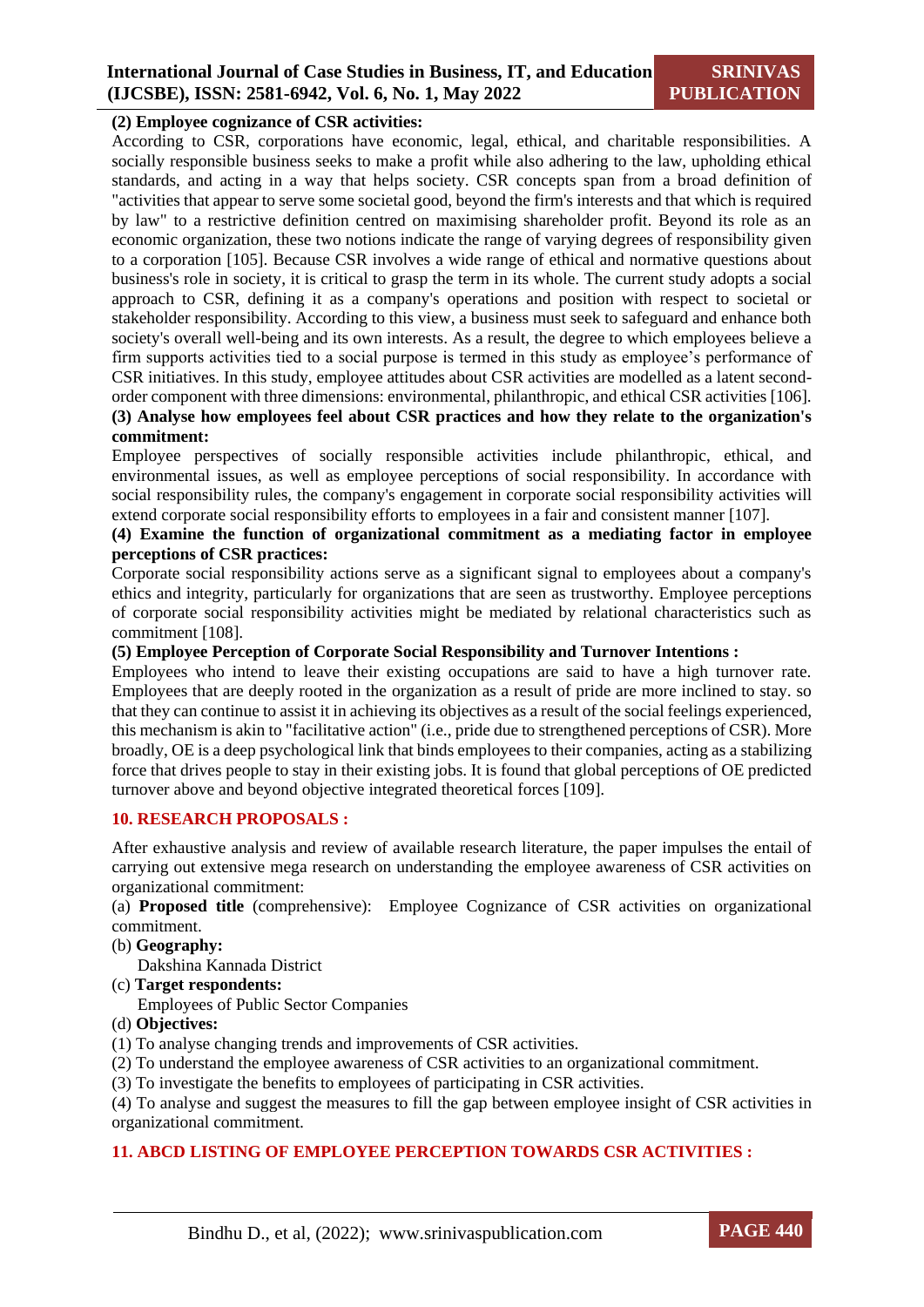The ABCD (Advantages, Benefits, Constraints, and Disadvantages) of a System can be used to quickly examine and comprehend the system. According to the findings of this type of investigation [110]. To measure the efficacy of a business model/strategy/concept/system, the advantages, benefits, constraints, and downsides of several influencing elements can be identified and analyzed. A qualitative data gathering tool called the focus group approach is used to extract the numerous aspects that contribute to the four recognized constructs of advantages, benefits, restrictions, and downsides. These factors' constituent critical elements are recognized, as well as the key elements to support them [111]. The ABCD analysis of employee perception towards CSR activities is presented here.

| <b>Constructs</b> | <b>Features</b>                                                                    |  |  |
|-------------------|------------------------------------------------------------------------------------|--|--|
| Advantages        | 1) Employee contentment is enhanced by CSR.                                        |  |  |
|                   | 2) Employees can express themselves through CSR practices.                         |  |  |
|                   | 3) Employee engagement and commitment to their jobs are boosted through CSR        |  |  |
|                   | programs.                                                                          |  |  |
|                   | 4) Employees can connect with the company and their team through CSR practices.    |  |  |
|                   | 5) Employees Job performance rises because of CSR activities.                      |  |  |
|                   |                                                                                    |  |  |
| <b>Benefits</b>   | 1) Employee engagement in the organization increases because of CSR.               |  |  |
|                   | 2) CSR creates a good work environment for employees, which leads to an increase   |  |  |
|                   | in work engagement.                                                                |  |  |
|                   | 3) Employees are encouraged to attempt new things and become re-energized about    |  |  |
|                   | their jobs because of CSR initiatives.                                             |  |  |
|                   | 4) CSR boosts morale and promotes organizational culture.                          |  |  |
|                   | 5) Employees saw the value of their company's CSR programs and became even         |  |  |
|                   | more devoted to it as a consequence.                                               |  |  |
| Constraints       | 1) Community involvement in CSR activities is inadequate.                          |  |  |
|                   | 2) Transparency issues                                                             |  |  |
|                   | 3) Contradicting business goals                                                    |  |  |
|                   | 4) There is a divergence of opinion on how to implement CSR challenges.            |  |  |
| Disadvantages     | 1) If employers maintain their price levels, the societal cost may be reflected in |  |  |
|                   | lower employee compensation.                                                       |  |  |
|                   | 2) Competitive labour markets                                                      |  |  |
|                   | Employees are always on the lookout for organizations whose ideas and operational  |  |  |
|                   | procedures align with their own principles, rather than focusing solely on income  |  |  |
|                   | and perks. Companies are under pressure to improve working conditions in order to  |  |  |
|                   | recruit and retain talented workers.                                               |  |  |

|  | Table 4: ABCD analysis of employee perception of CSR activities in organization |  |
|--|---------------------------------------------------------------------------------|--|
|  |                                                                                 |  |

# **12. FINDINGS :**

- (1) The findings could point to areas where the company could improve, particularly in terms of creating and organising CSR activities. Three CSR pillars underpin the strategy, which will benefit both employees and management. Executives may methodically design CSR programmes to increase employee enthusiasm.
- (2) Employee engagement that receives appropriate implicit advantages from business operations, as viewed by employees, could be positively influenced by an organization's CSR.
- (3) It's critical to convey to employees because looking after local communities and their surroundings is so critical. These findings suggest that the administration should implement positive CSR activities that would boost the organization's brand value.
- (4) The fact that profit has associated with emerging to CSR activities is seen positively by the group of employees.
- (5) Employee awareness of CSR initiatives is specified as the levels to which an employee trusts they are advancing a social cause. CSR activities were characterized in this study as a second-order concept consisting of humanitarian, moral, and ecological endeavors.

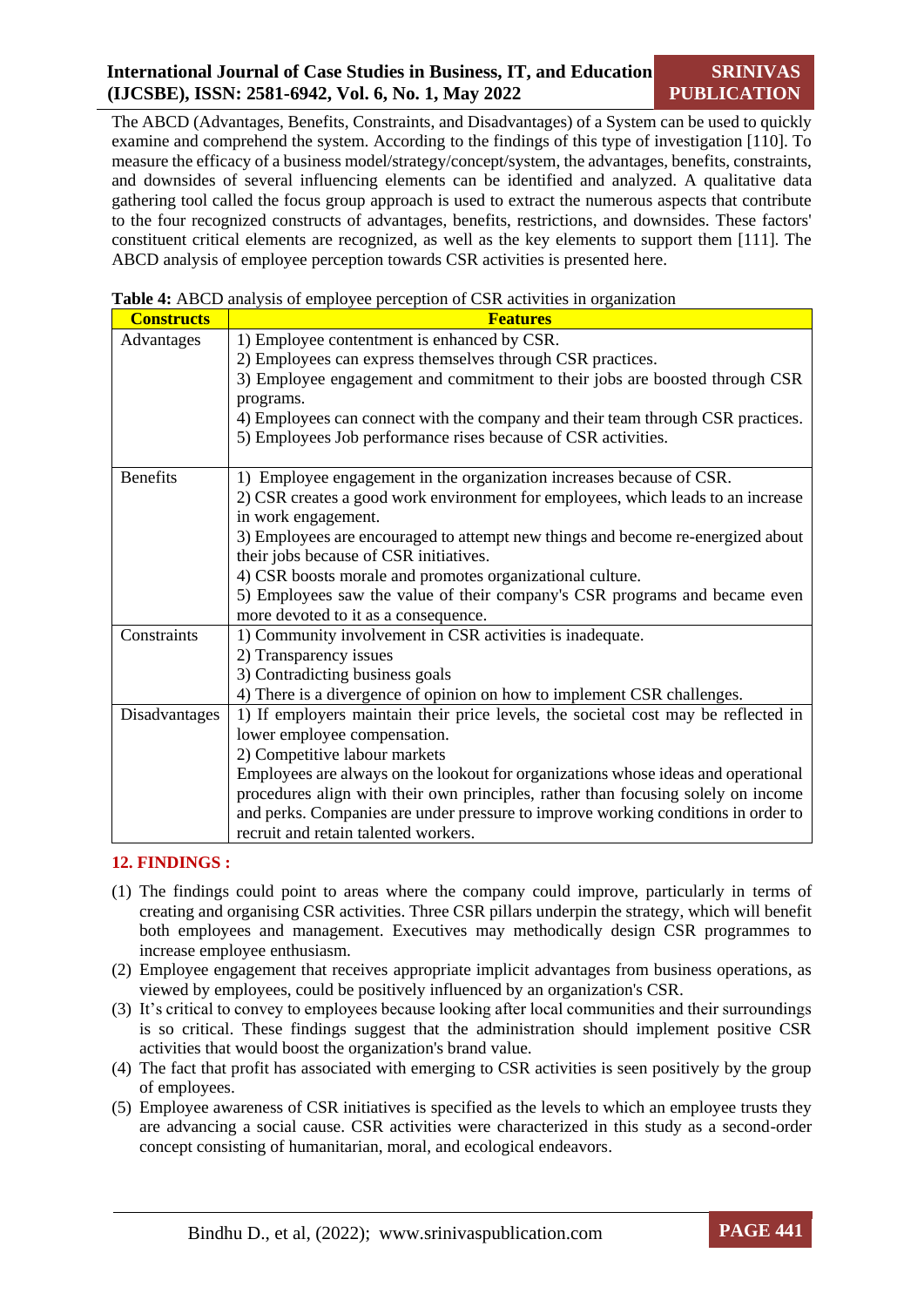- (6) Concatenated has the greatest influence on the employees, according to the study, since it allows them to express their entire identities, including their interests outside of work, such as family, community, and spirituality.
- (7) Employees engaged in CSR programs will have higher levels of engagement and a commitment to assisting the firm in achieving its objectives. This involvement, as well as CSR performance, will directly affect satisfaction.

# **13. SUGGESTIONS :**

- (1) This study has significant ramifications for the industry. Embracing the multidimensional concept will increase the organization's overall efficiency as well as the efficiency of each individual employee. Employee satisfaction, performance, dedication, and Human Capital have all been cited as turning moments in the development of positive organizational performance**.**
- (2) This study increased the quantity of knowledge about employee's impressions of a firm's corporate social responsibility efforts. As a result, future research might investigate worker's perceptions of corporate sustainability initiatives in the service industry, industrialization, and government organizations that adopt sustainable business practices. Moreover, despite the absence of research on employee attitudes of socially responsible activities in relation to the organizational dedication, the results of this study demonstrated that organizational trust is partially mediated and serves as the foundation for its development.
- (3) Employee engagement enhances company performance, encourages employee retention, eliminates absenteeism, and boosts profits.
- (4) Employees feel more like themselves and more connected to the firm as a consequence of CSR efforts, which allow them to show interest in things like community service, environmental sustainability, and philanthropy, which are normally reserved for after-hours activities.
- (5) Employees who perceive they are having an impact and contributing to something meaningful are most probably to support the company's aims and feel invested in its success as a result of CSR programmes. This contributes significantly to employee job happiness.

# **14. STUDY LIMITATIONS AND OPPORTUNITIES FOR FUTURE RESEARCH :**

The fact that multiple components of CSR activities were not thoroughly explored is one of the study's constraints for further research. As a result, a comprehensive analysis of CSR practice, including driving elements, may be conducted in the future. The same work can be done for a specific firm or sector; for example, future research will focus on the manufacturing sector. There are two major faults in our research. First, because of disparities in employee attitudes and the scope of corporate social responsibility actions at each office, the study's conclusions are not generalizable. Second, the study focused solely on organizational trust as a mediator. Other factors that influence organizational commitment, such as employee engagement, should be looked into further.

#### **15. CONCLUSION :**

The goal of this study is to see how employee's attitudes toward corporate social responsibility influence their engagement and effectiveness at work. It's a crucial study since it provides insight into employee CSR behaviour to management. CSR and employee work engagement, CSR and organisation effectiveness, and organizational commitment all had significant positive relationships, according to the study. Policymakers and academics will benefit much from these findings. It illustrates how social interactions such as identifying and meeting community needs, working to improve the environment, investing in employee wellbeing, producing high-quality products for customers, adhering to government rules and regulations, and working in a regulated industry can assist businesses in increasing commitment of employees. Every one of those steps has a big and positive impact on employee performance and helps firms run more efficiently. This research is important for decisionmakers adopting employee-related policies in order to increase employee confidence and motivate employees to stay loyal, passionate, and productive for the company's benefit. If you want to learn more about the issue, it's also a wonderful place to start.

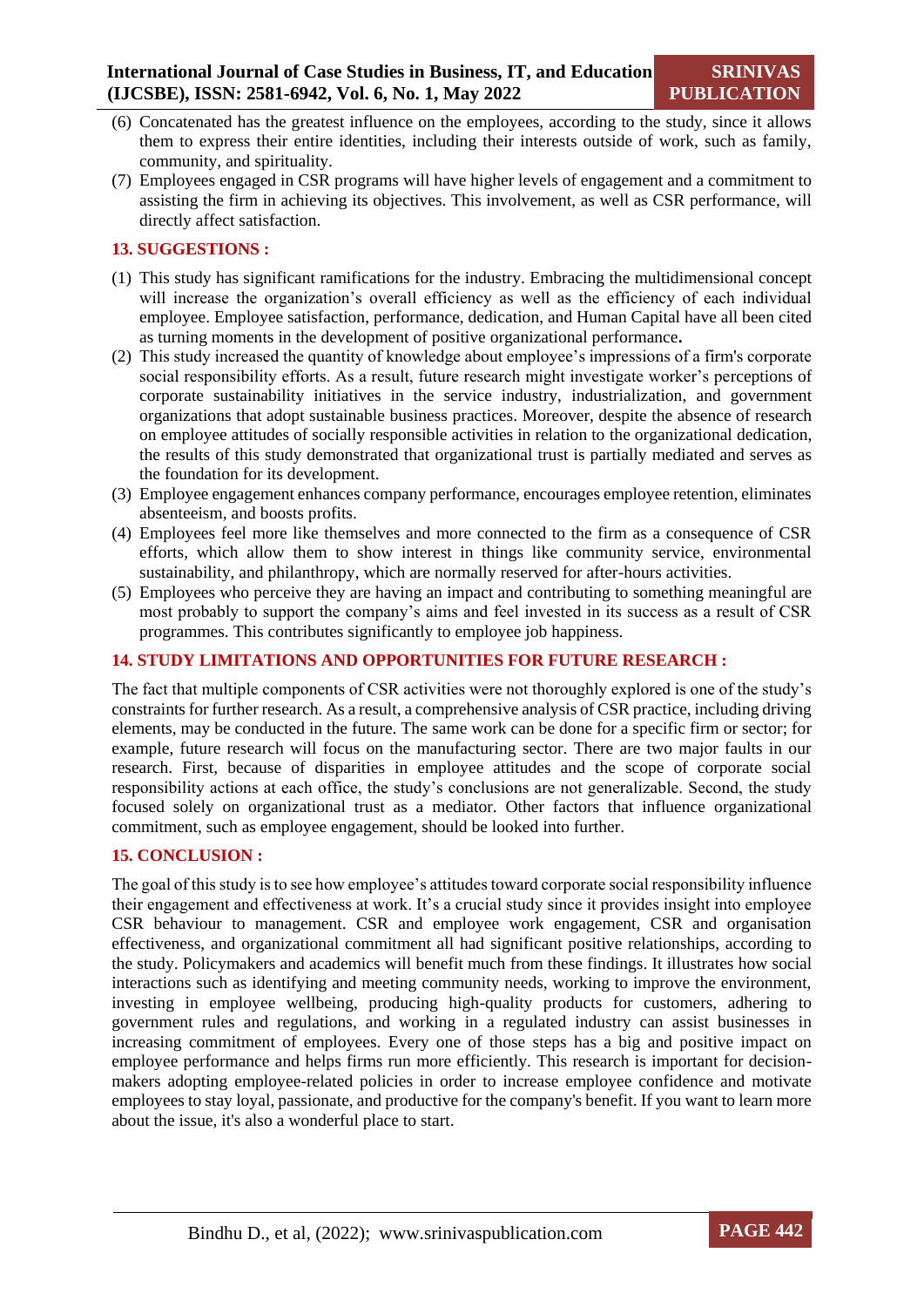#### **16. PRACTICAL IMPLICATION :**

As per the data, various community actions result in a wide range of employee perceptions. Internal employee's perceptions of corporate social responsibility activities are generally higher than external employee's assessments of such initiatives. The circumstances can assist managers in developing policies connected to corporate social responsibility strategies, such as maximising the role of environmental concern activities participation. For example, energy conservation initiatives (electric, water, and paper) are accompanied by public awareness of the good effects on personnel and the organisation. This endeavour provides a competitive edge since it increases corporate trust and creates a strong emotional link between employees. Employee commitment can increase productivity and motivation in the workplace. Additionally, businesses must evaluate how to boost organisational trust by maximising employee aspiration at all levels. Employees with creative ideas can help companies develop the greatest corporate social responsibility policies.

#### **REFERENCES :**

- [1] Maidani, M., Wijayanti, M., & Purnomo, R. (2020). The Impact Factors of Corporate Social Responsibility Disclosure. *Trikonomika*, *19*(2), 103-108. [Google Scholar](https://journal.unpas.ac.id/index.php/trikonomika/article/view/1619/1623)
- [2] Pour, B. S., Nazari, K., & Emami, M. (2014). Corporate social responsibility: A literature review. *African Journal of Business Management*, *8*(7), 228-234. [Google Scholar](file:///C:/Users/DELL/AppData/Roaming/Microsoft/Word/cholar.google.com/scholar%3fhl=en&as_sdt=0,5&q=Pour,+B.+S.,+Nazari,+K.,+&+Emami,+M.+(2014).+Corporate+social+responsibility:+A+literature+review.+African+Journal+of+Business+Management,+8(7),+228-234.&btnG=)  $\lambda$
- [3] Simpson, S. N. Y., & Aprim, E. K. (2018). Do corporate social responsibility practices of firms attract prospective employees? Perception of university students from a developing country. *International Journal of Corporate Social Responsibility*, *3*(1), 1-11. [Google Scholar](https://jcsr.springeropen.com/articles/10.1186/s40991-018-0031-6)
- [4] Kraus, P., & Brtitzelmaier, B. (2012). A literature review on corporate social responsibility: definitions, theories and recent empirical research. *International Journal of Management Cases*, *14*(4), 282-296. [Google Scholar](https://scholar.google.com/scholar?hl=en&as_sdt=0%2C5&q=Kraus%2C+P.%2C+%26+Brtitzelmaier%2C+B.+%282012%29.+A+literature+review+on+corporate+social+responsibility%3A+definitions%2C+theories+and+recent+empirical+research.+International+Journal+of+Management+Cases%2C+14%284%29%2C+282-296.&btnG=)
- [5] Luhmann, H., & Theuvsen, L. (2016). Corporate social responsibility in agribusiness: Literature review and future research directions. *Journal of Agricultural and Environmental Ethics*, *29*(4), 673-696. [Google Scholar](file:///C:/Users/DELL/AppData/Roaming/Microsoft/Word/cholar.google.com/scholar) $\lambda$
- [6] Gautam, R., & Singh, A. (2010). Corporate social responsibility practices in India: A study of top 500 companies. *Global Business and Management Research: An International Journal*, *2*(1), 41- 56. [Google Scholar](https://scholar.google.com/scholar?hl=en&as_sdt=0%2C5&q=Gautam%2C+R.%2C+%26+Singh%2C+A.+%282010%29.+Corporate+social+responsibility+practices+in+India%3A+A+study+of+top+500+companies.+Global+Business+and+Management+Research%3A+An+International+Journal%2C+2%281%29%2C+41-56.&btnG=) $\overline{\mathsf{x}}$
- [7] Zhu, Q., Yin, H., Liu, J., & Lai, K. H. (2014). How is employee perception of organizational efforts in corporate social responsibility related to their satisfaction and loyalty towards developing harmonious society in Chinese enterprises? *Corporate Social Responsibility and Environmental Management*,  $2I(1)$ , 28-40[. Google Scholar](https://scholar.google.com/scholar?hl=en&as_sdt=0%2C5&q=Zhu%2C+Q.%2C+Yin%2C+H.%2C+Liu%2C+J.%2C+%26+Lai%2C+K.+H.+%282014%29.+How+is+employee+perception+of+organizational+efforts+in+corporate+social+responsibility+related+to+their+satisfaction+and+loyalty+towards+developing+harmonious+society+in+Chinese+enterprises%3F+Corporate+Social+Responsibility+and+Environmental+Management%2C+21%281%29%2C+28-40.&btnG=) $\lambda$ <sup>7</sup>
- [8] Chetty, S., Naidoo, R., & Seetharam, Y. (2015). The impact of corporate social responsibility on firms' financial performance in South Africa. *Contemporary Economics*, *9*(2), 193-214. [Google](https://www.econstor.eu/bitstream/10419/141905/1/833201824.pdf)  [Scholar](https://www.econstor.eu/bitstream/10419/141905/1/833201824.pdf) $\lambda$
- [9] Mukherjee, A., & Bird, R. (2016). Analysis of mandatory CSR expenditure in India: a survey. *International Journal of Corporate Governance*, *7*(1), 32-59. [Google Scholar](https://scholar.google.com/scholar?hl=en&as_sdt=0%2C5&q=Mukherjee%2C+A.%2C+%26+Bird%2C+R.+%282016%29.+Analysis+of+mandatory+CSR+expenditure+in+India%3A+a+survey.+International+Journal+of+Corporate+Governance%2C+7%281%29%2C+32-59.&btnG=)
- [10] Gupta, O., & Gupta, K. (2019). CSR in India: the companies act and its implications. *Journal of Contemporary Management Research*, *13*(1), 1-23. [Google Scholar](https://scholar.google.com/scholar?hl=en&as_sdt=0%2C5&q=Gupta%2C+O.%2C+%26+Gupta%2C+K.+%282019%29.+CSR+in+India%3A+the+companies+act+and+its+implications.+Journal+of+Contemporary+Management+Research%2C+13%281%29%2C+1-23.&btnG=)
- [11] Pradhan, V. S., Sharma, R., & Krishnamurthy, S. (2016). Analyses of factors affecting employee perception on organizational Corporate Social Responsibility. *SCIT Journal*, *16*(1), 11-29. [Google](https://scholar.google.com/scholar?hl=en&as_sdt=0%2C5&q=Pradhan%2C+V.+S.%2C+Sharma%2C+R.%2C+%26+Krishnamurthy%2C+S.+%282016%29.+Analyses+of+factors+affecting+employee+perception+on+organizational+Corporate+Social+Responsibility.+SCIT+Journal%2C+16%281%29%2C+11-29.&btnG=)  [Scholar](https://scholar.google.com/scholar?hl=en&as_sdt=0%2C5&q=Pradhan%2C+V.+S.%2C+Sharma%2C+R.%2C+%26+Krishnamurthy%2C+S.+%282016%29.+Analyses+of+factors+affecting+employee+perception+on+organizational+Corporate+Social+Responsibility.+SCIT+Journal%2C+16%281%29%2C+11-29.&btnG=) $\lambda$
- [12] Dhanesh, G. S. (2014). CSR as organization–employee relationship management strategy: A case study of socially responsible information technology companies in India. *Management Communication Quarterly, 28(1), 130-149. [Google Scholar](https://scholar.google.com/scholar?hl=en&as_sdt=0%2C5&q=Dhanesh%2C+G.+S.+%282014%29.+CSR+as+organization%E2%80%93employee+relationship+management+strategy%3A+A+case+study+of+socially+responsible+information+technology+companies+in+India.+Management+Communication+Quarterly%2C+28%281%29%2C+130-149.&btnG=)* $\lambda$

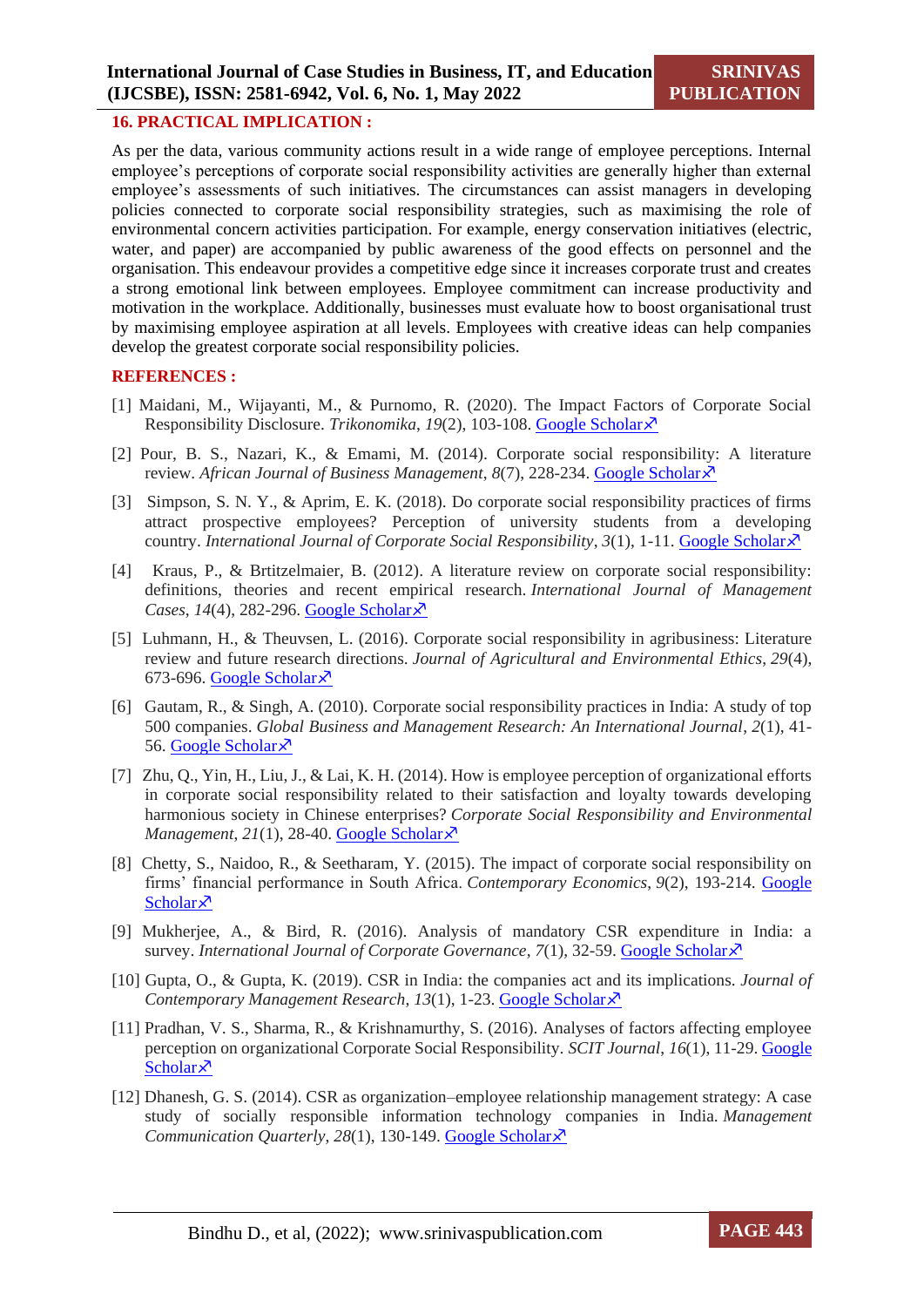- [13] Nazir, O., & Islam, J. U. (2020). Effect of CSR activities on meaningfulness, compassion, and employee engagement: A sense-making theoretical approach. *International Journal of Hospitality Management*, 90(1), 1-10. [Google Scholar](https://scholar.google.com/scholar?hl=en&as_sdt=0%2C5&q=Nazir%2C+O.%2C+%26+Islam%2C+J.+U.+%282020%29.+Effect+of+CSR+activities+on+meaningfulness%2C+compassion%2C+and+employee+engagement%3A+A+sense-making+theoretical+approach.+International+Journal+of+Hospitality+Management%2C+90%281%29%2C+1-10.&btnG=)  $\lambda$ <sup>7</sup>
- [14] Gupta, M. (2017). Corporate social responsibility, employee–company identification, and organizational commitment: Mediation by employee engagement. *Current Psychology*, *36*(1), 101-109. [Google Scholar](https://scholar.google.com/scholar?hl=en&as_sdt=0%2C5&q=Gupta%2C+M.+%282017%29.+Corporate+social+responsibility%2C+employee%E2%80%93company+identification%2C+and+organizational+commitment%3A+Mediation+by+employee+engagement.+Current+Psychology%2C+36%281%29%2C+101-109.&btnG=) $\bar{x}$
- [15] Sarfraz, M., Qun, W., Abdullah, M. I., & Alvi, A. T. (2018). Employees' perception of corporate social responsibility impact on employee outcomes: mediating role of organizational justice for small and medium enterprises (SMEs). *Sustainability*, *10*(7), 1-19. [Google Scholar](https://scholar.google.com/scholar?hl=en&as_sdt=0%2C5&q=Sarfraz%2C+M.%2C+Qun%2C+W.%2C+Abdullah%2C+M.+I.%2C+%26+Alvi%2C+A.+T.+%282018%29.+Employees%E2%80%99+perception+of+corporate+social+responsibility+impact+on+employee+outcomes%3A+mediating+role+of+organizational+justice+for+small+and+medium+enterprises+%28SMEs%29.+Sustainability%2C+10%287%29%2C+1-19.&btnG=) $\times$ <sup>7</sup>
- [16] Mandurah, S., Khatib, J., & Al-Sabaan, S. (2012). Corporate social responsibility among Saudi Arabian firms: An empirical investigation. *Journal of Applied Business Research (JABR)*, *28*(5), 1049-1058. [Google Scholar](file:///C:/Users/DELL/Downloads/ciadmin,+Journal+manager,+7244-28915-1-CE%20(1).pdf) $\bar{x}$
- [17] Sharma, C. S. K. (2013). A 360-degree analysis of Corporate Social Responsibility (CSR) mandate of the new Companies Act, 2013. *Global Journal of Management and Business Studies*, *3*(7), 757- 762. [Google Scholar](https://scholar.google.com/scholar?hl=en&as_sdt=0%2C5&q=Sharma%2C+C.+S.+K.+%282013%29.+A+360-degree+analysis+of+Corporate+Social+Responsibility+%28CSR%29+mandate+of+the+new+Companies+Act%2C+2013.+Global+Journal+of+Management+and+Business+Studies%2C+3%287%29%2C+757-762.&btnG=)s
- [18] Tangngisalu, J., Mappamiring, M., Andayani, W., Yusuf, M., & Putra, A. H. P. K. (2020). CSR and firm reputation from employee perspective. *The Journal of Asian Finance, Economics, and Business*,  $7(10)$ , 171-182. [Google Scholar](https://www.koreascience.or.kr/article/JAKO202029062616327.pdf) $\lambda$
- [19] Sharma, A., & Kiran, R. (2012). Corporate social responsibility initiatives of major companies of India with focus on health, education and environment. *African Journal of Basic & Applied Sciences*, *4*(3), 95-105. [Google Scholar](https://scholar.google.com/scholar?hl=en&as_sdt=0%2C5&q=Sharma%2C+A.%2C+%26+Kiran%2C+R.+%282012%29.+Corporate+social+responsibility+initiatives+of+major+companies+of+India+with+focus+on+health%2C+education+and+environment.+African+Journal+of+Basic+%26+Applied+Sciences%2C+4%283%29%2C+95-105.&btnG=)
- [20] Subramaniam, N., Kansal, M., & Babu, S. (2017). Governance of mandated corporate social responsibility: Evidence from Indian government-owned firms. *Journal of Business Ethics*,  $143(3)$ , 543-563. [Google Scholar](https://scholar.google.com/scholar?hl=en&as_sdt=0%2C5&q=Subramaniam%2C+N.%2C+Kansal%2C+M.%2C+%26+Babu%2C+S.+%282017%29.+Governance+of+mandated+corporate+social+responsibility%3A+Evidence+from+Indian+government-owned+firms.+Journal+of+Business+Ethics%2C+143%283%29%2C+543-563.&btnG=) $\lambda$
- [21] Singh, A., & Verma, P. (2014). CSR@ 2%: A new model of corporate social responsibility in India. *International Journal of Academic Research in Business and Social Sciences*, *4*(10), 455- 464. [Google Scholar](https://scholar.google.com/scholar?hl=en&as_sdt=0%2C5&q=Singh%2C+A.%2C+%26+Verma%2C+P.+%282014%29.+CSR%40+2%25%3A+A+new+model+of+corporate+social+responsibility+in+India.+International+Journal+of+Academic+Research+in+Business+and+Social+Sciences%2C+4%2810%29%2C+455-464.&btnG=)s
- [22] Uddin, S., Siddiqui, J., & Islam, M. A. (2018). Corporate social responsibility disclosures, traditionalism and politics: A story from a traditional setting. *Journal of Business Ethics*, *151*(2), 409-428. [Google Scholar](https://scholar.google.com/scholar?hl=en&as_sdt=0%2C5&q=Uddin%2C+S.%2C+Siddiqui%2C+J.%2C+%26+Islam%2C+M.+A.+%282018%29.+Corporate+social+responsibility+disclosures%2C+traditionalism+and+politics%3A+A+story+from+a+traditional+setting.+Journal+of+Business+Ethics%2C+151%282%29%2C+409-428.&btnG=)s
- [23] Chan, M. C., Watson, J., & Woodliff, D. (2014). Corporate governance quality and CSR disclosures. *Journal of business ethics*, *125*(1), 59-73. [Google Scholar](https://scholar.google.com/scholar?hl=en&as_sdt=0%2C5&q=Chan%2C+M.+C.%2C+Watson%2C+J.%2C+%26+Woodliff%2C+D.+%282014%29.+Corporate+governance+quality+and+CSR+disclosures.+Journal+of+business+ethics%2C+125%281%29%2C+59-73.&btnG=)
- [24] Christensen, H. B., Hail, L., & Leuz, C. (2021). Mandatory CSR and sustainability reporting: economic analysis and literature review. *Review of Accounting Studies*, *26*(3), 1176-1248. [Google](https://scholar.google.com/scholar?hl=en&as_sdt=0%2C5&q=Christensen%2C+H.+B.%2C+Hail%2C+L.%2C+%26+Leuz%2C+C.+%282021%29.+Mandatory+CSR+and+sustainability+reporting%3A+economic+analysis+and+literature+review.+Review+of+Accounting+Studies%2C+26%283%29%2C+1176-1248.&btnG=)  [Scholar](https://scholar.google.com/scholar?hl=en&as_sdt=0%2C5&q=Christensen%2C+H.+B.%2C+Hail%2C+L.%2C+%26+Leuz%2C+C.+%282021%29.+Mandatory+CSR+and+sustainability+reporting%3A+economic+analysis+and+literature+review.+Review+of+Accounting+Studies%2C+26%283%29%2C+1176-1248.&btnG=) $\lambda$
- [25] Carroll, A. B. (2000). Ethical challenges for business in the new millennium: Corporate social responsibility and models of management morality. *Business Ethics Quarterly*, *10*(1), 33-42. [Google Scholar](https://scholar.google.com/scholar?hl=en&as_sdt=0%2C5&q=Carroll%2C+A.+B.+%282000%29.+Ethical+challenges+for+business+in+the+new+millennium%3A+Corporate+social+responsibility+and+models+of+management+morality.+Business+Ethics+Quarterly%2C+10%281%29%2C+33-42.+Google+Scholar%EF%81%A6&btnG=)<sup> $\lambda$ </sup>
- [26] Pomering, A., & Dolnicar, S. (2009). Assessing the prerequisite of successful CSR implementation: are consumers aware of CSR initiatives? *Journal of business ethics*, *85*(2), 285- 301. [Google Scholar](https://scholar.google.com/scholar?hl=en&as_sdt=0%2C5&q=Pomering%2C+A.%2C+%26+Dolnicar%2C+S.+%282009%29.+Assessing+the+prerequisite+of+successful+CSR+implementation%3A+are+consumers+aware+of+CSR+initiatives%3F+Journal+of+business+ethics%2C+85%282%29%2C+285-301.&btnG=)
- [27] Srinivasan, V. (2009). CSR and ethics in MSMEs in India. *African Journal of Business Ethics*,  $4(2)$ , 32-36. [Google Scholar](https://scholar.google.com/scholar?hl=en&as_sdt=0%2C5&q=Srinivasan%2C+V.+%282009%29.+CSR+and+ethics+in+MSMEs+in+India.+African+Journal+of+Business+Ethics%2C+4%282%29%2C+32-36.&btnG=) $\overline{x}$
- [28] Arora, B., & Puranik, R. (2004). A review of corporate social responsibility in India. *Development*, *47*(3), 93-100. [Google Scholar](https://scholar.google.co.in/scholar?hl=en&as_sdt=0%2C5&q=Arora%2C+B.%2C+%26+Puranik%2C+R.+%282004%29.+A+review+of+corporate+social+responsibility+in+India.+Development%2C+47%283%29%2C+93-100.&btnG=)
- [29] Maan, P. (2014). CSR-key issues and challenges in India. *International Journal of Science, Environment and Technology*, *3*(6), 2038-2045. [Google Scholar](https://scholar.google.com/scholar?hl=en&as_sdt=0%2C5&q=Maan%2C+P.+%282014%29.+CSR-key+issues+and+challenges+in+India.+International+Journal+of+Science%2C+Environment+and+Technology%2C+3%286%29%2C+2038-2045.&btnG=)  $\lambda$

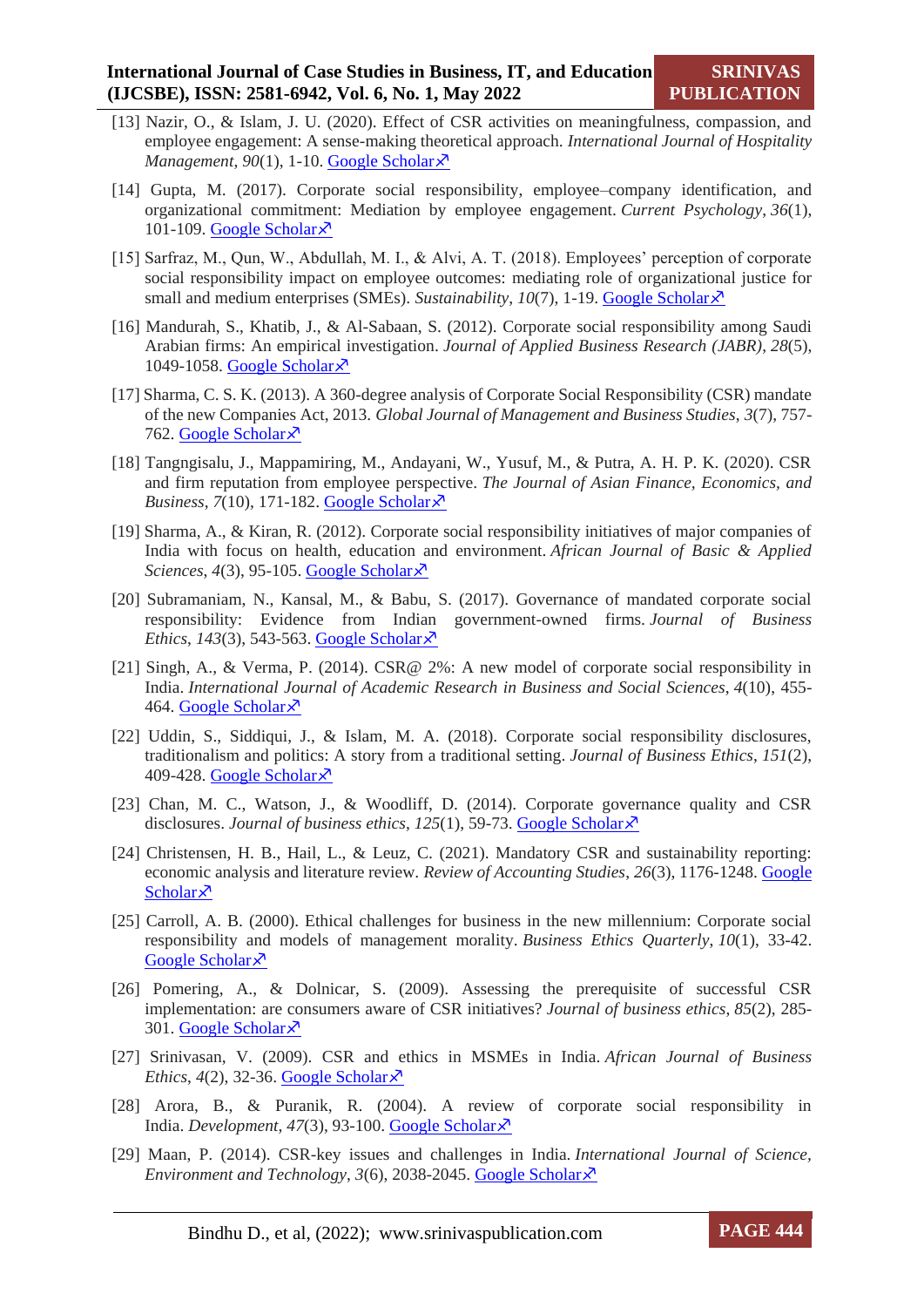- [30] Choi, Y., & Yu, Y. (2014). The influence of perceived corporate sustainability practices on employees and organizational performance. *Sustainability*,  $6(1)$ , 348-364. [Google Scholar](https://scholar.google.com/scholar?hl=en&as_sdt=0%2C5&q=Choi%2C+Y.%2C+%26+Yu%2C+Y.+%282014%29.+The+influence+of+perceived+corporate+sustainability+practices+on+employees+and+organizational+performance.+Sustainability%2C+6%281%29%2C+348-364.&btnG=)  $\lambda$ <sup>3</sup>
- [31] Vastradmath, N. (2015). The Role of Corporate Social Responsibility for an Inclusive Growth in the Society "The practice of CSR in the context of rural development in India". *International Journal of Scientific and Research Publications, 5(10), 1-5. [Google Scholar](https://scholar.google.co.in/scholar?hl=en&as_sdt=0%2C5&q=Vastradmath%2C+N.+%282015%29.+The+Role+of+Corporate+Social+Responsibility+for+an+Inclusive+Growth+in+the+Society+%E2%80%9CThe+practice+of+CSR+in+the+context+of+rural+development+in+India%E2%80%9D.+International+Journal+of+Scientific+and+Research+Publications%2C+5%2810%29%2C+1-5.&btnG=)* $\lambda$
- [32] Sridevi, J. (2015). Corporate Social Responsibility towards Women Empowerment. *International Journal of Administration and Governance*, *1*(5), 35-37. [Google Scholar](https://scholar.google.co.in/scholar?hl=en&as_sdt=0%2C5&q=Sridevi%2C+J.+%282015%29.+Corporate+Social+Responsibility+Towards+Women+Empowerment.+International+Journal+of+Administration+and+Governance%2C+1%252) $\chi$ <sup>7</sup>
- [33] Krichewsky, D. (2017). CSR public policies in India's democracy: ambiguities in the political regulation of corporate conduct. *Business and Politics*, 19(3), 510-547. [Google Scholar](https://scholar.google.co.in/scholar?hl=en&as_sdt=0%2C5&q=Krichewsky%2C+D.+%282017%29.+CSR+public+policies+in+India%27s+democracy%3A+ambiguities+in+the+political+regulation+of+corporate+conduct.+Business+and+Politics%2C+19%283%29%2C+510-547.&btnG=)  $\lambda$
- [34] Kumar, S., & Kidwai, A. (2018). CSR disclosures and transparency among top Indian companies. *International Journal of Indian Culture and Business Management*, *16*(1), 57-70. [Google Scholar](https://scholar.google.co.in/scholar?hl=en&as_sdt=0%2C5&q=Kumar%2C+S.%2C+%26+Kidwai%2C+A.+%282018%29.+CSR+disclosures+and+transparency+among+top+Indian+companies.+International+Journal+of+Indian+Culture+and+Business+Management%2C+16%281%29%2C+57-70.&btnG=)<sup> $\lambda$ </sup>
- [35] Lakshmi, V. G., & Kumar, T. P. (2018). A Study on Corporate Social Responsibility and Emerging Trends in India. *International Journal of Business and General Management (IJBGM)*, *7*(5), 61- 66. [Google Scholar](https://d1wqtxts1xzle7.cloudfront.net/57300481/6._IJBGM_-_A_study_on_Corporate_Social_Responsibility_and_Emerging_Trends_in_India-with-cover-page-v2.pdf?Expires=1647417925&Signature=HMs3scSyYjuNJr7ih0OSOcMD-jnhmjRtDO9avAHsJIabkEW~QaAljG3KtoPS4IyWCjgw9n4xkxC0mb4FtBg8h6gP2FncBIJNN55Hr4vEgVChOQUxfKT0oEnZy1Rh6MyfwFW3-k1oTLRTT1hpHzXu0wKq9-8aEBBA0kXRJflPkDHVAap75wsRnUNVzbGwgeJJI4c8~fgPzv1MTCsLbqZF24A75eqghx533MgCdqTf2YxJnX~C5mzjOhzc1n1wNkReCfBf3NGUMV67GSd6WvqruUwlOnk6QPE5oPHrd0yx9IKLWcvdPqAT5PdWhljrmbV1ZzR6Y7SxOOFGqClAfJ9c7Q__&Key-Pair-Id=APKAJLOHF5GGSLRBV4ZA)
- [36] Rahman, M. A., & Islam, M. A. (2019). Corporate social responsibility and sustainable development: a study of commercial banks in Bangladesh. *Applied Economics and Finance*, *6*(2), 6-14. [Google Scholar](https://scholar.google.co.in/scholar?hl=en&as_sdt=0%2C5&q=Rahman%2C+M.+A.%2C+%26+Islam%2C+M.+A.+%282019%29.+Corporate+social+responsibility+and+sustainable+development%3A+a+study+of+commercial+banks+in+Bangladesh.+Applied+Economics+and+Finance%2C+6%282%29%2C+6-14.&btnG=) $\overline{\mathsf{x}}$
- [37] Phadnis, V. (2020). Social Impact of CSR on Contemporary Indian Society with Special Reference to Pune District. *International Journal of Research in Humanities and Social Studies, 7*(9), 20-30. [Google Scholar](https://scholar.google.co.in/scholar?hl=en&as_sdt=0%2C5&q=Phadnis%2C+V.+%282020%29.++Social+Impact+of+CSR+on+Contemporary+Indian+Society+with+Special+Reference+to+Pune+District.+International+Journal+of+Research+in+Humanities+and+Social+Studies%2C+7%289%29%2C+20-30.&btnG=) ×
- [38] Okolocha, C. B. (2020). Influence of employee-focused corporate social responsibility and employer brand on turnover intention. *European Journal of Business and Management*, *12*(9), 55- 61. [Google Scholar](https://d1wqtxts1xzle7.cloudfront.net/63374813/51888-55633-1-PB120200520-78985-158gkhm-with-cover-page-v2.pdf?Expires=1650527398&Signature=XmaS5JcSsoOVUiv1sTunBeplXa~9sh~Tya2gbZG7uwOy74wYEr8H~Ie-HvUgdWpix4T6gf05hEaniq8RzAAb2YEccyoApRY-Y7hWCBA3SLhdgpjS4DdmrgcBhraggDtRbM8SdWleSpr5~TFANBKgZrKk2F1EX9PO-gUoZlXLmAJqc6FLE1dY1dEvgmx859afklqSMPa5XxLDugv9xhd0OYY2HkGfMIRrXwXOG8OGezvrxJwidONbykQvk6E7CSiaV6VXtvt9H34Gox0slwfCs7F1HoZK2PPsN5CeXbP1ELGJ6iwn9mNRiVxduMxgoIsA8qLOUqsf8ugHF-hKCluR6A__&Key-Pair-Id=APKAJLOHF5GGSLRBV4ZA) $\lambda$
- [39] Stojanovic, A., Milosevic, I., Arsic, S., Urosevic, S., & Mihajlovic, I. (2020). Corporate social responsibility as a determinant of employee loyalty and business performance. *Journal of Competitiveness*, *12*(2), 149-166. [Google Scholar](https://d1wqtxts1xzle7.cloudfront.net/65151592/M21_1._Journal_of_Competitiveness-with-cover-page-v2.pdf?Expires=1650518696&Signature=U-HmQKdYHUeOyQyEYCmGAiQWFpWF89Rg8dEeS3uVMNrrF3C1fYgV3c65ivFa0fasm1wiCz9ytfSL8dhaYbainE9CoT1aeJ4mZoGMMKz6w7t8Ik1i1C~pzqnZYltVcVXjkOx5~9zd0uwJfUiJKZ~r7aUezrbXX~4o9oz50NiH96rKLT8UeL2b1jD9o9QmwLlVUykDaHQgT66nyKPqoF71LOf8dPKGgCDHh23JFGKoSx-TPotqVf-0lK3Ix3hLJ-axhxuLC4p-09eEsFMTD7qMR41XPfzxYa69njr65WOUxEkgm~sDar0g9Wemxowjm1ukph8QjRFXmbhrS0uY4b-nsg__&Key-Pair-Id=APKAJLOHF5GGSLRBV4ZA)
- [40] Ali, I., Rehman, K. U., Ali, S. I., Yousaf, J., & Zia, M. (2010). Corporate social responsibility influences, employee commitment and organizational performance. *African journal of Business management*, 4(13), 2796-2801. [Google Scholar](https://scholar.google.co.in/scholar?hl=en&as_sdt=0%2C5&q=Ali%2C+I.%2C+Rehman%2C+K.+U.%2C+Ali%2C+S.+I.%2C+Yousaf%2C+J.%2C+%26+Zia%2C+M.+%282010%29.+Corporate+social+responsibility+influences%2C+employee+commitment+and+organizational+performance.+African+journal+of+Business+management%2C+4%2813%29%2C+2796-2801.&btnG=) ⊼
- [41] Muller, A., & Kräussl, R. (2011). The value of corporate philanthropy during times of crisis: The sense giving effect of employee involvement. *Journal of Business Ethics*, *103*(2), 203-220. [Google](https://scholar.google.co.in/scholar?hl=en&as_sdt=0%2C5&q=Muller%2C+A.%2C+%26+Kr%C3%A4ussl%2C+R.+%282011%29.+The+value+of+corporate+philanthropy+during+times+of+crisis%3A+The+sense+giving+effect+of+employee+involvement.+Journal+of+Business+Ethics%2C+103%282%29%2C+203-220.&btnG=)  [Scholar](https://scholar.google.co.in/scholar?hl=en&as_sdt=0%2C5&q=Muller%2C+A.%2C+%26+Kr%C3%A4ussl%2C+R.+%282011%29.+The+value+of+corporate+philanthropy+during+times+of+crisis%3A+The+sense+giving+effect+of+employee+involvement.+Journal+of+Business+Ethics%2C+103%282%29%2C+203-220.&btnG=) $\lambda$
- [42] Albdour, A. A., & Altarawneh, I. I. (2012). Corporate social responsibility and employee engagement in Jordan. *International Journal of Business and Management*, *7*(16), 89-105. [Google](file:///C:/Users/DELL/Downloads/cholar.google.co.in/scholar%3fhl=en&as_sdt=0,5&q=Albdour,+A.+A.,+&+Altarawneh,+I.+I.+(2012).+Corporate+social+responsibility+and+employee+engagement+in+Jordan.+International+Journal+of+Business+and+Management,+7(16),+89.&btnG=)  [Scholar](file:///C:/Users/DELL/Downloads/cholar.google.co.in/scholar%3fhl=en&as_sdt=0,5&q=Albdour,+A.+A.,+&+Altarawneh,+I.+I.+(2012).+Corporate+social+responsibility+and+employee+engagement+in+Jordan.+International+Journal+of+Business+and+Management,+7(16),+89.&btnG=) $\lambda$
- [43] Iqbal, N., Ahmad, N., Sheeraz, M., & Bashir, N. A. (2012). The impact of perceived corporate social responsibility (CSR) on job attitude and performance of internal stakeholders. *International Journal of Human Resource Studies, 2(4), 77-86[. Google Scholar](https://scholar.google.co.in/scholar?hl=en&as_sdt=0%2C5&q=Iqbal%2C+N.%2C+Ahmad%2C+N.%2C+Sheeraz%2C+M.%2C+%26+Bashir%2C+N.+A.+%282012%29.+The+impact+of+perceived+corporate+social+responsibility+%28CSR%29+on+job+attitude+an)* $\lambda$
- [44] Vinerean, S., Cetina, I., Dumitrescu, L., & Tichindelean, M. (2013). Modelling employee engagement in relation to CSR practices and employee satisfaction. *Revista Economica*, *65*(1), 21- 37. [Google Scholar](https://scholar.google.co.in/scholar?hl=en&as_sdt=0%2C5&q=Vinerean%2C+S.%2C+Cetina%2C+I.%2C+Dumitrescu%2C+L.%2C+%26+Tichindelean%2C+M.+%282013%29.+Modelling+employee+engagement+in+relation+to+CSR+practices+and+employee+satisfaction.+Revista+Economica%2C+65%281%29%2C+21-37.&btnG=) $\lambda$
- [45] Ayub, A., Iftekhar, H., Aslam, M. S., & Razzaq, A. (2013). A conceptual framework on examining the influence of behavioural training & development on CSR: an employees' perspective approach. *European Journal of Business and Social Sciences*, *2*(1), 33-42. [Google Scholar](https://scholar.google.co.in/scholar?hl=en&as_sdt=0%2C5&q=Ayub%2C+A.%2C+Iftekhar%2C+H.%2C+Aslam%2C+M.+S.%2C+%26+Razzaq%2C+A.+%282013%29.+A+conceptual+framework+on+examining+the+influence+of+behavioural+training+%26+development+on+CSR%3A+an+employees%E2%80%99+perspective+approach.+European+Journal+of+Business+and+Social+Sciences%2C+2%281%29%2C+33-42.&btnG=)
- [46] Park, B. I., Chidlow, A., & Choi, J. (2014). Corporate social responsibility: Stakeholders influence on MNEs' activities. *International Business Review*, *23*(5), 966-980. [Google Scholar](https://scholar.google.co.in/scholar?hl=en&as_sdt=0%2C5&q=Park%2C+B.+I.%2C+Chidlow%2C+A.%2C+%26+Choi%2C+J.+%282014%29.+Corporate+social+responsibility%3A+Stakeholders+influence+on+MNEs%E2%80%99+activities.+International+Business+Review%2C+23%285%29%2C+966-980.&btnG=)

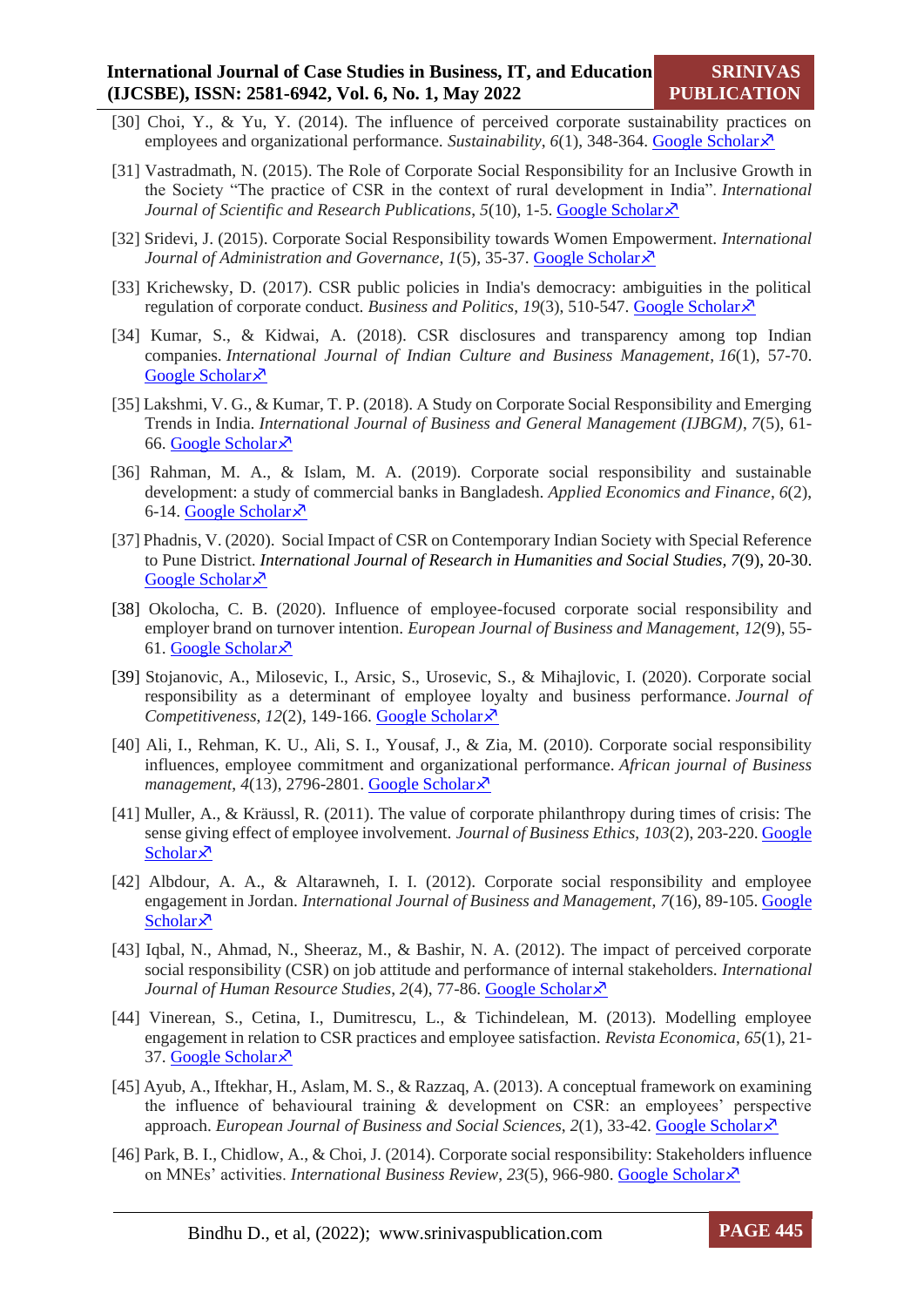- [47] Slack, R. E., Corlett, S., & Morris, R. (2015). Exploring employee engagement with (corporate) social responsibility: A social exchange perspective on organisational participation. *Journal of business ethics*, 127(3), 537-548. [Google Scholar](https://scholar.google.co.in/scholar?hl=en&as_sdt=0%2C5&q=Slack%2C+R.+E.%2C+Corlett%2C+S.%2C+%26+Morris%2C+R.+%282015%29.+Exploring+employee+engagement+with+%28corporate%29+social+responsibility%3A+A+social+exchange+perspective+on+organisational+participation.+Journal+of+business+ethics%2C+127%283%29%2C+537-548.&btnG=)  $\lambda$
- [48] Ramdhani, A., Ramdhani, M. A., & Ainisyifa, H. (2017). Conceptual framework of corporate culture influenced on employee's commitment to organization. *International business management*, *11*(3), 826-830. [Google Scholar](https://scholar.google.co.in/scholar?hl=en&as_sdt=0%2C5&q=Ramdhani%2C+A.%2C+Ramdhani%2C+M.+A.%2C+%26+Ainisyifa%2C+H.+%282017%29.+Conceptual+framework+of+corporate+culture+influenced+on+employee%E2%80%99s+commitment+to+organization.+International+business+management%2C+11%283%29%2C+826-830.&btnG=)
- [49] Asrar-ul-Haq, M., Kuchinke, K. P., & Iqbal, A. (2017). The relationship between corporate social responsibility, job satisfaction, and organizational commitment: Case of Pakistani higher education. *Journal of Cleaner Production*, *142*(1), 1-5. [Google Scholar](https://scholar.google.co.in/scholar?hl=en&as_sdt=0%2C5&q=Asrar-ul-Haq%2C+M.%2C+Kuchinke%2C+K.+P.%2C+%26+Iqbal%2C+A.+%282017%29.+The+relationship+between+corporate+social+responsibility%2C+job+satisfaction%2C+and+organizational+commitment%3A+Case+of+Pakistani+higher+education.+Journal+of+Cleaner+Production%2C+142%2C+1-5.&btnG=)
- [50] Zhou, Z., Luo, B. N., & Tang, T. L. P. (2018). Corporate social responsibility excites 'exponential 'positive employee engagement: The Matthew effect in CSR and sustainable policy. *Corporate Social Responsibility and Environmental Management*, *25*(4), 339-354. [Google Scholar](https://scholar.google.co.in/scholar?hl=en&as_sdt=0%2C5&q=Zhou%2C+Z.%2C+Luo%2C+B.+N.%2C+%26+Tang%2C+T.+L.+P.+%282018%29.+Corporate+social+responsibility+excites+%E2%80%98exponential+%E2%80%98positive+employee+engagement%3A+The+Matthew+effect+in+CSR+and+sustainable+policy.+Corporate+Social+Responsibility+and+Environmental+Management%2C+25%284%29%2C+339-354.&btnG=)
- [51] Rupp, D. E., Shao, R., Skarlicki, D. P., Paddock, E. L., Kim, T. Y., & Nadisic, T. (2018). Corporate social responsibility and employee engagement: The moderating role of CSR‐specific relative autonomy and individualism. *Journal of Organizational Behaviour*, *39*(5), 559-579. [Google](https://scholar.google.co.in/scholar?hl=en&as_sdt=0%2C5&q=Rupp%2C+D.+E.%2C+Shao%2C+R.%2C+Skarlicki%2C+D.+P.%2C+Paddock%2C+E.+L.%2C+Kim%2C+T.+Y.%2C+%26+Nadisic%2C+T.+%282018%29.+Corporate+social+responsibility+and+employee+engagement%3A+The+moderating+role+of+CSR%E2%80%90specific+relative+autonomy+and+individualism.+Journal+of+Organizational+Behaviour%2C+39%285%29%2C+559-579.&btnG=)  [Scholar](https://scholar.google.co.in/scholar?hl=en&as_sdt=0%2C5&q=Rupp%2C+D.+E.%2C+Shao%2C+R.%2C+Skarlicki%2C+D.+P.%2C+Paddock%2C+E.+L.%2C+Kim%2C+T.+Y.%2C+%26+Nadisic%2C+T.+%282018%29.+Corporate+social+responsibility+and+employee+engagement%3A+The+moderating+role+of+CSR%E2%80%90specific+relative+autonomy+and+individualism.+Journal+of+Organizational+Behaviour%2C+39%285%29%2C+559-579.&btnG=) $\lambda$
- [52] Jain, S. (2013). Employer branding and its impact on CSR, motivation, and retention of employees using structural equation modelling. *Delhi Business Review*, 14(2), 83-98. [Google Scholar](https://www.researchgate.net/profile/Sonal-Jain-16/publication/333001512_Employer_Branding_and_its_Impact_on_CSR_Motivation_and_Retention_of_Employees_using_Structural_Equation_Modelling/links/5cd595bb458515712ea28934/Employer-Branding-and-its-Impact-on-CSR-Motivation-and-Retention-of-Employees-using-Structural-Equation-Modelling.pdf)  $\lambda$ <sup>3</sup>
- [53] Ali, H. Y., Asrar‐ul‐Haq, M., Amin, S., Noor, S., Haris‐ul‐Mahasbi, M., & Aslam, M. K. (2020). Corporate social responsibility and employee performance: The mediating role of employee engagement in the manufacturing sector of Pakistan. *Corporate Social Responsibility and Environmental Management*, *27*(6), 1-12. [Google Scholar](https://scholar.google.co.in/scholar?hl=en&as_sdt=0%2C5&q=Ali%2C+H.+Y.%2C+Asrar%E2%80%90ul%E2%80%90Haq%2C+M.%2C+Amin%2C+S.%2C+Noor%2C+S.%2C+Haris%E2%80%90ul%E2%80%90Mahasbi%2C+M.%2C+%26+Aslam%2C+M.+K.+%282020%29.+Corporate+social+responsibility+and+employee+performance%3A+The+mediating+role+of+employee+engagement+in+the+manufacturing+sector+of+Pakistan.+Corporate+Social+Responsibility+and+Environmental+Management%2C+27%286%29%2C+1-12.&btnG=)
- [54] Abdelmotaleb, M., & Saha, S. K. (2020). Socially responsible human resources management, perceived organizational morality, and employee well-being. *Public Organization Review*, *20*(2), 385-399. [Google Scholar](https://scholar.google.co.in/scholar?hl=en&as_sdt=0%2C5&q=Abdelmotaleb%2C+M.%2C+%26+Saha%2C+S.+K.+%282020%29.+Socially+responsible+human+resources+management%2C+perceived+organizational+morality%2C+and+employee+well-being.+Public+Organization+Review%2C+20%282%29%2C+385-399.&btnG=) ×
- [55] Timane, R., & Tale, T. (2012). A study of corporate social responsibility in India. *International Journal of Research in IT & Management, 2(12), 12-17. [Google Scholar](file:///C:/Users/DELL/Downloads/Timane,%20R.,%20&%20Tale,%20T.%20(2012).%20A%20study%20of%20corporate%20social%20responsibility%20in%20India.%20International%20Journal%20of%20Research%20in%20IT%20&%20Management,%202(12))* $\lambda$
- [56] Vyas, J. H., & Shrivastava, R. (2011). Employee Perception on Corporate Social Responsibility and Job Satisfaction in Large Scale Units. *Prabandhan: Indian Journal of Management*, *4*(12), 14- 24. [Google Scholar](file:///C:/Users/DELL/Downloads/cholar.google.co.in/scholar) $\lambda$
- [57] Musa, U. A., & Rahman, A. A. (2015). Employee Perception of CSR Activities, Job Attachment and Organizational Commitment. *Pertanika Journal of Social Sciences & Humanities*, *23*(1), 1- 16. [Google Scholar](https://scholar.google.co.in/scholar?hl=en&as_sdt=0%2C5&q=Musa%2C+U.+A.%2C+%26+Rahman%2C+A.+A.+%282015%29.+Employee+Perception+of+CSR+Activities%2C+Job+Attachment+and+Organizational+Commitment.+Pertanika+Journal+of+Social+Sciences+%26+Humanities%2C+23%281%29%2C+1-16.&btnG=) $\lambda$
- [58] Valentine, S., & Godkin, L. (2017). Banking employees' perceptions of corporate social responsibility, value-fit commitment, and turnover intentions: Ethics as social glue and attachment. *Employee Responsibilities and Rights Journal*, *29*(2), 51-71. [Google Scholar](https://scholar.google.co.in/scholar?hl=en&as_sdt=0%2C5&q=Valentine%2C+S.%2C+%26+Godkin%2C+L.+%282017%29.+Banking+employees%E2%80%99+perceptions+of+corporate+social+responsibility%2C+value-fit+commitment%2C+and+turnover+intentions%3A+Ethics+as+social+glue+and+attachment.+Employee+Responsibilities+and+Rights+Journal%2C+29%282%29%2C+51-71.&btnG=)
- [59] Li, Y. B., Zhang, G. Q., Wu, T. J., & Peng, C. L. (2020). Employee's corporate social responsibility perception and sustained innovative behaviour: Based on the psychological identity of employees. *Sustainability*, 12(20), 1-15. [Google Scholar](https://scholar.google.co.in/scholar?hl=en&as_sdt=0%2C5&q=Li%2C+Y.+B.%2C+Zhang%2C+G.+Q.%2C+Wu%2C+T.+J.%2C+%26+Peng%2C+C.+L.+%282020%29.+Employee%E2%80%99s+corporate+social+responsibility+perception+and+sustained+innovative+behaviour%3A+Based+on+the+psychological+identity+of+employees.+Sustainability%2C+12%2820%29%2C+1-15.&btnG=)  $\lambda$
- [60] Lee, E. M., Park, S. Y., & Lee, H. J. (2013). Employee perception of CSR activities: Its antecedents and consequences. *Journal of business research*, *66*(10), 1716-1724. [Google Scholar](https://scholar.google.co.in/scholar?hl=en&as_sdt=0%2C5&q=Lee%2C+E.+M.%2C+Park%2C+S.+Y.%2C+%26+Lee%2C+H.+J.+%282013%29.+Employee+perception+of+CSR+activities%3A+Its+antecedents+and+consequences.+Journal+of+business+research%2C+66%2810%29%2C+1716-1724.&btnG=)
- [61] Shen, J., & Jiuhua Zhu, C. (2011). Effects of socially responsible human resource management on employee organizational commitment. *The International Journal of Human Resource Management*, 22(15), 3020-3035. [Google Scholar](https://scholar.google.co.in/scholar?hl=en&as_sdt=0%2C5&q=Shen%2C+J.%2C+%26+Jiuhua+Zhu%2C+C.+%282011%29.+Effects+of+socially+responsible+human+resource+management+on+employee+organizational+commitment.+The+International+Journal+of+Human+Resource+Management%2C+22%2815%29%2C+3020-3035.&btnG=)  $\lambda$ <sup>3</sup>
- [62] Zhang, Y., Wang, H., & Zhou, X. (2020). Dare to be different? Conformity versus differentiation in corporate social activities of Chinese firms and market responses. *Academy of Management Journal*, 63(3), 717-742. [Google Scholar](https://ink.library.smu.edu.sg/cgi/viewcontent.cgi?article=7494&context=lkcsb_research)  $\lambda$

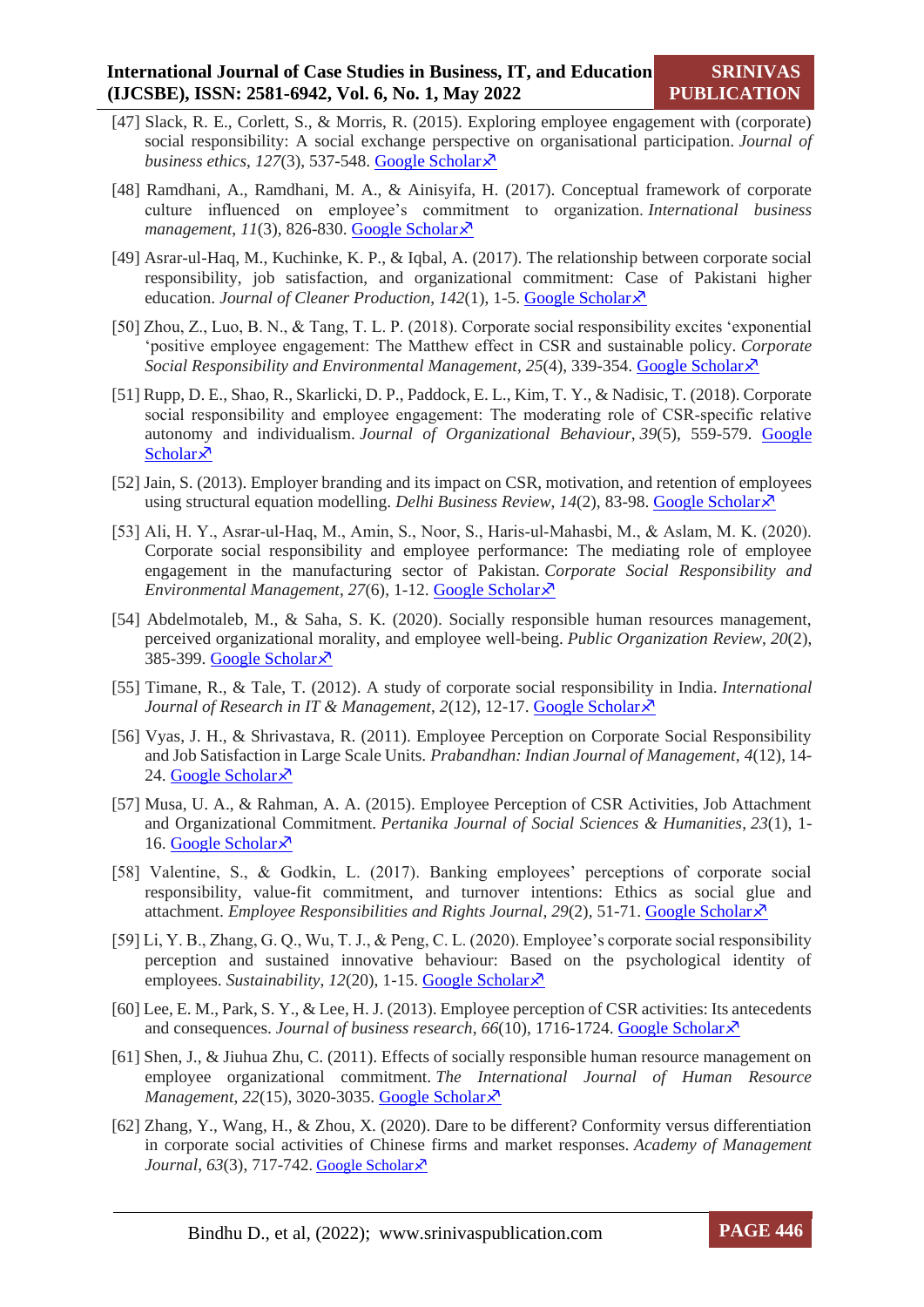- [63] Im, S., Chung, Y. W., & Yang, J. Y. (2017). Employees' participation in corporate social responsibility and organizational outcomes: The moderating role of person–CSR fit. *Sustainability*, *9*(1), 1-14. [Google Scholar](https://scholar.google.co.in/scholar?hl=en&as_sdt=0%2C5&q=Im%2C+S.%2C+Chung%2C+Y.+W.%2C+%26+Yang%2C+J.+Y.+%282017%29.+Employees%E2%80%99+participation+in+corporate+social+responsibility+and+organizational+outcomes%3A+The+moderating+role+of+person%E2%80%93CSR+fit.+Sustainability%2C+9%281%29%2C+28.&btnG=)
- [64] Chew, T. L., & Nasruddin, E. (2015). The Impact of Employee Perception of CSR Practices on Organizational Commitment and Role Behaviors: A Study of SMEs Sector in Penang. *Globalbizresearch*, *1*(4), 617-631. [Google Scholar](https://scholar.google.co.in/scholar?hl=en&as_sdt=0%2C5&q=Chew%2C+T.+L.%2C+%26+Nasruddin%2C+E.+%282015%29.+The+Impact+of+Employee+Perception+of+CSR+Practices+on+Organizational+Commitment+and+Role+Behaviors%3A+A+Study+of+SMEs+Sector+in+Penang.+Globalbizresearch%2C+1%284%29%2C+617-631.&btnG=)  $\lambda$
- [65] Bashir, R., Hassan, A., & Cheema, F. E. A. (2012). Impact of corporate social responsibility activities over the employees of the organizations: an exploratory study. *Journal of Management and Social Sciences*, *8*(2), 11-21. [Google Scholar](https://scholar.google.co.in/scholar?hl=en&as_sdt=0%2C5&q=Bashir%2C+R.%2C+Hassan%2C+A.%2C+%26+Cheema%2C+F.+E.+A.+%282012%29.+Impact+of+corporate+social+responsibility+activities+over+the+employees+of+the+organizations%3A+an+exploratory+study.+Journal+of+Management+and+Social+Sciences%2C+8%282%29%2C+11-21.&btnG=)
- [66] Secil, U. G. U. R., & Yarimoglu, E. (2015). Employees' perspectives on corporate social responsibility: a focus group study in Izmir City. *Journal of Yaşar University*, *10*(39), 68-74. [Google Scholar](https://dergipark.org.tr/en/download/article-file/179564)  $\lambda$
- [67] Brammer, S., & Millington, A. (2005). Corporate reputation and philanthropy: An empirical analysis. *Journal of business ethics*,  $61(1)$ , 29-44. [Google Scholar](https://www.researchgate.net/profile/Stephen-Brammer-3/publication/225675639_Corporate_Reputation_and_Philanthropy_An_Empirical_Analysis/links/548e9c450cf2d1800d843052/Corporate-Reputation-and-Philanthropy-An-Empirical-Analysis.pdf) $\times$
- [68] Watkins, M. B., Ren, R., Umphress, E. E., Boswell, W. R., Triana, M. D. C., & Zardkoohi, A. (2015). Compassion organizing: Employees' satisfaction with corporate philanthropic disaster response and reduced job strain. *Journal of Occupational and Organizational Psychology*, *88*(2), 436-458. [Google Scholar](file:///C:/Users/DELL/Downloads/Watkins,%20M.%20B.,%20Ren,%20R.,%20Umphress,%20E.%20E.,%20Boswell,%20W.%20R.,%20Triana,%20M.%20D.%20C.,%20&%20Zardkoohi,%20A.%20(2015).%20Compassion%20organizing:%20Employees) ×
- [69] Lee, Y. K., Choi, J., Moon, B. Y., & Babin, B. J. (2014). Codes of ethics, corporate philanthropy, and employee responses. *International Journal of Hospitality Management*, *39*(1), 97-106. [Google](https://scholar.google.co.in/scholar?hl=en&as_sdt=0%2C5&q=Lee%2C+Y.+K.%2C+Choi%2C+J.%2C+Moon%2C+B.+Y.%2C+%26+Babin%2C+B.+J.+%282014%29.+Codes+of+ethics%2C+corporate+philanthropy%2C+and+employee+responses.+International+Journal+of+Hospitality+)  [Scholar](https://scholar.google.co.in/scholar?hl=en&as_sdt=0%2C5&q=Lee%2C+Y.+K.%2C+Choi%2C+J.%2C+Moon%2C+B.+Y.%2C+%26+Babin%2C+B.+J.+%282014%29.+Codes+of+ethics%2C+corporate+philanthropy%2C+and+employee+responses.+International+Journal+of+Hospitality+) $\lambda$
- [70] Cuypers, I. R., Koh, P. S., & Wang, H. (2016). Sincerity in corporate philanthropy, stakeholder perceptions and firm value. *Organization Science*, *27*(1), 173-188. [Google Scholar](https://scholar.google.co.in/scholar?hl=en&as_sdt=0%2C5&q=Cuypers%2C+I.+R.%2C+Koh%2C+P.+S.%2C+%26+Wang%2C+H.+%282016%29.+Sincerity+in+corporate+philanthropy%2C+stakeholder+perceptions+and+firm+value.+Organization+Science%2C+27%281%29%2C+173-188.&btnG=)
- [71] Menon, S., & Kahn, B. E. (2003). Corporate sponsorships of philanthropic activities: when do they impact perception of sponsor brand? *Journal of consumer psychology*, *13*(3), 316-327. [Google](https://www.sciencedirect.com/science/article/abs/pii/S1057740803702009)  [Scholar](https://www.sciencedirect.com/science/article/abs/pii/S1057740803702009)<sup> $\lambda$ </sup>
- [72] Edmondson, V. C., & Carroll, A. B. (1999). Giving back: An examination of the philanthropic motivations, orientations and activities of large black-owned businesses. *Journal of Business Ethics*, *19*(2), 171-179. [Google Scholar](https://www.researchgate.net/profile/Archie-Carroll/publication/309097772_Giving_Back_An_Examination_of_the_Philanthropic_Motivations_Orientations_and_Activities_of_the_Nation)  $\lambda$
- [73] Szőcs, I., Schlegelmilch, B. B., Rusch, T., & Shamma, H. M. (2016). Linking cause assessment, corporate philanthropy, and corporate reputation. *Journal of the Academy of Marketing Science*, *44*(3), 376-396. [Google Scholar](https://scholar.google.co.in/scholar?hl=en&as_sdt=0%2C5&q=Sz%C5%91cs%2C+I.%2C+Schlegelmilch%2C+B.+B.%2C+Rusch%2C+T.%2C+%26+Shamma%2C+H.+M.+%282016%29.+Linking+cause+assessment%2C+corporate+philanthropy%2C+and+corporate+reputation.+Journal+of+the+Academy+of+Marketing+Science%2C+44%283%29%2C+376-396.&btnG=)
- [74] Spence, C., & Thomson, I. (2009). Resonance tropes in corporate philanthropy discourse. *Business Ethics: A European Review, 18(4), 372-388. [Google Scholar](https://scholar.google.co.in/scholar?hl=en&as_sdt=0%2C5&q=Spence%2C+C.%2C+%26+Thomson%2C+I.+%282009%29.+Resonance+tropes+in+corporate+philanthropy+discourse.+Business+Ethics%3A+A+European+Review%2C+18%284%29%2C+372-388.&btnG=)*
- [75] Muller, A. R., Pfarrer, M. D., & Little, L. M. (2014). A theory of collective empathy in corporate philanthropy decisions. *Academy of Management Review*, 39(1), 1-21. [Google Scholar](https://scholar.google.co.in/scholar?hl=en&as_sdt=0%2C5&q=Muller%2C+A.+R.%2C+Pfarrer%2C+M.+D.%2C+%26+Little%2C+L.+M.+%282014%29.+A+theory+of+collective+empathy+in+corporate+philanthropy+decisions.+Academy+of+Management+Review%2C+39%281%29%2C+1-21.&btnG=) $\lambda$
- [76] Sasse, C. M., & Trahan, R. T. (2007). Rethinking the new corporate philanthropy. *Business Horizons*, 50(1), 29-38. [Google Scholar](https://scholar.google.co.in/scholar?hl=en&as_sdt=0%2C5&q=Sasse%2C+C.+M.%2C+%26+Trahan%2C+R.+T.+%282007%29.+Rethinking+the+new+corporate+philanthropy.+Business+Horizons%2C+50%281%29%2C+29-38.&btnG=) $\lambda$
- [77] Godfrey, P. C. (2005). The relationship between corporate philanthropy and shareholder wealth: A risk management perspective. *Academy of management review*, *30*(4), 777-798. [Google](https://scholar.google.com/scholar?hl=en&as_sdt=0%2C5&q=Godfrey%2C+P.+C.+%282005%29.+The+relationship+between+corporate+philanthropy+and+shareholder+wealth%3A+A+risk+management+perspective.+Academy+of+management+review%2C+30%284%29%2C+777-798.&btnG=)   $Scholar\lambda$  $Scholar\lambda$
- [78] Seifert, B., Morris, S. A., & Bartkus, B. R. (2004). Having, giving, and getting: Slack resources, corporate philanthropy, and firm financial performance. *Business & society*, *43*(2), 135-161. [Google Scholar](https://scholar.google.com/scholar?hl=en&as_sdt=0%2C5&q=Seifert%2C+B.%2C+Morris%2C+S.+A.%2C+%26+Bartkus%2C+B.+R.+%282004%29.+Having%2C+giving%2C+and+getting%3A+Slack+resources%2C+corporate+philanthropy%2C+and+firm+financial+performance.+Business+%26+society%2C+43%282%29%2C+135-161.&btnG=) ×
- [79] Zolotoy, L., O'Sullivan, D., & Klein, J. (2019). Character cues and contracting costs: The relationship between philanthropy and the cost of capital. *Journal of Business Ethics*, *154*(2), 497- 515. [Google Scholar](https://scholar.google.com/scholar?hl=en&as_sdt=0%2C5&q=Zolotoy%2C+L.%2C+O%E2%80%99Sullivan%2C+D.%2C+%26+Klein%2C+J.+%282019%29.+Character+cues+and+contracting+costs%3A+The+relationship+between+philanthropy+and+the+cost+of+capital.+Journal+of+Business+Ethics%2C+154%282%29%2C+497-515.&btnG=) $\lambda$

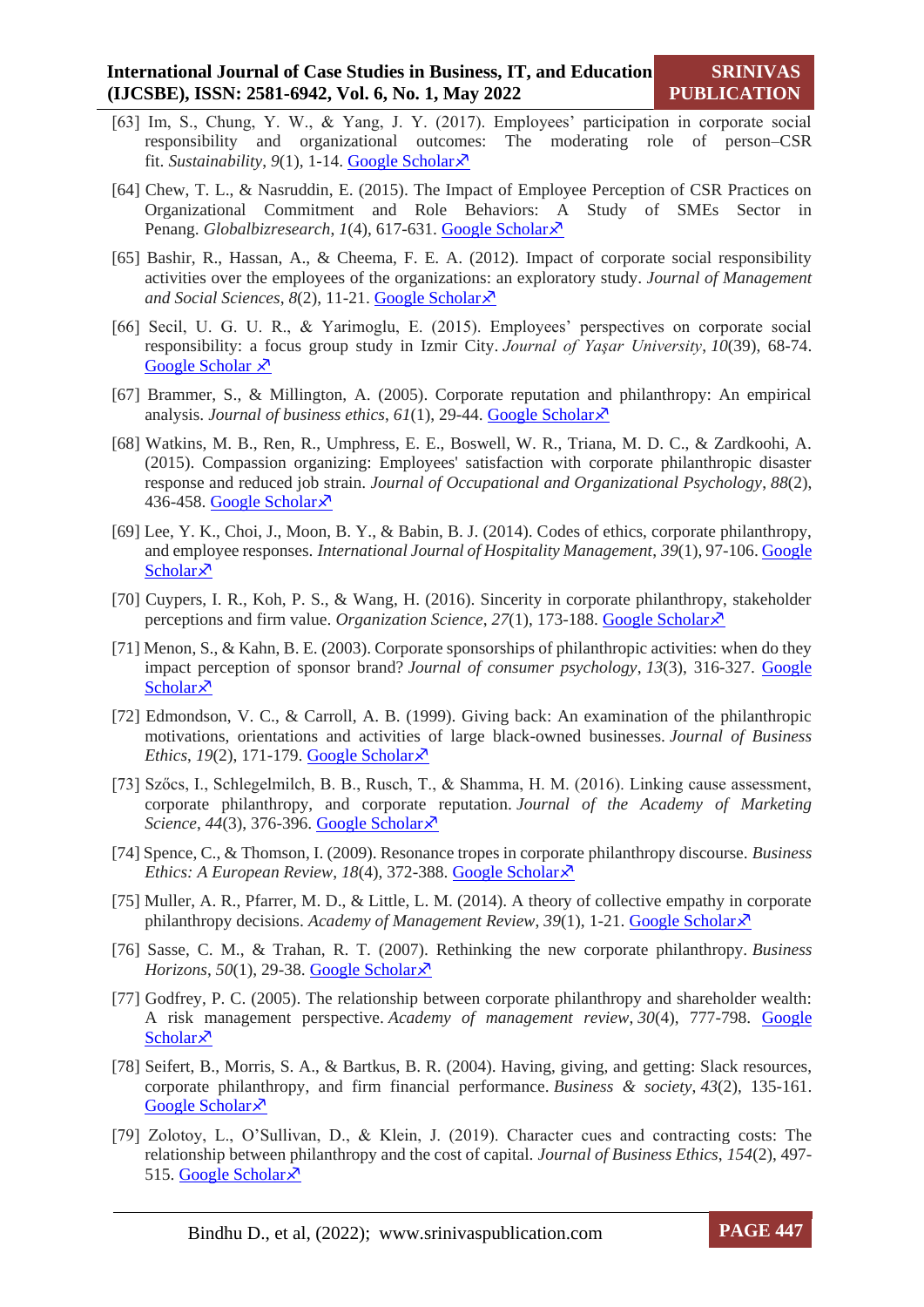- [80] Asante Boadi, E., He, Z., Bosompem, J., Opata, C. N., & Boadi, E. K. (2020). Employees' perception of corporate social responsibility (CSR) and its effects on internal outcomes. *The Service Industries Journal*, *40*(9-10), 611-632. [Google Scholar](https://scholar.google.com/scholar?hl=en&as_sdt=0%2C5&q=Asante+Boadi%2C+E.%2C+He%2C+Z.%2C+Bosompem%2C+J.%2C+Opata%2C+C.+N.%2C+%26+Boadi%2C+E.+K.+%282020%29.+Employees%E2%80%99+perception+of+corporate+social+responsibility+%28CSR%29+and+its+effects+on+internal+outcomes.+The+Service+Industries+Journal%2C+40%289-10%29%2C+611-632.&btnG=)
- [81] Valentine, S., & Fleischman, G. (2008). Professional ethical standards, corporate social responsibility, and the perceived role of ethics and social responsibility. *Journal of business ethics*,  $82(3)$ ,  $657-666$ . [Google Scholar](https://scholar.google.com/scholar?hl=en&as_sdt=0%2C5&q=Valentine%2C+S.%2C+%26+Fleischman%2C+G.+%282008%29.+Professional+ethical+standards%2C+corporate+social+responsibility%2C+and+the+perceived+role+of+ethics+and+social+responsibility.+Journal+of+business+ethics%2C+82%283%29%2C+657-666.&btnG=) $\overline{x}$
- [82] Duane Hansen, S., Dunford, B. B., Alge, B. J., & Jackson, C. L. (2016). Corporate social responsibility, ethical leadership, and trust propensity: A multi-experience model of perceived ethical climate. *Journal of Business Ethics*, 137(4), 649-662[. Google Scholar](https://scholar.google.com/scholar?hl=en&as_sdt=0%2C5&q=Duane+Hansen%2C+S.%2C+Dunford%2C+B.+B.%2C+Alge%2C+B.+J.%2C+%26+Jackson%2C+C.+L.+%282016%29.+Corporate+social+responsibility%2C+ethical+leadership%2C+and+trust+propensity%3A+A+multi-experience+model+of+perceived+ethical+climate.+Journal+of+Business+Ethics%2C+137%284%29%2C+649-662.&btnG=) $\times$
- [83] De Roeck, K., & Delobbe, N. (2012). Do environmental CSR initiatives serve organizations' legitimacy in the oil industry? Exploring employees' reactions through organizational identification theory. *Journal of business ethics*,  $110(4)$ , 397-412[. Google Scholar](https://scholar.google.com/scholar?hl=en&as_sdt=0%2C5&q=De+Roeck%2C+K.%2C+%26+Delobbe%2C+N.+%282012%29.+Do+environmental+CSR+initiatives+serve+organizations%E2%80%99+legitimacy+in+the+oil+industry%3F+Exploring+employees%E2%80%99+reactions+through+organizational+identification+theory.+Journal+of+business+ethics%2C+110%284%29%2C+397-412.&btnG=) $\lambda$ <sup>3</sup>
- [84] Tian, Q., & Robertson, J. L. (2019). How and when does perceived CSR affect employees' engagement in voluntary pro-environmental behaviour? *Journal of Business Ethics*, *155*(2), 399- 412. [Google Scholar](https://scholar.google.com/scholar?hl=en&as_sdt=0%2C5&q=Tian%2C+Q.%2C+%26+Robertson%2C+J.+L.+%282019%29.+How+and+when+does+perceived+CSR+affect+employees%E2%80%99+engagement+in+voluntary+pro-environmental+behaviour%3F+Journal+of+Business+Ethics%2C+155%282%29%2C+399-412.&btnG=) $\lambda$
- [85] Afsar, B., Cheema, S., & Javed, F. (2018). Activating employee's pro-environmental behaviors: The role of CSR, organizational identification, and environmentally specific servant leadership. *Corporate Social Responsibility and Environmental Management*, *25*(5), 904-911. [Google Scholar](https://scholar.google.com/scholar?hl=en&as_sdt=0%2C5&q=Afsar%2C+B.%2C+Cheema%2C+S.%2C+%26+Javed%2C+F.+%282018%29.+Activating+employee%27s+pro%E2%80%90environmental+behaviors%3A+The+role+of+CSR%2C+organizational+identification%2C+and+environmentally+specific+servant+leadership.+Corporate+Social+Responsibility+and+Environmental+Management%2C+25%285%29%2C+904-911.&btnG=) ×
- [86] Raza, A., Farrukh, M., Iqbal, M. K., Farhan, M., & Wu, Y. (2021). Corporate social responsibility and employees' voluntary pro‐environmental behavior: The role of organizational pride and employee engagement. *Corporate Social Responsibility and Environmental Management*, *28*(3), 1104-1116. [Google Scholar](https://scholar.google.com/scholar?hl=en&as_sdt=0%2C5&q=Raza%2C+A.%2C+Farrukh%2C+M.%2C+Iqbal%2C+M.+K.%2C+Farhan%2C+M.%2C+%26+Wu%2C+Y.+%282021%29.+Corporate+social+responsibility+and+employees%27+voluntary+pro%E2%80%90environmental+behavior%3A+The+role+of+organizational+pride+and+employee+engagement.+Corporate+Social+Responsibility+and+Environmental+Management%2C+28%283%29%2C+1104-1116.&btnG=) $\lambda$
- [87] Chen, Y. R. R., & Hung-Baesecke, C. J. F. (2014). Examining the internal aspect of corporate social responsibility (CSR): Leader behavior and employee CSR participation. *Communication research reports*, *31*(2), 210-220. [Google Scholar](https://scholar.google.com/scholar?hl=en&as_sdt=0%2C5&q=Chen%2C+Y.+R.+R.%2C+%26+Hung-Baesecke%2C+C.+J.+F.+%282014%29.+Examining+the+internal+aspect+of+corporate+social+responsibility+%28CSR%29%3A+Leader+behavior+and+employee+CSR+participation.+Communication+research+reports%2C+31%282%29%2C+210-220.&btnG=)
- [88] Song, H. J., Lee, H. M., Lee, C. K., & Song, S. J. (2015). The role of CSR and responsible gambling in casino employees' organizational commitment, job satisfaction, and customer orientation. *Asia Pacific Journal of Tourism Research, 20(4), 455-471. [Google Scholar](https://scholar.google.com/scholar?hl=en&as_sdt=0%2C5&q=Song%2C+H.+J.%2C+Lee%2C+H.+M.%2C+Lee%2C+C.+K.%2C+%26+Song%2C+S.+J.+%282015%29.+The+role+of+CSR+and+responsible+gambling+in+casino+employees%27+organizational+commitment%2C+job+satisfaction%2C+and+customer+orientation.+Asia+Pacific+Journal+of+Tourism+Research%2C+20%284%29%2C+455-471.&btnG=)* $\lambda$
- [89] Ebeid, A. Y. (2010). Corporate social responsibility and its relation to organizational commitment. *Problems and perspectives in management*,  $8(2)$ ,  $76-83$ . [Google Scholar](https://scholar.google.com/scholar?hl=en&as_sdt=0%2C5&q=Ebeid%2C+A.+Y.+%282010%29.+Corporate+social+responsibility+and+its+relation+to+organizational+commitment.+Problems+and+perspectives+in+management%2C+8%282%29%2C+76-83.&btnG=) $\chi^2$ h
- [90] Hofman, P. S., & Newman, A. (2014). The impact of perceived corporate social responsibility on organizational commitment and the moderating role of collectivism and masculinity: Evidence from China. *The International Journal of Human Resource Management*, *25*(5), 631-652. [Google](https://scholar.google.com/scholar?hl=en&as_sdt=0%2C5&q=Hofman%2C+P.+S.%2C+%26+Newman%2C+A.+%282014%29.+The+impact+of+perceived+corporate+social+responsibility+on+organizational+commitment+and+the+moderating+role+of+collectivism+and+masculinity%3A+Evidence+from+China.+The+International+Journal+of+Human+Resource+Management%2C+25%285%29%2C+631-652.&btnG=)  [Scholar](https://scholar.google.com/scholar?hl=en&as_sdt=0%2C5&q=Hofman%2C+P.+S.%2C+%26+Newman%2C+A.+%282014%29.+The+impact+of+perceived+corporate+social+responsibility+on+organizational+commitment+and+the+moderating+role+of+collectivism+and+masculinity%3A+Evidence+from+China.+The+International+Journal+of+Human+Resource+Management%2C+25%285%29%2C+631-652.&btnG=) $\times$
- [91] Nejati, M., & Ghasemi, S. (2012). Corporate social responsibility in Iran from the perspective of employees. *Social Responsibility Journal, 14(2), 172-181*. [Google Scholar](https://d1wqtxts1xzle7.cloudfront.net/33202191/Nejati___Ghasemi__2012-with-cover-page-v2.pdf?Expires=1650911396&Signature=OYpzWDDv4VVTEGbZAB7EdR9tXZc3s28f8KWAOyvVSHKMoKVncEaB~A43jAKG7J4MlidLM1wwwcrNC2AXaT6H4kif7GvxAZKt69CoWl~b8Ep-sAYb4eQI~yCk7oeA2ssypVjwJ6Z-zzoYdJ4F4sHXoRxzAaxrmIrqQxp~R7NfpQ8GNyDWCn5-IpHfkyKDdPM06uYWnE9wZSY6lLTj3Nym71SZKcbX2he9A~GZ0V6OUvRCPe8yYiEvEkh-9IJaTxqZeOXXgvB4h4Y4WN-IzB3ZCCpfysbNLm64hYjRDUT25erTipG4oBj0PDFaN2fRhNbqhNPNe9d7fPknRFtYsSfFWw__&Key-Pair-Id=APKAJLOHF5GGSLRBV4ZA) $\lambda$ <sup>7</sup>
- [92] Mohamad, Z. Z., Shin, K. R., Siang, N. K., Fu, O. J., Huoy, P. S., & Kin, T. K. (2013). Value Added of Corporate Social Responsibility on Organizational Commitment: An Employee's Perception. *International Journal of Accounting and Business Management*, *1(1)*, 92-98. [Google](https://scholar.google.com/scholar?hl=en&as_sdt=0%2C5&q=Mohamad%2C+Z.+Z.%2C+Shin%2C+K.+R.%2C+Siang%2C+N.+K.%2C+Fu%2C+O.+J.%2C+Huoy%2C+P.+S.%2C+%26+Kin%2C+T.+K.+%282013%29.+Value+Added+of+Corporate+Social+Responsibility+on+Organizational+Commitment%3A+An+Employee%E2%80%99s+Perception.+International+Journal+of+Accounting+and+Business+Management%2C+1%2C+92-98.&btnG=)  [Scholar](https://scholar.google.com/scholar?hl=en&as_sdt=0%2C5&q=Mohamad%2C+Z.+Z.%2C+Shin%2C+K.+R.%2C+Siang%2C+N.+K.%2C+Fu%2C+O.+J.%2C+Huoy%2C+P.+S.%2C+%26+Kin%2C+T.+K.+%282013%29.+Value+Added+of+Corporate+Social+Responsibility+on+Organizational+Commitment%3A+An+Employee%E2%80%99s+Perception.+International+Journal+of+Accounting+and+Business+Management%2C+1%2C+92-98.&btnG=) $\lambda$
- [93] Stefańska, M. (2018). The relationship between the perception of the company and employee attitude in the context of CSR–the results of the empirical study. *Prace Naukowe Uniwersytetu Ekonomicznego we Wrocławiu*, (520), 136-149. [Google Scholar](file:///C:/Users/DELL/Downloads/The_relationship_between_the_percep.pdf) $\lambda$
- [94] Latif, A., Hadi, N. U., & Khalid, G. K. (2019). Corporate Social Responsibility and Effective behavioral Changes in Employees: Mediating Role of Affective Organizational Commitment. *City University Research Journal*, 9(1), 58-66. [Google Scholar](https://scholar.google.com/scholar?hl=en&as_sdt=0%2C5&q=Latif%2C+A.%2C+Hadi%2C+N.+U.%2C+%26+Khalid%2C+G.+K.+%282019%29.+Corporate+Social+Responsibility+and+Effective+behavioral+Changes+in+Employees%3A+Mediating+Role+of+Affective+Organizational+Commitment.+City+University+Research+Journal%2C+9%2C+58-66.&btnG=) $\chi$ <sup>7</sup>

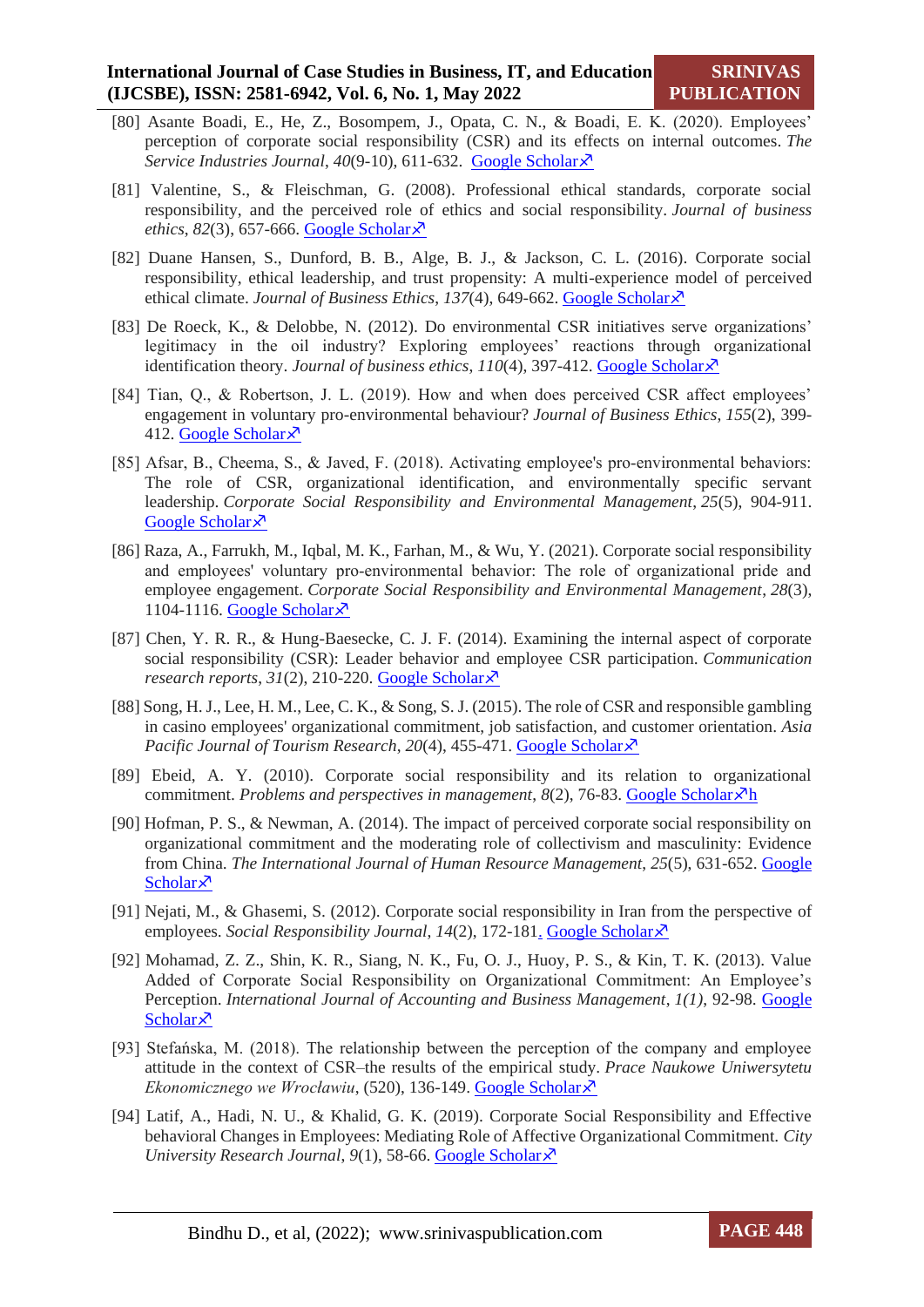- [95] Singh, A. P., & Paithankar, S. (2015). Analysis of the effects of corporate social responsibility activities on employee satisfaction and commitment. *SIMS Journal of Management Research*,  $1(1)$ , 34-40[. Google Scholar](https://scholar.google.com/scholar?hl=en&as_sdt=0%2C5&q=Singh%2C+A.+P.%2C+%26+Paithankar%2C+S.+%282015%29.+Analysis+of+the+effects+of+corporate+social+responsibility+activities+on+employee+satisfaction+and+commitment.+SIMS+Journal+of+Management+Research%2C+1%281%29%2C+34-40.&btnG=) $\lambda$
- [96] Ebrahimi, M. S., & Ghaediyan, M. (2021). Corporate social responsibility and organizational commitment in agricultural cooperatives: evidence from Iran. *Boletín de la Asociación Internacional de Derecho Cooperativo*, *59*(1), 263-283. [Google Scholar](https://scholar.google.com/scholar?hl=en&as_sdt=0%2C5&q=Ebrahimi%2C+M.+S.%2C+%26+Ghaediyan%2C+M.+%282021%29.+Corporate+social+responsibility+and+organizational+commitment+in+agricultural+cooperatives%3A+evidence+from+Iran.+Bolet%C3%ADn+de+la+Asociaci%C3%B3n+Internacional+de+Derecho+Cooperativo%2C+%2859%29%2C+263-283.&btnG=)
- [97] Lee, S., & Yoon, J. (2018). Does the authenticity of corporate social responsibility affect employee commitment? *Social Behavior and Personality: an international journal*, *46*(4), 617-632. [Google](https://scholar.google.com/scholar?hl=en&as_sdt=0%2C5&q=Lee%2C+S.%2C+%26+Yoon%2C+J.+%282018%29.+Does+the+authenticity+of+corporate+social+responsibility+affect+employee+commitment%3F+Social+Behavior+and+Personality%3A+an+international+journal%2C+46%284%29%2C+617-632.&btnG=)  [Scholar](https://scholar.google.com/scholar?hl=en&as_sdt=0%2C5&q=Lee%2C+S.%2C+%26+Yoon%2C+J.+%282018%29.+Does+the+authenticity+of+corporate+social+responsibility+affect+employee+commitment%3F+Social+Behavior+and+Personality%3A+an+international+journal%2C+46%284%29%2C+617-632.&btnG=) $\lambda$
- [98] Zandi, G., Kamil, N. M., Sulaiman, M., Ishak, I. C., & Sahudin, S. (2017). Islamic spirituality and continuance organizational commitment: the case Of Malaysian organizations. *Journal of Islamic Management Studies, 1(1), 54-71[. Google Scholar](https://scholar.google.com/scholar?hl=en&as_sdt=0%2C5&q=Zandi%2C+G.%2C+Kamil%2C+N.+M.%2C+Sulaiman%2C+M.%2C+Ishak%2C+I.+C.%2C+%26+Sahudin%2C+S.+%282017%29.+Islamic+spirituality+and+continuance+organizational+commitment%3A+the+case+Of+Malaysian+organizations.+Journal+of+Islamic+Management+Studies%2C+1%281%29%2C+54-71.&btnG=)* $\lambda$
- [99] Ditlev-Simonsen, C. D. (2015). The relationship between Norwegian and Swedish employees' perception of corporate social responsibility and affective commitment. *Business & Society*, *54*(2), 229-253. [Google Scholar](https://scholar.google.com/scholar?hl=en&as_sdt=0%2C5&q=Ditlev-Simonsen%2C+C.+D.+%282015%29.+The+relationship+between+Norwegian+and+Swedish+employees%E2%80%99+perception+of+corporate+social+responsibility+and+affective+commitment.+Business+%26+Society%2C+54%282%29%2C+229-253.&btnG=)s
- [100] Sharma, S., Sharma, J., & Devi, A. (2009). Corporate social responsibility: the key role of human resource management. *Business intelligence journal*, 2(1), 205-213. [Google Scholar](https://www.csrsa.net/sites/default/files/%D8%A7%D9%84%D9%85%D8%B3%D8%A4%D9%88%D9%84%D9%8A%D8%A9%20%D8%A7%D9%84%D8%A7%D8%AC%D8%AA%D9%85%D8%A7%D8%B9%D9%8A%D8%A9%20%D9%84%D9%84%D8%B4%D8%B1%D9%83%D8%A7%D8%AA%20%D8%A7%D9%84%D8%AF%D9%88%D8%B1%20%D8%A7%D9%84%D8%B1%D8%A6%D9%8A%D8%B3%D9%8A%20%D9%84%D9%84%D9%85%D9%88%D8%A7%D8%B1%D8%AF%20%D8%A7%D9%84%D8%A8%D8%B4%D8%B1%D9%8A%D8%A9.pdf)  $\overline{X}$
- [101] Glavas, A., & Kelley, K. (2014). The effects of perceived corporate social responsibility on employee attitudes. *Business Ethics Quarterly*, 24(2), 165-202. [Google Scholar](https://scholar.google.com/scholar?hl=en&as_sdt=0%2C5&q=Glavas%2C+A.%2C+%26+Kelley%2C+K.+%282014%29.+The+effects+of+perceived+corporate+social+responsibility+on+employee+attitudes.+Business+Ethics+Quarterly%2C+24%282%29%2C+165-202.&btnG=)  $\lambda$
- [102] Schaefer, S. D., Terlutter, R., & Diehl, S. (2020). Talking about CSR matters: Employees' perception of and reaction to their company's CSR communication in four different CSR domains. *International Journal of Advertising*, 39(2), 191-212. [Google Scholar](https://scholar.google.com/scholar?hl=en&as_sdt=0%2C5&q=Schaefer%2C+S.+D.%2C+Terlutter%2C+R.%2C+%26+Diehl%2C+S.+%282020%29.+Talking+about+CSR+matters%3A+Employees%E2%80%99+perception+of+and+reaction+to+their+company%E2%80%99s+CSR+communication+in+four+different+CSR+domains.+International+Journal+of+Advertising%2C+39%282%29%2C+191-212.&btnG=)  $\times$
- [103] Zhu, D., & Tan, K. H. (2008). Issues and challenges of CSR practices in textile industry: an empirical study in Suzhou, China. *International Journal of Management and Enterprise Development*, 5(6), 759-772. [Google Scholar](https://scholar.google.com/scholar?hl=en&as_sdt=0%2C5&q=Zhu%2C+D.%2C+%26+Tan%2C+K.+H.+%282008%29.+Issues+and+challenges+of+CSR+practices+in+textile+industry%3A+an+empirical+study+in+Suzhou%2C+China.+International+Journal+of+Management+and+Enterprise+Development%2C+5%286%29%2C+759-772.&btnG=) ×
- [104] Bindhu, D. (2021). Role of NGOs in Implementation of CSR Activities in India. *International Journal of Management, Technology and Social Sciences (IJMTS)*, *6*(2), 100-107. [Google](https://srinivaspublication.com/journal/index.php/ijmts/article/view/856/503)  [Scholar](https://srinivaspublication.com/journal/index.php/ijmts/article/view/856/503) $\lambda$
- [105] Madison, T. F., Ward, S., & Royalty, K. (2012). Corporate social responsibility, organizational commitment, and employer-sponsored volunteerism. *International Journal of Business and Social Science*,  $3(1)$ , 1-14. **Google Scholar**  $\lambda$
- [106] Ahmad, R., Islam, T., & Saleem, S. S. (2017). Employee engagement, organizational commitment and job satisfaction as consequent of perceived CSR: A mediation model. *Journal of Research Society of Pakistan, 55(2), 153-168. [Google Scholar](https://scholar.google.com/scholar?hl=en&as_sdt=0%2C5&q=Ahmad%2C+R.%2C+Islam%2C+T.%2C+%26+Saleem%2C+S.+S.+%282017%29.+Employee+engagement%2C+organizational+commitment+and+job+satisfaction+as+consequent+of+perceived+CSR%3A+A+mediation+model.+Journal+of+Research+Society+of+Pakistan%2C+55%282%29%2C+153-168.&btnG=) ×*
- [107] Azim, M. T. (2016). Corporate Social Responsibility and employee behavior: mediating role of organizational commitment. *Revista brasileira de gestao de negocios*, *18*(1), 207-225. [Google](https://scholar.google.com/scholar?hl=en&as_sdt=0%2C5&q=Azim%2C+M.+T.+%282016%29.+Corporate+Social+Responsibility+and+employee+behavior%3A+mediating+role+of+organizational+commitment.+Revista+brasileira+de+gestao+de+negocios%2C+18%2C+207-225.&btnG=)  [Scholar](https://scholar.google.com/scholar?hl=en&as_sdt=0%2C5&q=Azim%2C+M.+T.+%282016%29.+Corporate+Social+Responsibility+and+employee+behavior%3A+mediating+role+of+organizational+commitment.+Revista+brasileira+de+gestao+de+negocios%2C+18%2C+207-225.&btnG=) $\lambda$
- [108] Bindhu, D. (2021). Corporate Social Responsibility-A Study on Mangalore Refinery and Petrochemicals Limited (MRPL). *International Journal of Case Studies in Business, IT and Education (IJCSBE)*, *5*(2), 375-385. [Google Scholar](https://scholar.google.com/scholar?hl=en&as_sdt=0%2C5&q=Bindhu%2C+D.+%282021%29.+Corporate+Social+Responsibility-A+Study+on+Mangalore+Refinery+and+Petrochemicals+Limited+%28MRPL%29.+International+Journal+of+Case+Studies+in+Business%2C+IT+and+Education+%28IJCSBE%29%2C+5%282%29%2C+375-385.&btnG=)  $\times$
- [109] Jang, J., & Kandampully, J. (2018). Reducing employee turnover intention through servant leadership in the restaurant context: A mediation study of affective organizational commitment. *International Journal of Hospitality & Tourism Administration*, *19*(2), 125-141. [Google Scholar](https://www.researchgate.net/profile/Jichul-Jang/publication/316467130_Reducing_Employee_Turnover_Intention_Through_Servant_Leadership_in_the_Restaurant_Context_A_Mediation_Study_of_Affective_Organizational_Commitment/links/5ba96e0745851574f7e3f799/Reducing-Employee-Turnover-Intention-Through-Servant-Leadership-in-the-Restaurant-Context-A-Mediation-Study-of-Affective-Organizational-Commitment.pdf)<sup> $\lambda$ </sup>
- [110] Aithal, P. S. (2017). ABCD Analysis as Research Methodology in Company Case Studies. *International Journal of Management, Technology, and Social Sciences (IJMTS)*, *2*(2), 40-54. [Google Scholar](https://scholar.google.com/scholar?hl=en&as_sdt=0%2C5&q=Aithal%2C+P.+S.+%282017%29.+ABCD+Analysis+as+Research+Methodology+in+Company+Case+Studies.+International+Journal+of+Management%2C+Technology%2C+and+Social+Sciences+%28IJMTS%29%2C+2%282%29%2C+40-54.&btnG=)s